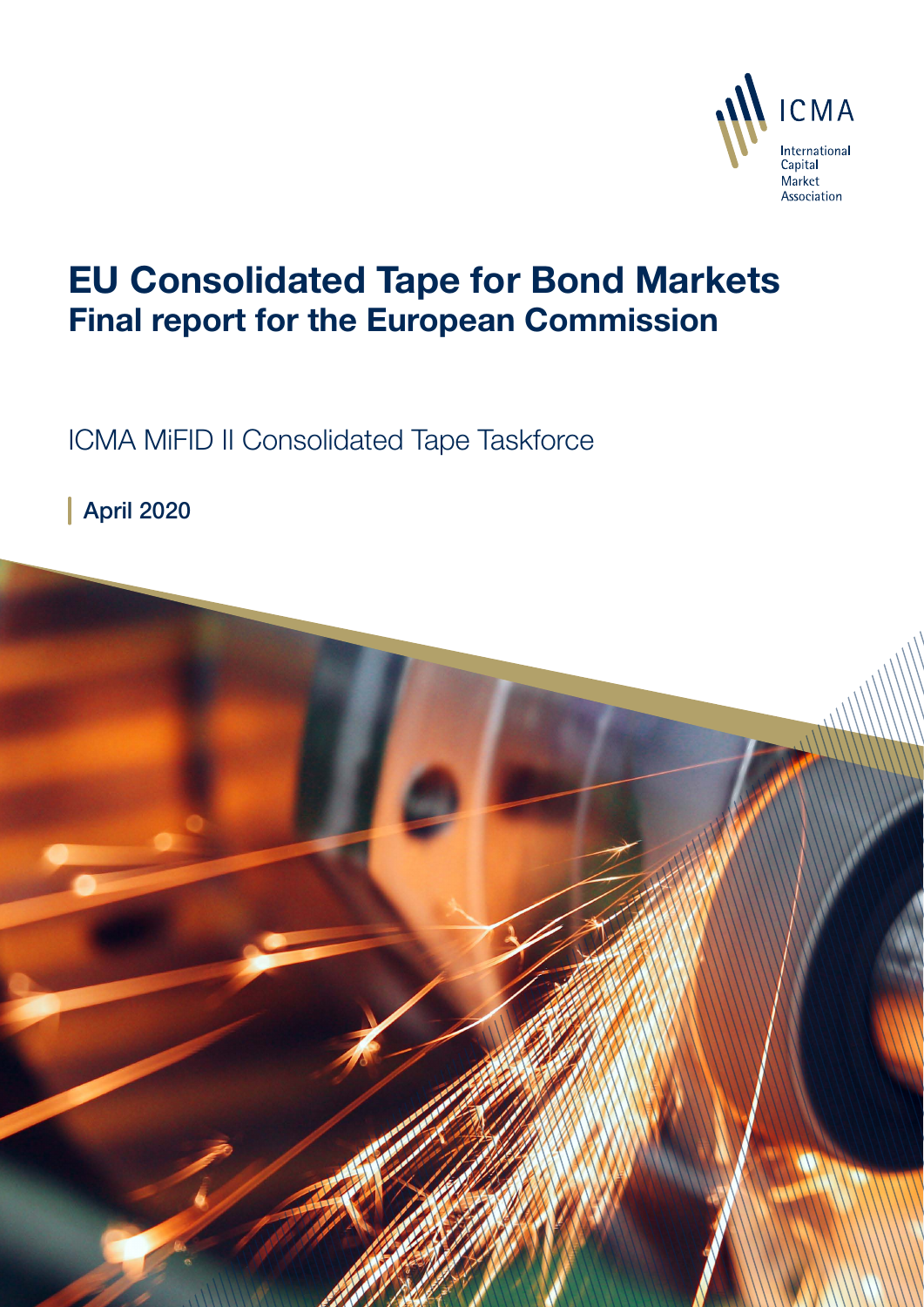#### Disclaimer

This paper is provided for information purposes only and should not be relied upon as legal, financial, or other professional advice. While the information contained herein is taken from sources believed to be reliable, ICMA does not represent or warrant that it is accurate or complete and neither ICMA, nor its employees, shall have any liability arising from or relating to the use of this publication or its contents. © International Capital Market Association (ICMA), Zurich, 2020. All rights reserved. No part of this publication may be reproduced or transmitted in any form or by any means without permission from ICMA.

Author: Elizabeth Brooks Callaghan (ICMA) Elizabeth.Callaghan@icmagroup.org

ICMA would like to thank the individual experts, and their firms, who participated in the ICMA Taskforce and Working Group to carry out the European Commission report on EU bond consolidated tape.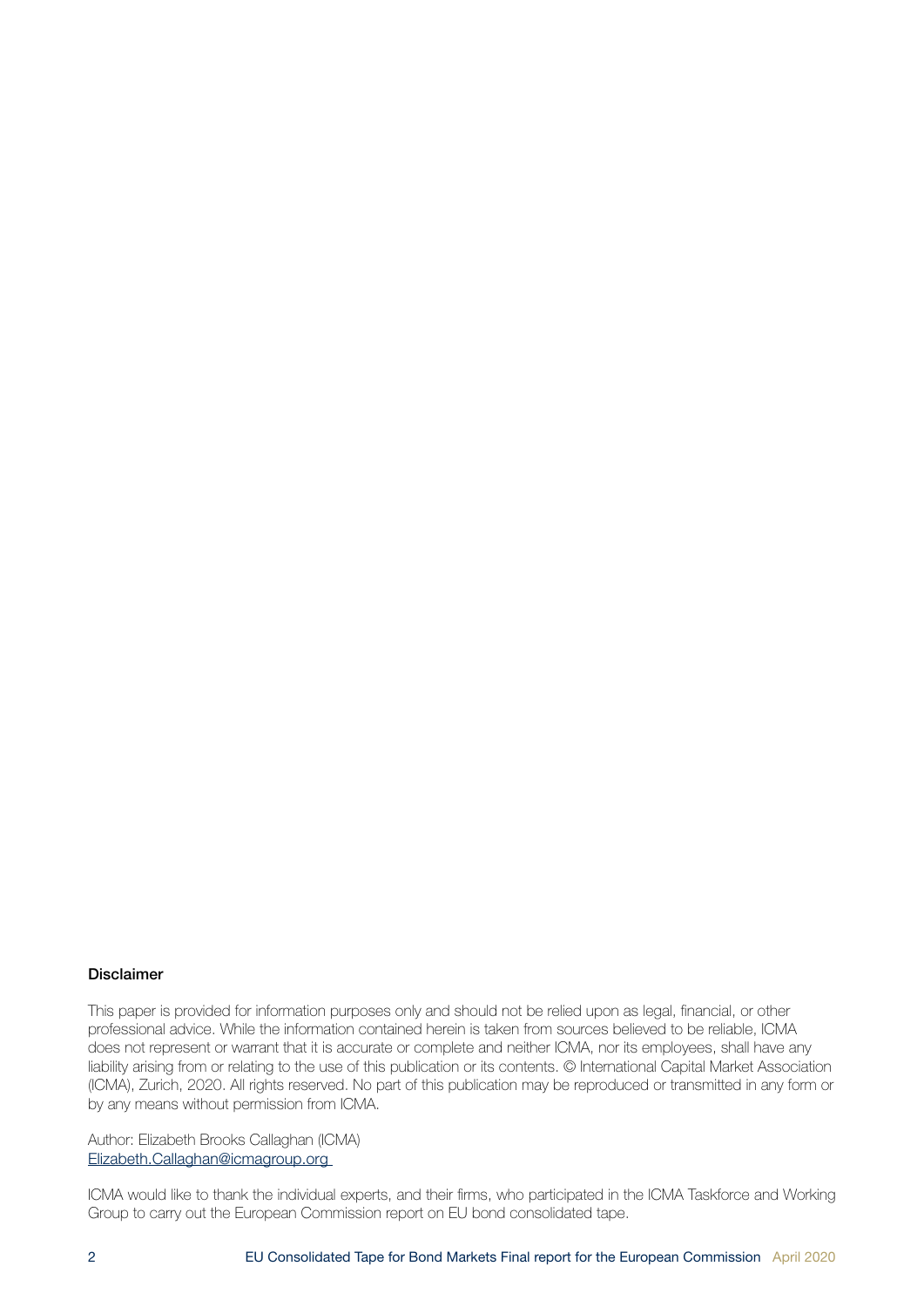# **Contents**

| 1. Introduction                                                                                                                                                                                                                                                                                                                                                                                                                                                                                                                                                                                 | 6                                                                                |
|-------------------------------------------------------------------------------------------------------------------------------------------------------------------------------------------------------------------------------------------------------------------------------------------------------------------------------------------------------------------------------------------------------------------------------------------------------------------------------------------------------------------------------------------------------------------------------------------------|----------------------------------------------------------------------------------|
| 2. Executive Summary                                                                                                                                                                                                                                                                                                                                                                                                                                                                                                                                                                            | $\overline{7}$                                                                   |
| 3. EU bond consolidated tape - background<br>3.1 Introduction<br>3.2 The importance of a consolidated tape<br>3.3 ICMA CT Taskforce<br>3.4 Bond/Equity markets - drivers for CT<br>3.5 Benefits of an EU post-trade bond consolidated tape                                                                                                                                                                                                                                                                                                                                                      | $\Theta$<br>9<br>9<br>10<br>11<br>11                                             |
| 4. Principles for an EU Consolidated Post-Trade Tape for bonds                                                                                                                                                                                                                                                                                                                                                                                                                                                                                                                                  | 13                                                                               |
| 5. Post-trade transparency - key differences between US TRACE and EU MiFID II                                                                                                                                                                                                                                                                                                                                                                                                                                                                                                                   | 14                                                                               |
| 6. What should the EU CT borrow from the US regimes?<br>6.1 What should the EU CT borrow from US TRACE?<br>6.1.1 Liquidity analysis<br>6.1.2 Gradual roll-out<br>6.1.3 Uniformity of reporting requirements<br>6.1.4 Data quality standards<br>6.1.5 Testing and phase-in<br>6.1.6 Active industry participation<br>6.2 What should the EU CT learn from other US regimes?<br>6.2.1 No mandatory trading protocols                                                                                                                                                                              | 16<br>16<br>16<br>16<br>16<br>16<br>16<br>16<br>16<br>16                         |
| 7. Current State: EU post-trade bond consolidated data – baseline study<br>7.1 Current post-trade data operations in the EU: Approved Publication Arrangement (APA)<br>7.1.1 Definition<br>7.1.2 Purpose<br>7.1.3 Role<br>7.2 Current level of available post-trade data<br>7.2.1 Scope of instruments<br>7.2.2 Level of information<br>7.2.3 Reporting timelines<br>7.2.4 Deferrals<br>7.2.5 Method of reporting (electronic or website, if applicable)<br>7.3 Current level of post-trade aggregation<br>7.3.1 EU market participant observations<br>7.3.2 EU APAs registered on ESMA website | 18<br>18<br>18<br>18<br>18<br>18<br>18<br>19<br>19<br>19<br>19<br>20<br>20<br>22 |
| 8. End State: EU bond consolidated tape                                                                                                                                                                                                                                                                                                                                                                                                                                                                                                                                                         | 23                                                                               |
| 8.1 Governance models<br>8.1.1 CTP governance summary<br>8.1.2 CTP Governance model option overview                                                                                                                                                                                                                                                                                                                                                                                                                                                                                             | 23<br>24<br>25                                                                   |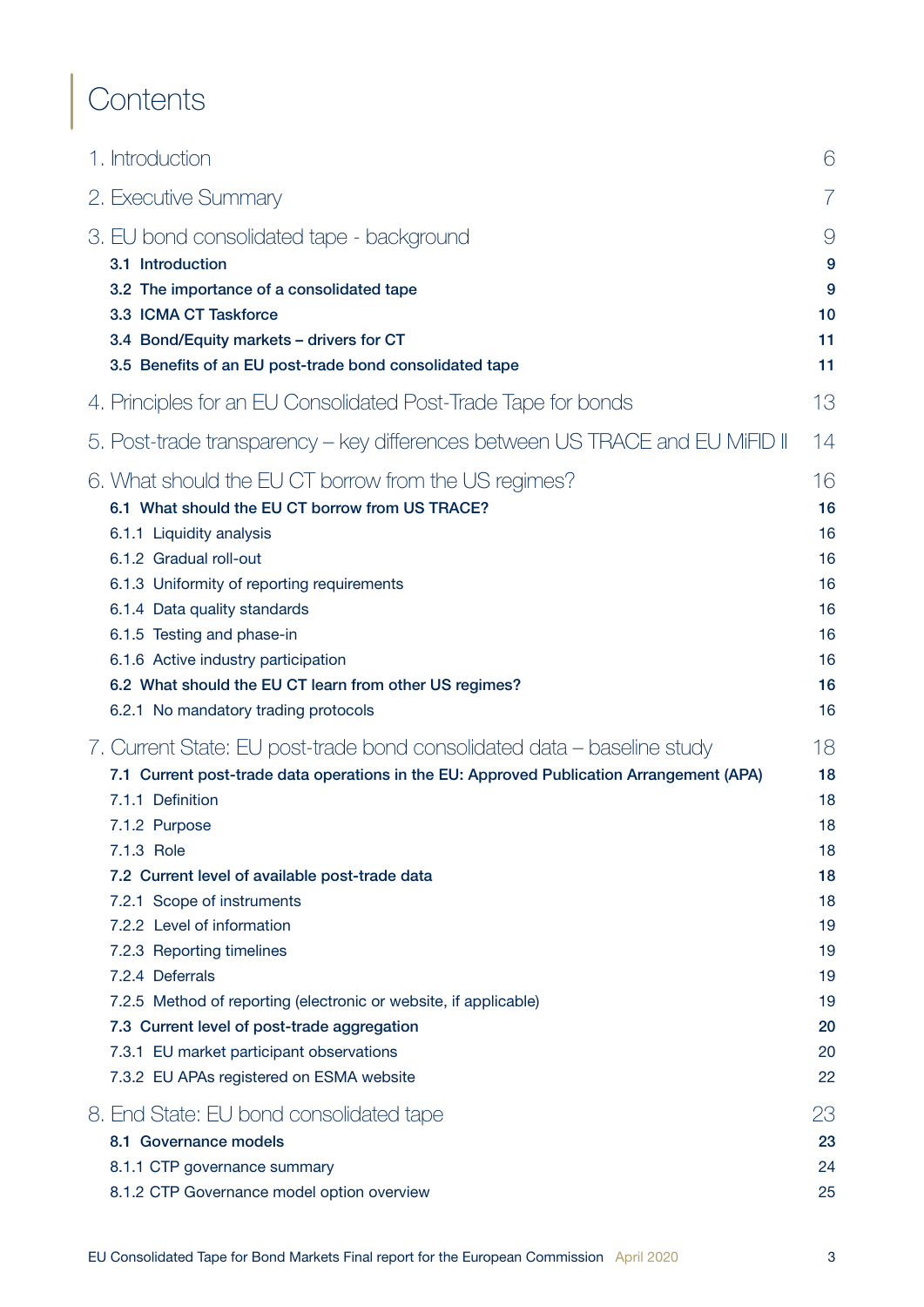| 8.1.3 Governance model options: positives and negatives                         | 27 |
|---------------------------------------------------------------------------------|----|
| 8.1.4 Taskforce views on best governance model options                          | 30 |
| 8.2 Contribution and consumption                                                | 34 |
| 8.2.1 Mandatory contribution                                                    | 34 |
| 8.2.2 Non-mandatory consumption                                                 | 34 |
| 8.3 Reporting model options                                                     | 35 |
| 8.3.1 Option 1                                                                  | 36 |
| 8.3.2 Option 2                                                                  | 36 |
| 8.3.3 Option 3                                                                  | 37 |
| 8.3.4 Reporting design positives and negatives                                  | 38 |
| 8.4 Revenue sharing model                                                       | 39 |
| 8.5 Data transformation, repackaging and distribution models                    | 39 |
| 9. Scope of instruments to be reported                                          | 41 |
| 9.1 Instrument reporting and level of information per/instrument to be reported | 41 |
| 9.2 European trading time zone post-trade 'virtual' consolidated tape           | 41 |
| 9.3 Timing of reporting                                                         | 42 |
| 10. Consolidated tape – data quality & standards                                | 43 |
| 10.1 Data quality                                                               | 43 |
| 10.1.1 Misclassification of CFI codes                                           | 43 |
| 10.1.2 Notional vs quantity                                                     | 43 |
| 10.1.3 Flags and details for the purpose of post-trade transparency             | 43 |
| 10.1.4 Publication of 'Zero' price trades.                                      | 44 |
| 10.1.5 Incorrect publication timestamp compared with time of execution          | 44 |
| 10.1.6 Aggregated trades                                                        | 44 |
| 10.2 Reporting methodology & format                                             | 44 |
| 10.3 Data standards                                                             | 44 |
|                                                                                 |    |
| 11. IOSCO recommendations on regulatory reporting and public transparency in    |    |
| corporate bond markets                                                          | 45 |
| 11.1 Recommendation 2                                                           | 45 |
| 11.2 Recommendation 6                                                           | 45 |
| 11.3 Recommendation 7                                                           | 45 |
| 12. Annex                                                                       | 46 |
| 12.1 Data Quality Scorecard                                                     | 46 |
| 12.2 No mandatory trading protocols                                             | 46 |
| 12.3 US TRACE - Factsheet (how TRACE operates today)                            | 47 |
| 12.3.1 Background - creation of TRACE                                           | 47 |
| 12.3.2 Governance                                                               | 48 |
| 12.3.3 Where to report                                                          | 48 |
| 12.3.4 Obligation to report                                                     | 48 |
| 12.3.5 Scope - Eligible Security Types Include:                                 | 49 |
| 12.3.6 Level of information Reported:                                           | 49 |
| 12.3.7 Timing of reporting by FINRA members:                                    | 50 |
| 12.3.8 How bond trades are reported                                             | 51 |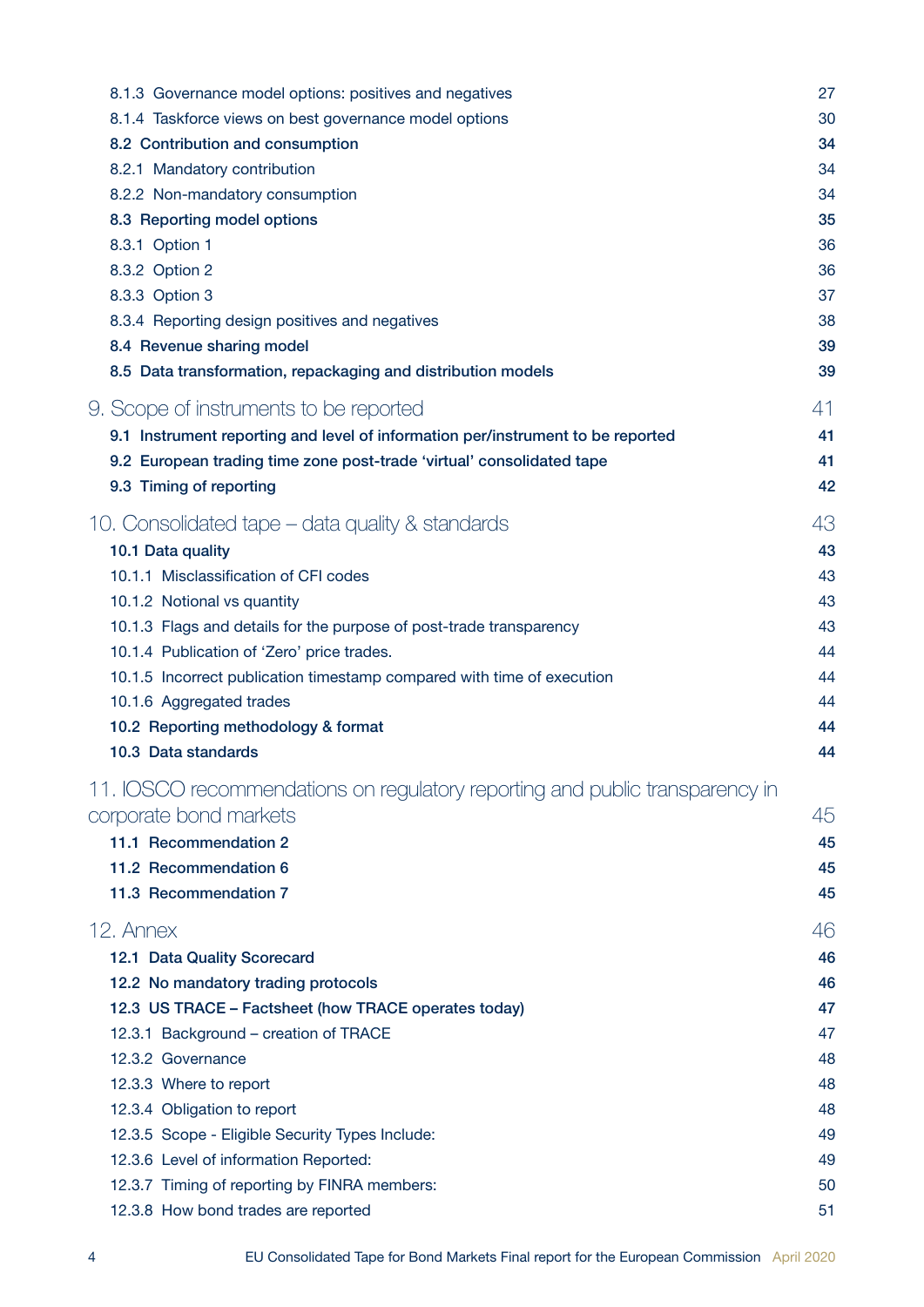| 12.3.9 Distribution & Consumption model - timing                               | 51 |
|--------------------------------------------------------------------------------|----|
| 12.3.10 Trade Dissemination Volume Caps:                                       | 51 |
| 12.3.11 Access to data (market participants, retail, academics etc.)           | 52 |
| 12.3.12 Ownership of data                                                      | 52 |
| 12.3.13 Distribution & Consumption model – pricing                             | 52 |
| 12.4 TRACE Observations of impact on market participants                       | 53 |
| 12.4.1 Buy-side                                                                | 53 |
| 12.4.2 Sell-side                                                               | 54 |
| 12.4.3 Trading venue                                                           | 55 |
| 12.4.4 Data provider                                                           | 55 |
| 12.5 References - MiFID II/R Post-trade transparency: deferral regimes         | 56 |
| 12.6 References - MiFID II/R Post-trade transparency: RTS 2, Annex II, Table 2 | 57 |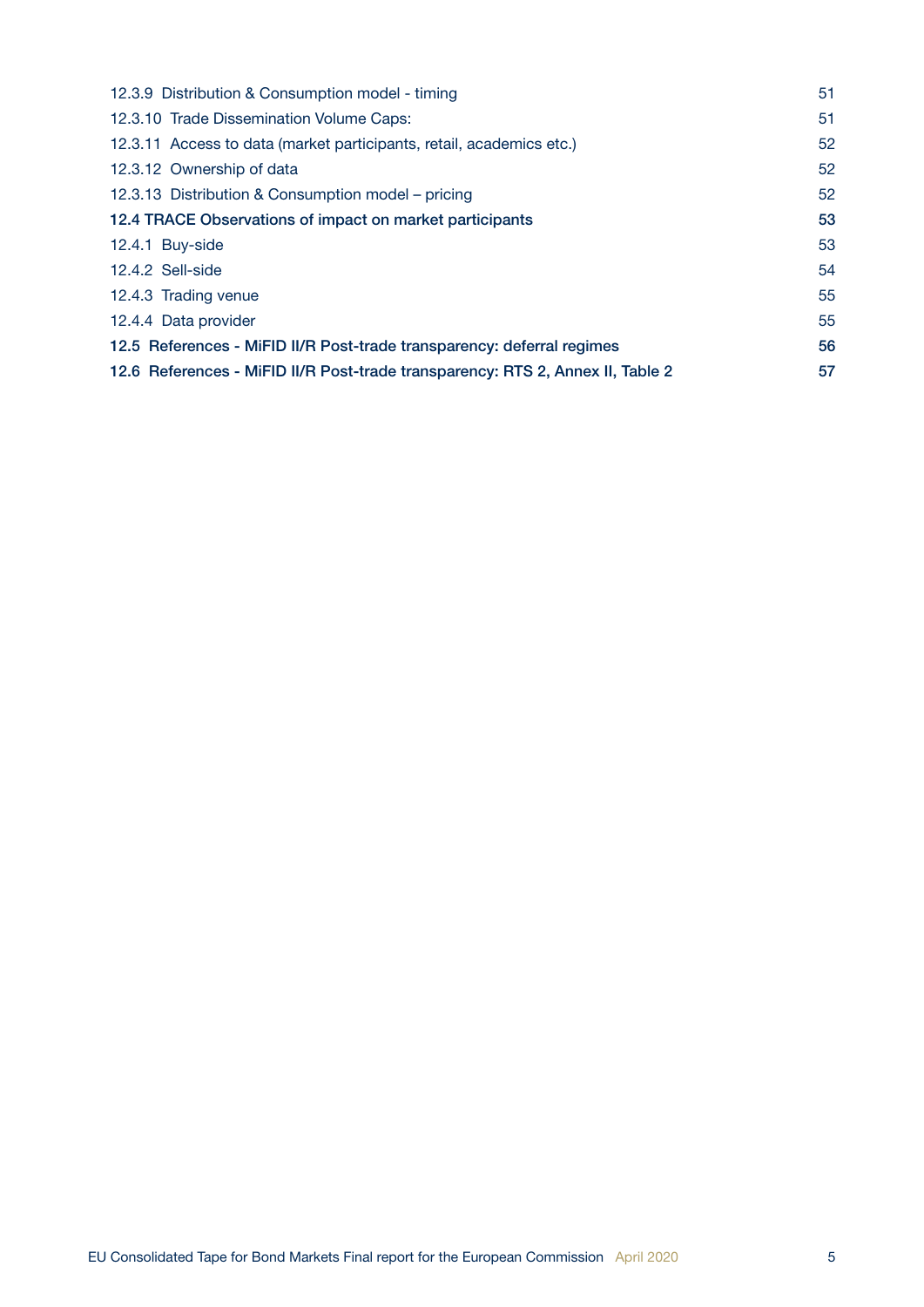# <span id="page-5-0"></span>1. Introduction

This report has been prepared by ICMA in response to a request from the European Commission's DG-FISMA for considerations related to the establishment of a post-trade consolidated tape (CT) for the European bond markets. It is based on input from a broad spectrum of ICMA's members, representing sell-side, buy-side, trading venues, and data providers active in the European fixed income secondary markets. However, consensus view could not be reached on every single aspect of the report. This final report follows an earlier, interim publication, and responds to further feedback from DG FISMA.

The report attempts to address a number of fundamental questions relating to the context, relevance, comparability, scope, design, and governance of a potential consolidate tape. In doing so, it is organised on the basis of the following key questions:

- What is the background for the push for a consolidated post-trade tape for European bond markets, and what should be the principles underlying its design?
- What are the differences to, and the potential lessons learned from the TRACE reporting model in the US?
- What is the current state of the MiFID II post-trade transparency landscape for bonds?
- What are possible options for a re-imagined European consolidated tape, and the key consideration with respect to governance, mandatory contribution, reporting design, revenue sharing, data transformation, repackaging and distribution models?
- What should be the scope of instruments reported?
- How to ensure consistent data quality and standards?

In regard to consolidated tape provider (CTP) potential models, the ICMA CT Taskforce is not advocating for any one particular consolidated tape model or provider. The Taskforce is acting solely in an advisory capacity as to what could be the most widely supported model of CTP.

It is hoped that this report will provide a useful reference point for the ongoing discussions around the creation of a consolidated tape for European bond markets and a representative reflection of the views of market participants, in particular the eventual users of such a tape.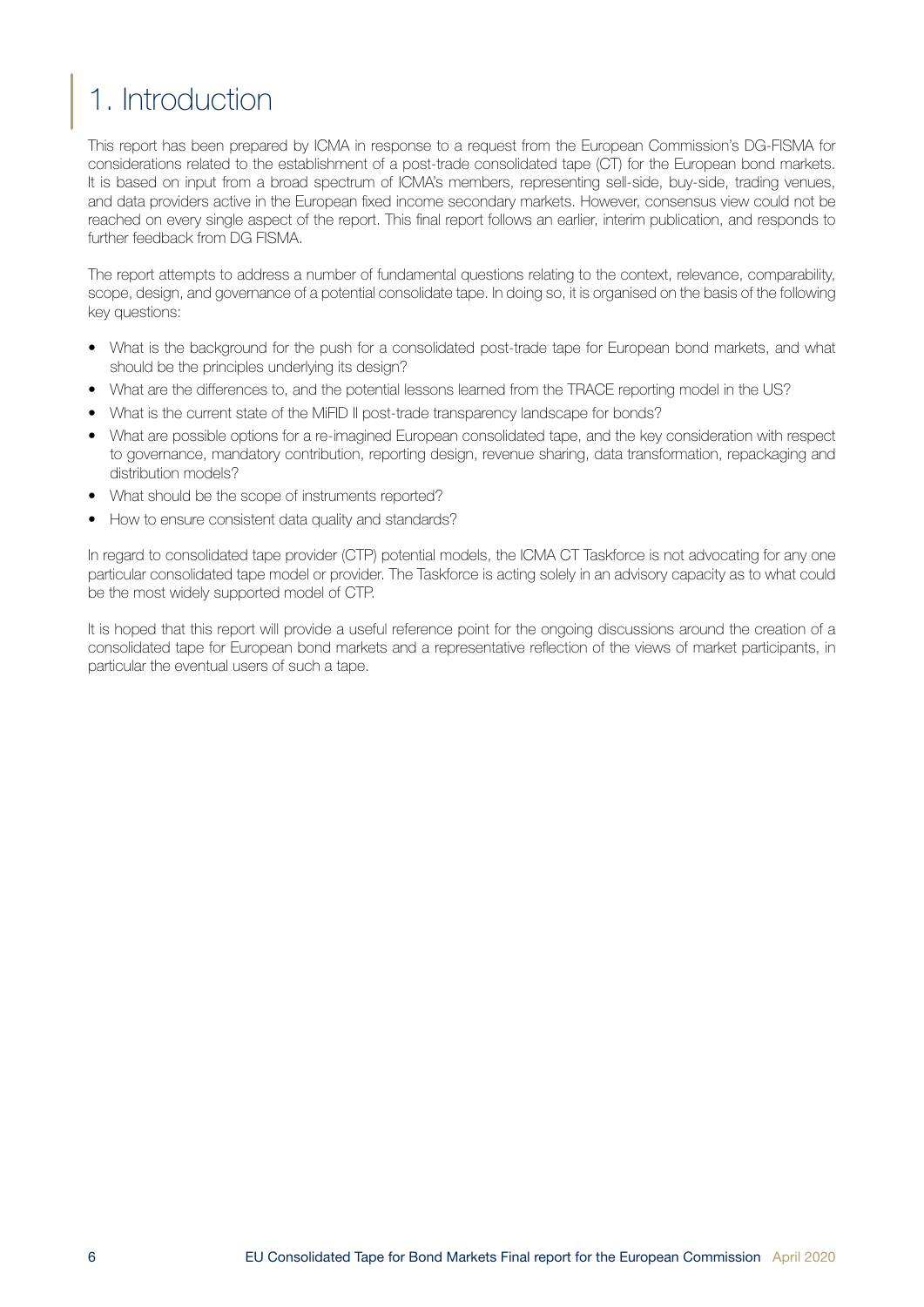# <span id="page-6-0"></span>2. Executive Summary

This report is the culmination of work undertaken by ICMA's Consolidated Tape Taskforce in response to a request from the European Commission to assist in its work in reviewing the regulatory parameters and assessing the feasibility of implementing a consolidated tape for EU bond markets. The Taskforce is made up of thirty-six ICMA member firms, including nine buy-sides, twenty-one sell-sides and six trading venues and data providers. The Final Report builds on an interim study published in February 2020.

Greater transparency in OTC bond markets and other "non-equity" asset classes is one of the key objectives of MiFID II and MiFIR. However, in bond markets, MiFID II has yet fully to achieve its objective of creating greater transparency. A key reason for this is held to be the lack of a central database, which aggregates the various post-trade data sources into a single view: also referred to as a "consolidated tape". Instead, post-trade data is fragmented across the different APAs with inconsistent presentation formats and differing modes of machine readability. In addition, insufficient data quality poses a further challenge.

The goal of the bond CT, as perceived by Taskforce members, is to improve transparency, assist decision-making and provide market insights to end-investors, large or small. Adoption of the appropriate structure would benefit the whole market, by providing a centralised, high quality, affordable, trustworthy data source, offering a comprehensive market view. This would bring immediate benefits to the professional bond market but could also benefit the retail sector more widely.

A bond consolidated tape would provide an overview of the bond market (taking into account deferrals) with raw (un-enriched) post-trade data which is available to the public, both professional and retail clients. In achieving this objective, relevant and necessary changes to level one of MiFID II are required. Furthermore, CT development paths for both equities and fixed income should be parallel and not sequential (even though implementation of a fixed income CT may take longer).

The ICMA Consolidated Tape Taskforce recommends considering borrowing a number of elements from TRACE, in particular: (i) Analysis on market liquidity prior to and following any introduction of CT, in order to understand impact on bond markets; (ii) Gradual roll-out of CT by (sub)asset class; (iii) Uniformity of reporting requirements and publication of technical specifications; (iv) Analysis of data to maintain robust data quality standards prior to public dissemination of data; (v) Testing and phase-in procedures for introduction of changes (such as new reporting fields); (vi) Communication and consultation with stakeholders to validate changes on a technical level.

The CTP contract should be awarded for no less than five years. This is to allow whoever is awarded the contract, to have sufficient time to recoup any development costs. In addition, the firm awarded the contract should have robust conflict-of-interest rules in place to assess whether its policies, procedures and corporate governance structure ensure independence of the CTP and the avoidance of conflicts of interest. Day-to-day CT costs to industry participants should be kept to a minimum.

The view of the ICMA Taskforce is that ESMA should have oversight of the CTP contract and monitor for any breach of contract, and that supervision should start as of January of 2022 or as soon as the CTP commences service. ESMA would also work closely with industry participants (buy-sides, sell-sides trading venues, data providers and retail) who are best positioned to advise with collective market functioning expertise and stewardship.

In order to determine the best governance model for the CTP and CT operation, it is necessary to assess the likelihood of the CTP becoming a successful 'going concern'. This involves assessing potential funding, stewardship, management structure and IT operation models. The Taskforce sets out a number of potential models for CTP governance along with the perceived positives and negatives of each model and a view from Taskforce members as to the percentage chance of success for the governance model or combination of models.

According to ICMA's CT Taskforce, there are a few potential governance model options which could in all probability deliver a CT for EU bond markets. Any of the model options outlined could be achieved with decisive strong EU leadership and the will to surmount any associated negative of relevant option models:

- A limited company working with ESMA in a close public- private partnership with outsourced IT operations, could take out a loan to be paid back on a cost recovery basis from user fees, to provide a CTP.
- ESMA could govern through an SRO data entity mechanism. Recovering costs through subscription/membership fees to provide a CTP and.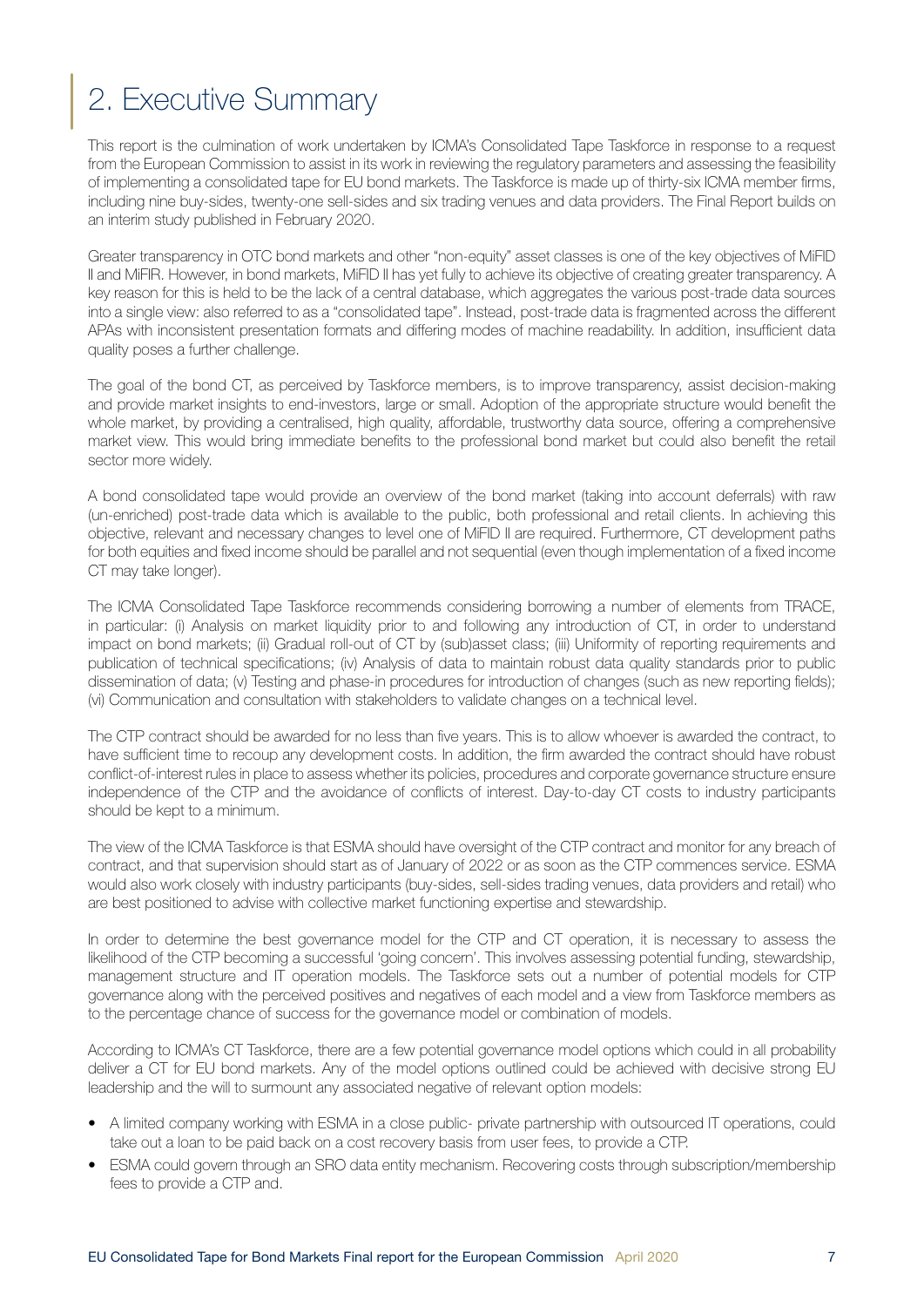- ESMA could work with the industry (stewarding day- to- day operations) but have overall governance, recovering costs through NCA increased contributions, to provide a CTP.
- APAs could converge on technical standards and a single business model, recovering costs through industry accepted user fees, in order to work together to provide a CTP.

It is essential that the responsibility for data feed provision should be changed from the CTP's obligation to 'obtain' data, to stating that trading venues and APAs have an obligation to 'provide' data to the CTP, in level one of MiFID II/R legislative framework. This obligation would be extended to self-reporting firms as applicable.

There should be no mandatory 'consumption' of the tape. Good quality, comprehensive post-trade data is only one component in evaluating best execution in bond market. The best execution process is a complex matrix of pre-trade decision making and tools and much more than about execution 'prices.'

Revenue sharing for APAs and trading venues is recommended in order to create timely and reliable post-trade data and to share the costs of producing good quality post-trade data with the CTP. Revenue in the form of revenue sharing will be derived through the concept of a 'data quality score card' and will be proportionate to the volume of data provided by the contributing firm. However, penalties may be considered, such as withholding the revenue 'share', based on the "data quality score card". Once the data quality has reached the required standard, and the reporting standards from firms are operating as should, the view is that the revenue sharing regime may no longer be needed. (A review of the scheme is suggested after the first five years to assess if the revenue sharing scheme should be extended, continue as a permanent scheme or whether it should end.)

The CTP will collect the raw data and will make it available to all market participants, through a minimum-cost model. Firms and/or vendors (including the CTP) will be permitted to purchase the (intraday, one week or full historical) raw post-trade data at a reasonable price and for some, possibly a discounted price, in order to repackage/enrich the raw data for client use or to sell as a value added service. Tiered pricing based on usage (or proportion of usage) will apply (see section 8.5). The enriched data sets for example could be broken out by tenor, credit rate etc. In addition, it is important to note that the raw data version of the CT is in an easily analysed useful form to ensure the tape can be a utility for all market participants. ESMA will monitor data availability and reasonable pricing through oversight and supervision from January 2022.

Regarding data ownership, trading venues, APAs and self-reporting firms should not retain any claim or ownership for the raw post-trade data and therefore should not be able to 'license' the reported post-trade raw data to the CTP. However, it should be noted this is not a 'consensus' Taskforce view among APAs and trading venue members as they do not support this approach, which is a significant change to existing business models (also a departure from existing MiFID II/R publication requirements).

The post-trade consolidated tape should aim to provide a comprehensive, detailed, accurate and meaningful view of where, when and how all price forming trades occurred. Post-trade data must be of the highest quality if it is to be useful for market participants. For example, aiding decision making. The scope of the EU bond CT should aim to cover approximately 80% or better by volume of all bond transactions and across all trading venues and APAs. This is intended to avoid further exacerbating the existing fragmentation in the market and the possibility of different CTPs covering different and potentially overlapping asset classes, which would fail to provide a truly consolidated view of trading across the EU. It is important to note that the total transaction coverage may need to be phased in over time, with ESMA monitoring this process. For example, beginning with 65% of all transactions, moving to 70% and then aiming for 80% or better.

Clear concise and unambiguous instructions for individual MiFID II reporting fields are needed. Reference codes that are used also must be absolutely correct. Currently, data fields in MiFID II are open to ambiguous interpretation, leading to, incorrect data downstream in many instances. For a consolidated tape to be useful, more concise instructions, followed correctly by reporting parties, will need to be implemented.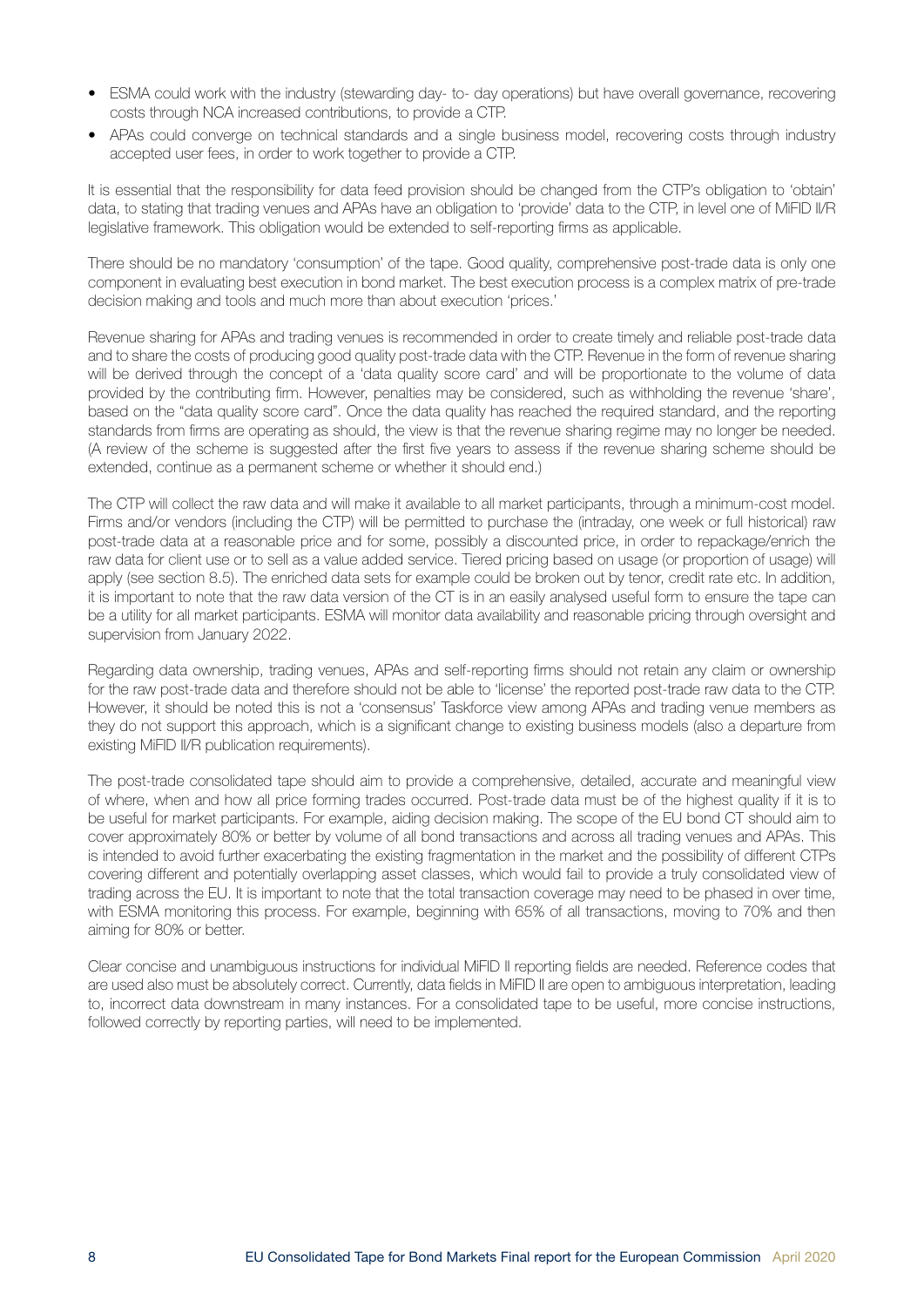# <span id="page-8-0"></span>3. EU bond consolidated tape - background

## 3.1 Introduction

The concept of a public consolidated tape for EU bond markets has been a priority of ICMA and its members since the earliest discussions around MiFID II/R. In December 2016, ICMA responded to the ESMA Consultation Paper on the *regulatory technical standards specifying the scope of the consolidated tape for non-equity financial instruments.* The ICMA response,1 drafted by a working group consisting largely of buy-side heads of fixed income or credit trading, endorsed a single consolidated source of raw bond market post-trade data. The response further highlighted concerns that a 'numerous tape' approach could compromise data quality and integrity, and that multiple tapes would likely increase costs for users.

In September 2019, ICMA responded to the ESMA Consultation Paper on the *MiFID II/R review report on the development in prices for pre- and post-trade data and on the consolidated tape for equity instruments.* While the consultation focused primarily on the development of a consolidated tape for equity markets, ICMA saw this as an opportunity to articulate members' views on the importance of developing an affordable, usable, single-source consolidated tape for EU bond markets. The response<sup>2</sup> was drafted with direct input from dedicated taskforce member firms, representing sell-side, buy-side, trading venues, and data providers. Members also viewed this as an opportunity to outline the market specific considerations that underly the creation of an appropriate consolidated tape for fixed income, and the importance of recognising the differences in instrument characteristics and valuation dynamics between equities and bonds.

During the latter part of 2019, ICMA delivered an interim study to the European Commission as a precursor to this final bond CT report, to assist in its work in reviewing the regulatory parameters and feasibility of implementing a consolidated tape for EU bond markets. In addition to the earlier interim study (covering: an in-depth study of US FINRA's TRACE consolidated tape, a description of the current state of aggregation and desired state for EU bond CT) the final report covers: workable governance model options, mandatory/non-mandatory contribution and consumption, reporting design, revenue sharing model and data distribution.

### 3.2 The importance of a consolidated tape

Greater transparency in OTC bond markets and other "non-equity" asset classes<sup>3</sup> is one of the key objectives of MiFID II and MiFIR. Comprehensive transparency requirements were introduced through MiFID II, MiFIR and related legislative acts which entered into force on 3 January 2018.

Accordingly, market participants and trading venues have published post-trade data<sup>4</sup> on executed bond and other non-equity transactions through Approved Publication Arrangements (APAs), a reporting entity created for the sole purpose of trade reporting<sup>5</sup> (i.e. the public dissemination of transaction details).

However, in bond markets, MiFID II has yet fully to achieve its objective of creating greater transparency.<sup>6</sup> A key reason for this is held to be the lack of a central database, which aggregates the various post-trade data sources into a single view: also referred to as a "consolidated tape". Instead, post-trade data is fragmented across the different APAs with inconsistent presentation formats and differing modes of machine readability. In addition, insufficient data quality poses a further challenge.

The concept of a consolidated tape originates from equity markets in the US and dates back to the late 1970s. The purpose of the consolidated tape was to provide an aggregate view of trade and quote information of equities in realtime across stock exchanges.<sup>7</sup> In US fixed income markets, a consolidated tape was set up in 2002 in the form of the Trade Reporting and Compliance Engine (TRACE) which is operated by FINRA ( Financial Industry Regulatory Authority is an independent, nongovernmental organization that writes and enforces the rules governing registered brokers and broker-dealer firms in the United States) to disseminate transaction data for a diverse range of debt instruments in realtime. More information on TRACE can be found in the Annexes 12.3 TRACE Factsheet and 12.4 TRACE Observations of impact on market participants.

- See: [www.icmagroup.org/assets/documents/Regulatory/MiFID-Review/ESMA-CP-on-CTP---ICMA-Submission-for-publication\\_071216.pdf](http://www.icmagroup.org/assets/documents/Regulatory/MiFID-Review/ESMA-CP-on-CTP---ICMA-Submission-for-publication_071216.pdf)
- 2 See: [www.icmagroup.org/assets/documents/Regulatory/MiFID-Review/ESMA-CP-on-CT-ESMAMDAICMARESPONSEFORM-5-Sept-2019-060919.pdf](https://www.icmagroup.org/assets/documents/Regulatory/MiFID-Review/ESMA-CP-on-CT-ESMAMDAICMARESPONSEFORM-5-Sept-2019-060919.pdf) 3 Structured finance products, emission allowances and derivatives, in addition to bonds, are referred to as "non-equities" in MiFID II/R.

[https://www.nyse.com/data/cta; https://www.ctaplan.com/index](https://www.nyse.com/data/cta)

<sup>4</sup> MiFID II/R also introduced pre-trade transparency requirements; however, this is outside the scope of this report which focuses on post-trade transparency. 5 As stipulated in MiFIR Article 21, the term "transaction reporting" refers to non-public reporting of transaction data to national regulators ("national competent

authorities") as opposed to "trade reporting" ie public reporting through APAs. 6 See: <https://www.icmagroup.org/assets/documents/Regulatory/MiFID-Review/MiFID-II-R-and-the-bond-markerts-the-second-year-201219.pdf>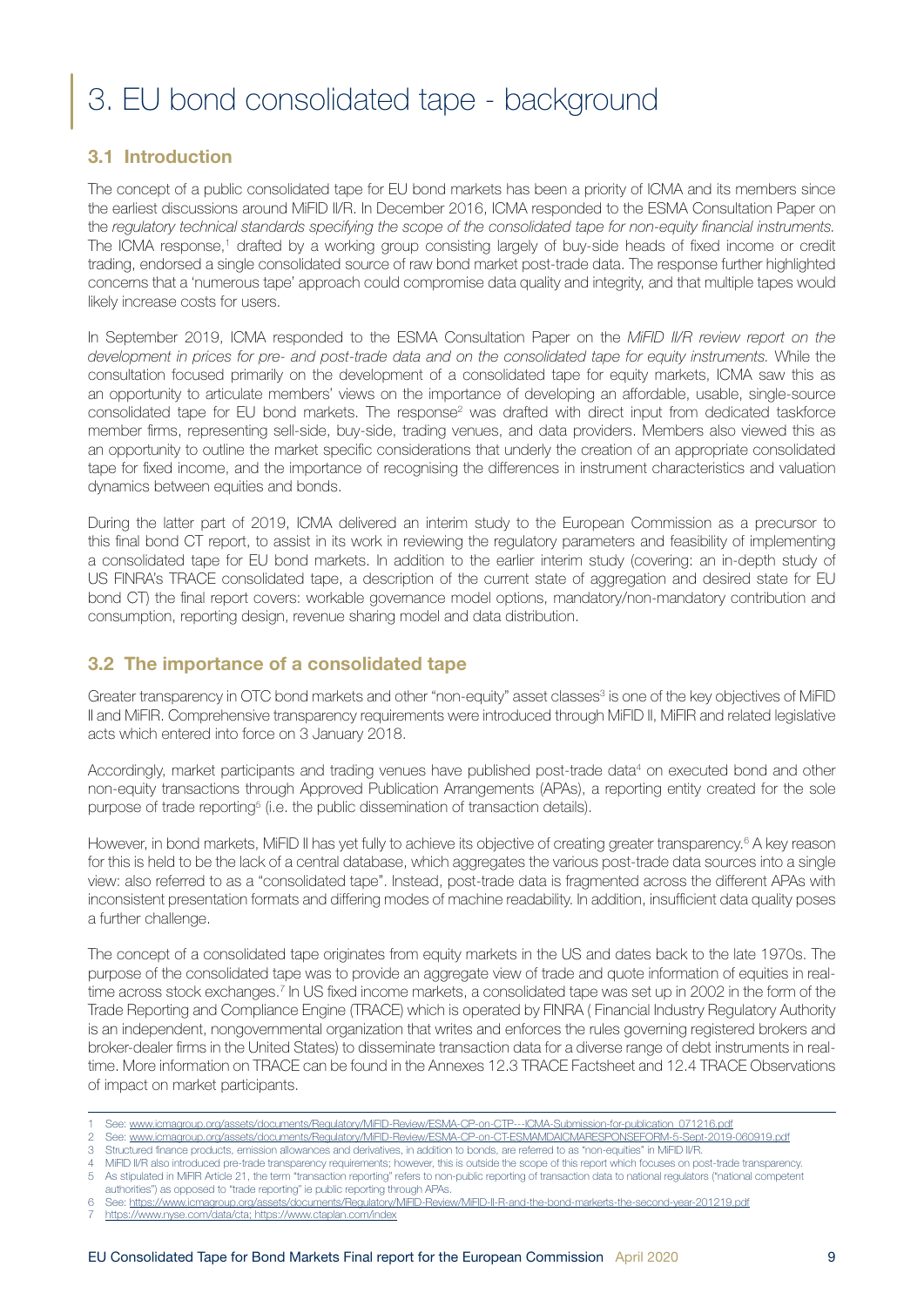<span id="page-9-0"></span>In Europe, the Capital Markets Union (CMU) recognises the importance of a consolidated tape for financial markets under MiFID II, which *"should increase the attractiveness of the EU capital markets as investment destinations."*<sup>8</sup> In its Report of October 2019,<sup>9</sup> the Next CMU High-Level Group also recommends the establishment of a single Consolidated Tape facility:

*"Achieving a Consolidated Tape would make all European market data easily accessible both for professional and retail investors and increase trust for cross-border investments. The European Commission should specify criteria for a single Consolidated Tape covering all execution venues in a delegated act based on MiFID II. Enhancing the quality of market data is needed to make such a tape useful. Such a facility should be non-profit, fall under the responsibility of ESMA and may as a first step cover equity post-trade data."*

The creation of a CT is also a recommendation of the European Commission's Expert Group on Corporate Bonds:10

*"A consolidated tape should be created to collect data on corporate bonds, together with an easy to use interface that allows the extraction of data by markets participants. The creation of this instrument would also greatly facilitate the analysis, supervision and legislation of European corporate bond markets by the national and European authorities. To ensure the quality and comparability of the data, it should be collected by ESMA, who should be responsible for producing this consolidated tape."*

The promotion of transparency of trading information is a principle of IOSCO.11 IOSCO further recommends (in the context of corporate bond markets) that *"[w]here there is transparency of post-trade data…regulatory authorities should take steps to facilitate the consolidation of that data."*<sup>12</sup>

However, efforts to develop a consolidated tape have been unsuccessful in the past due to concerns around the high costs for its development in a restrictive regulatory environment with a lack of clear commercial benefits, despite widespread demand from market participants in both equities and bond markets. MiFID II laid out requirements for the voluntary establishment of consolidated tape providers (CTPs), thereby paving the way for *multiple* rather than a single CTP. Furthermore, the fact that MiFID II does not mandate the submission of transaction data to CTPs, as is the case in the US, is considered to be a key hindrance for the emergence of a consolidated tape. In other words, there is no commercial incentive for potential CTPs to acquire the post-trade data, nor for APAs to provide the post-trade data to a CTP.

Nonetheless, it is important to take note of ESMA's recent announcement:

"ESMA recommends real-time consolidated tape for Equity"

*5 December 2019; ESMA has published a* [first review](https://www.esma.europa.eu/press-news/esma-news/esma-recommends-real-time-consolidated-tape-equity) *report on the development of prices for market data and on the consolidated tape for equity, following the application of the Markets in Financial Instruments Directive (MiFID II) for nearly two years.*

This seems to open the way for an EU bond consolidated tape.

## 3.3 ICMA CT Taskforce

Following the request from the European Commission, ICMA created and mobilised a dedicated Consolidated Tape taskforce ("the Taskforce") to produce the CT report.

This report is based on direct contributions from ICMA Taskforce members, providing market intelligence of post-trade transparency frameworks in both EU and US bond markets. The Taskforce draws on a variety of perspectives from a diverse group of ICMA members. However, consensus Taskforce view could not be reached on every single aspect of this report. The Taskforce represents nine buy-side firms, twenty-one sell-side firms and six trading venue and data provider firms, thirty-six members in total.

These firms are part of a wider ICMA consultative Consolidated Tape working group ("the Working Group") of 65-member buy-side, sell-side, trading venue and data provider firms. ICMA believes that there is unique value in distilling and conveying such a broadness and depth of views from across the industry and hopes this report, and the

<sup>8</sup> An Action Plan on Building a Capital Market Union (2015), European Commission

See: [https://nextcmu.eu/wp-content/uploads/2019/10/The-Next-CMU-HL\\_DO.pdf](https://nextcmu.eu/wp-content/uploads/2019/10/The-Next-CMU-HL_DO.pdf)

<sup>10</sup> Improving European Corporate Bond Markets (2017), European Commission Expert Group on Corporate Bonds

<sup>11</sup> Objectives and Principles of Securities Regulation (2017), IOSCO

<sup>12</sup> Regulatory Reporting and Public Transparency in the Corporate Bond Markets (2018), IOSCO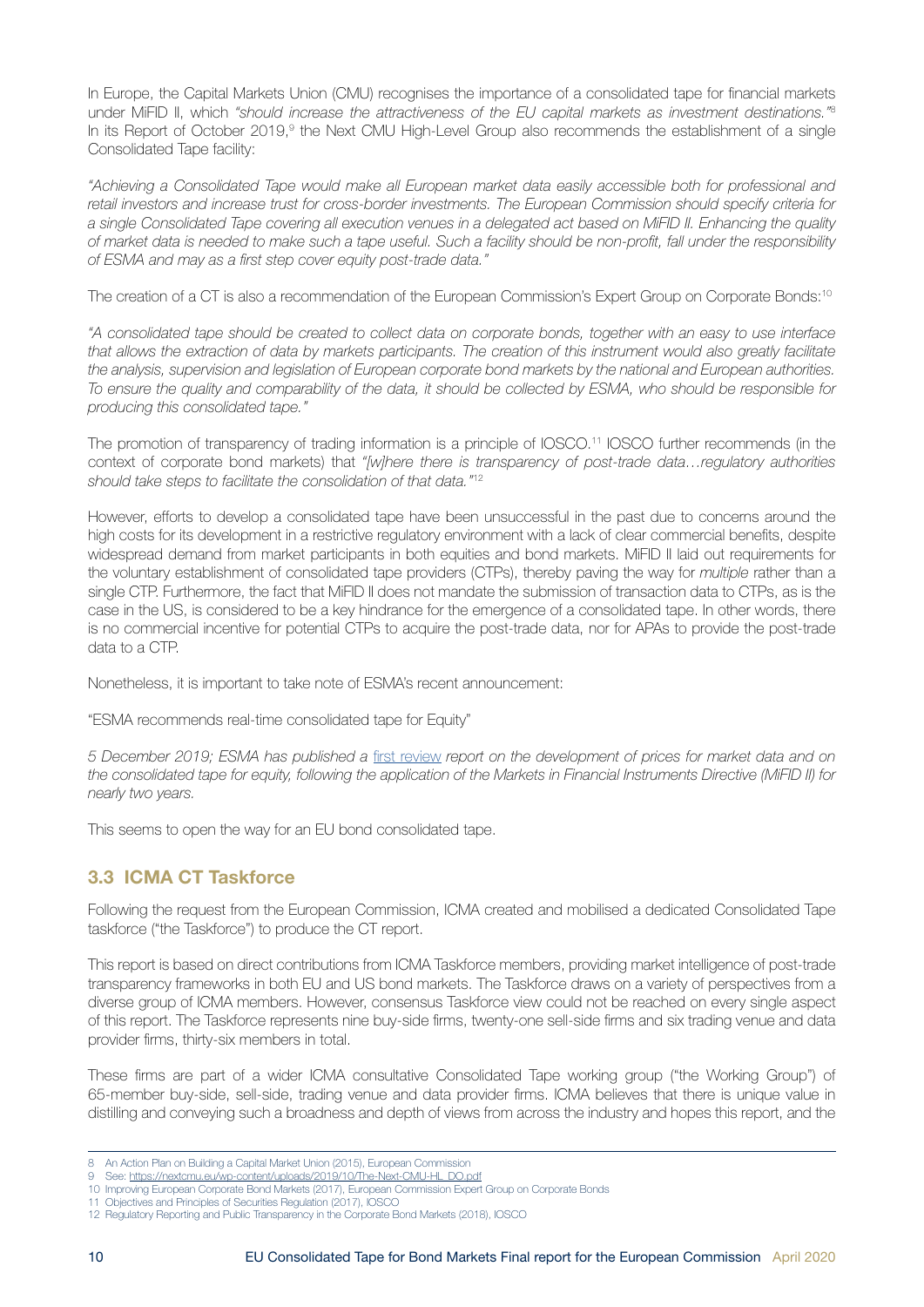<span id="page-10-0"></span>subsequent Final Report, provide useful context and intelligence for the European Commission, as well as other EU market regulators and policy makers.

The Taskforce attempts to provide the European Commission with a better understanding of the need for a CT in the European bond market and the unique problems that a CT for bonds would solve, while also identifying the workable models for structure and operation.

#### 3.4 Bond/Equity markets – drivers for CT

While bond markets and equity markets share a few challenges – such as fragmentation of infrastructure, and an unlevel playing field, that benefits those who can afford to pay for data – it is widely understood that their ecosystems are profoundly different. One only has to view the asset classes' market structure and protocols to see the differences: Request-for-Quote (RFQ) protocols in fixed income versus order books for equities; OTC trading (more OTC trading than on-venue trading in bonds) versus local equity exchanges; and the fact that there are approximately thirty-three times more listed bonds than listed equities in Europe.

These differences suggest that the drivers for a CT in these markets are also different. For bonds, the rationale is principally the need for a true consolidated picture of the market that is reliable, accessible and trustworthy.

#### 3.5 Benefits of an EU post-trade bond consolidated tape

The goal of the bond consolidated tape (CT), as perceived by Taskforce members, is to improve transparency, assist decisionmaking and provide market insights to end-investors, large or small. Adoption of the appropriate structure would benefit the whole market, by providing a centralised, high quality, affordable, trustworthy data source, offering a comprehensive market view. This would bring immediate benefits to professional bond markets and benefit the retail sector as well.

#### *Potential benefits:*

Levelling the playing field with respect to access to information. A post-trade CT removes existing information asymmetries, where certain market participants may have greater visibility regarding ongoing trading activity than other investors. This enables investors to assess more accurately current market dynamics, increasing overall investor confidence, particularly during times of market volatility.

Promoting market resilience. The removal of existing information asymmetries contributes to market resiliency by ensuring that changes in supply and demand are more efficiently reflected in current price levels. In addition, without a neutral and reliable source of current market trading activity, investors may be more likely to pull back during times of volatility.

**Promoting competition.** By enabling investors to compare the prices they receive from liquidity providers with concurrent (and anonymous) trading activity across the market, a post-trade CT promotes price competition as investors are able to demand more accountability from their liquidity providers. In addition, new liquidity providers are more likely to enter the market, as they are able to access information regarding current market dynamics, including trading volumes and pricing, on an equal basis as existing liquidity providers.

Improved fund valuations. The accuracy and immediacy of fund valuations is directly contingent on the ability to value accurately the underlying securities. Improved transparency in bond markets will help managers to maintain accurate valuations of their fixed income funds. This equally applies to fixed income exchange traded funds (ETFs) and would help to maintain a closer relationship between the net asset value (NAV) of the underlying fund and the price of the related ETF through better facilitation of the creation and redemption process.

Facilitating more accurate assessments of execution quality. A post-trade CT can be used for transaction cost analysis and best execution assessments, as it provides a neutral and reliable source of current market trading activity against which to reference execution quality. Evidencing best execution is also generally a compliance requirement, where again the existence of a CT could support observance.

More accurate pricing of derivatives. Prices in derivatives, such as futures, options, and credit default swaps, should reflect the value of the underlying cash instruments. Where it is difficult to find accurate market valuations of the underlying security, derivatives pricing can diverge from fair value, creating additional risks and costs for investors looking to hedge their exposures. Improved transparency in bond markets will therefore help to facilitate more accurate pricing, and potentially greater liquidity, in related derivatives.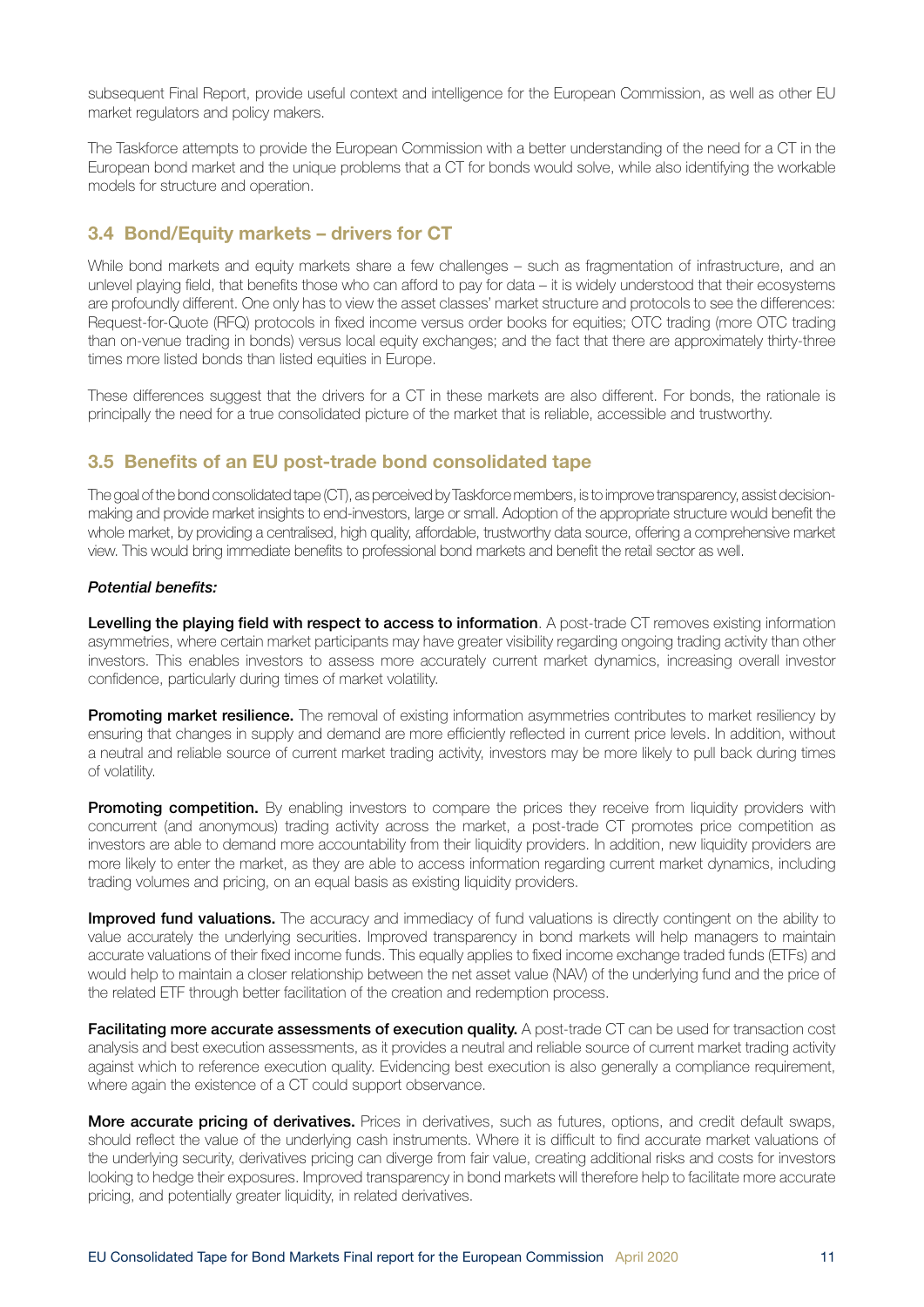Improved fund valuations. The accuracy and immediacy of fund valuations is directly contingent on the ability to value accurately the underlying securities. Improved transparency in bond markets will help managers to maintain accurate valuations of their fixed income funds. This equally applies to fixed income exchange traded funds (ETFs) and would help to maintain a closer relationship between the net asset value (NAV) of the underlying fund and the price of the related ETF through better facilitation of the creation and redemption process.

Informed decision making. The CT may allow regulators and NCAs to understand the evolution of liquidity in order to make informed decisions.

Facilitating automation. Greater efficiencies in bond markets can be achieved through the automation of many processes, including the pricing and execution of orders. The ability to automate such processes successfully is contingent on comprehensive, accurate, and timely market data, which a CT would go far in providing.

**Supporting the CMU.** A post-trade CT for bonds strengthens EU capital markets by linking together the disparate trading venues and APAs across the EU, enhancing investor confidence due to increased transparency in the market. Stronger and more liquid EU capital markets promote capital formation, job creation, and economic growth.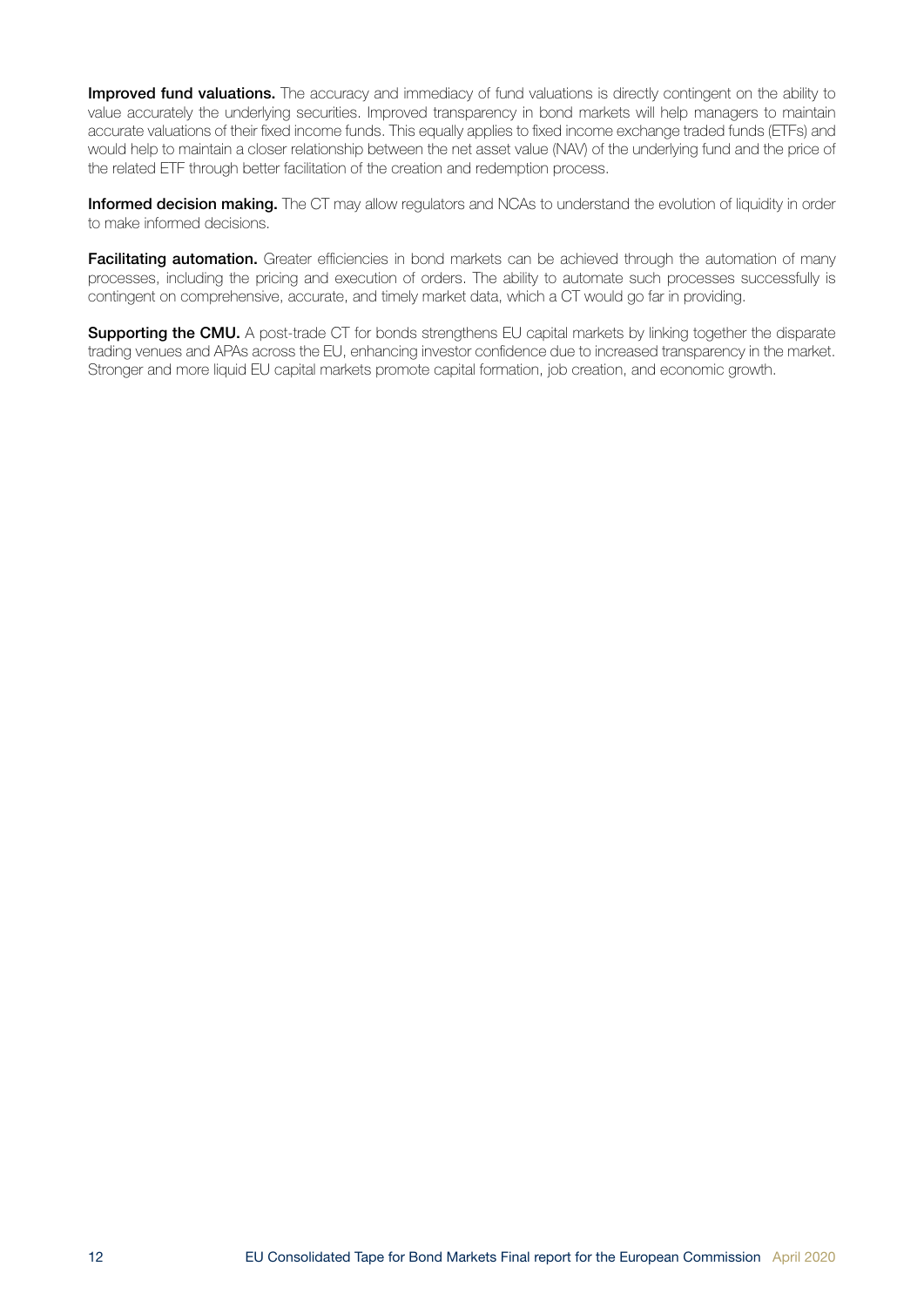# <span id="page-12-0"></span>4. Principles for an EU Consolidated Post-Trade Tape for bonds

When considering a consolidated tape for EU bond markets, The Taskforce believes it is important to keep in mind five driving principles:

- 1. **MiFID II Level one changes:** Relevant changes to level one of MiFID II are required to alter the responsibility for data feed provision from the CTP's obligation to obtain, to the venues', APAs, and eligible Investment Firm obligation to provide data to the CTP
- 2. Scope: Relevant and necessary changes to level one of MiFID II required to enable a bond consolidated tape to make public at least the following bond data: date, time of execution, reported date & time (taking into account current publication and deferral obligations under MiFID II), ISIN, price, venue, volume (taking into account various member state deferral regimes regarding volume omission and/or aggregation), amendment or cancel.
- 3. **Timeline:** There is a view that an equity CT should be developed and delivered first, followed by a bond CT. This view is not shared by ICMA's Taskforce. The Taskforce believes IT development paths should have parallel equity and bond asset class commencement and not sequential. It is the industry's understanding that equity and bond consolidated tapes will both face technical implementation challenges, but it is the Taskforce's impression that bond markets have particularly challenging data quality issues to overcome. Time and investment will be required for data quality and complex deferral regime improvements, before a reliable CT for bonds can be realised. Therefore, there should be no delay, in relation to timeline of an equity consolidated tape, for commencement of IT development for a bond CT.
- 4. **Balanced governance & cost model:** Any governance model should have ESMA working closely with industry participants (buy-side, sell-side, trading venues, data providers and retail), who are best positioned to advise with collective market functioning expertise and stewardship, to enable the CTP to become a successful 'going concern'.

Furthermore, in order to facilitate data quality and reliable post-trade consolidation, an incentive may be considered in the form of revenue sharing for trading venues and APAs. Such a revenue sharing initiative may incentivise data contributors to more accurately and efficiently provide data to the CT by receiving a 'share' of the revenue, based on their data submission qualities. This may help create a balanced revenue potential for a CTP and data contributors.

5. Purchase of post-trade data: Firms and/or vendors (including the CTP) will be permitted to purchase the (intraday, one week or full historical) raw post-trade data at a reasonable price and for some, possibly a discounted price, in order to repackage/enrich the raw data for client use or to sell as a value added service. Tiered pricing based on usage (or proportion of usage) will apply (see section 8.5). The enriched data sets for example could be broken out by tenor, credit rate etc. In addition, it is important to note that the raw data version of the tape is in an easily analysed useful form to ensure the tape can be a utility for all market participants. ESMA will monitor data availability and reasonable pricing through oversight and supervision from January 2022.

In order to meet the needs of the market and satisfy the bottom line of any prospective CTP (whether public, private or combination of both), it is necessary to assess the key differences between TRACE and MiFID II and what should be borrowed from the TRACE regime for the creation of an EU bond CT. What follows, represents a contrasting study between current EU post-trade bond aggregation practices and the qualities desired for the 'end-state' EU post-trade bond CT.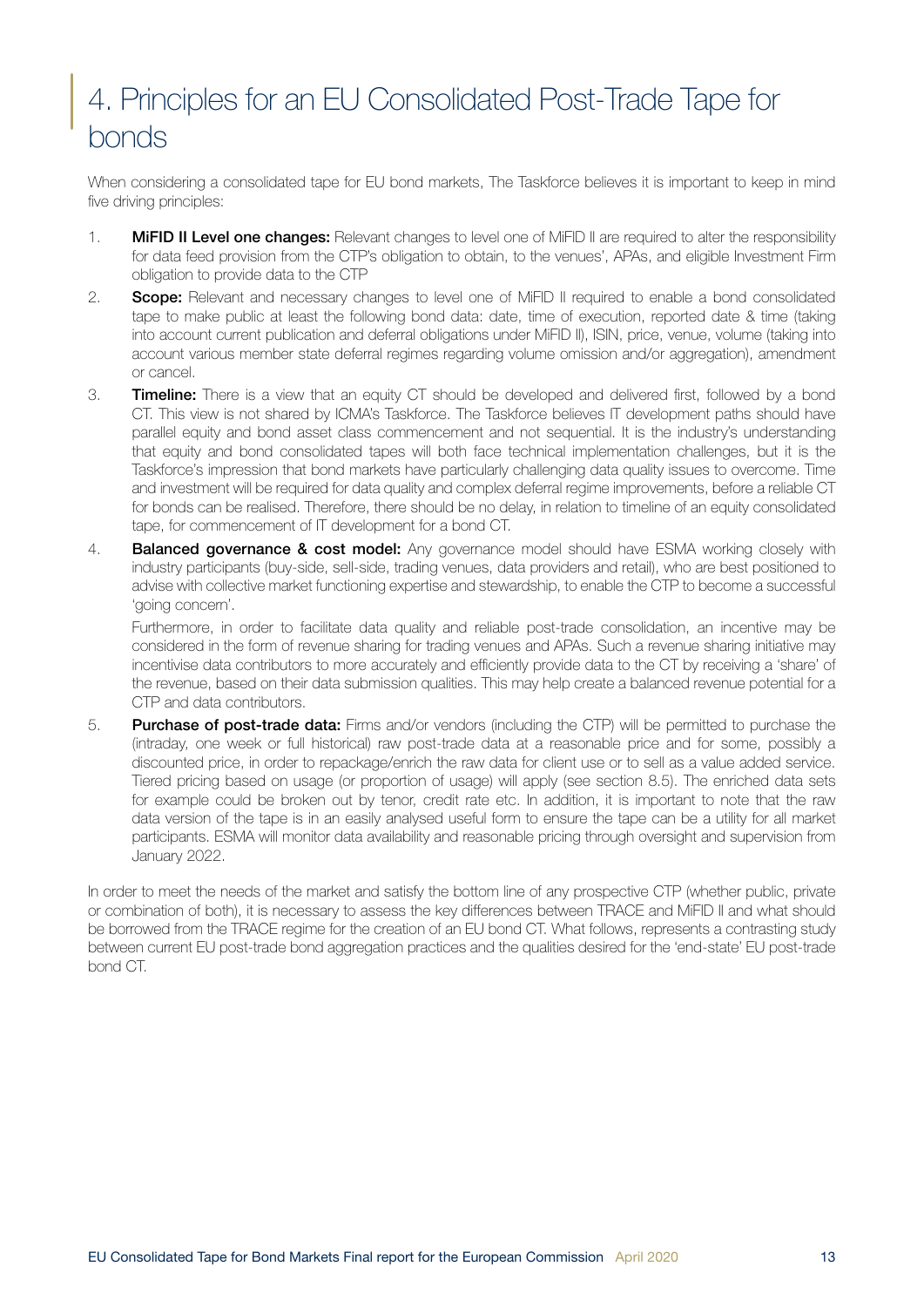# <span id="page-13-0"></span>5. Post-trade transparency – key differences between US TRACE and EU MiFID II

|                                                                | <b>TRACE</b>                                                                                                                                                                                                                                                                                                          | <b>MiFID II Post-trade Transparency</b>                                                                                                                                                                                                                                                                                                                                                                                                                                                                                                                                                                                                                                                                                |
|----------------------------------------------------------------|-----------------------------------------------------------------------------------------------------------------------------------------------------------------------------------------------------------------------------------------------------------------------------------------------------------------------|------------------------------------------------------------------------------------------------------------------------------------------------------------------------------------------------------------------------------------------------------------------------------------------------------------------------------------------------------------------------------------------------------------------------------------------------------------------------------------------------------------------------------------------------------------------------------------------------------------------------------------------------------------------------------------------------------------------------|
| Real-time submission                                           | Obligation to submit trade real-<br>$\bullet$<br>time and in less than 15min.                                                                                                                                                                                                                                         | Obligation to submit trade real-time and in<br>$\bullet$<br>less than 15min.<br>From 03 Jan 2022, real-time and in less<br>than 5min.                                                                                                                                                                                                                                                                                                                                                                                                                                                                                                                                                                                  |
| Single- or double-<br>sided reporting                          | Single sided reporting (Double<br>$\bullet$<br>sided if two FINRA firms involved,<br>leading to double reporting,<br>market volumes can be<br>overestimated).                                                                                                                                                         | Single sided reporting<br>$\bullet$                                                                                                                                                                                                                                                                                                                                                                                                                                                                                                                                                                                                                                                                                    |
| Trade price                                                    | Visible for all trades<br>$\bullet$                                                                                                                                                                                                                                                                                   | Visible for trades of liquid instruments and<br>$\bullet$<br>under SSTI and LIS thresholds $=$ not subject<br>to any deferrals.                                                                                                                                                                                                                                                                                                                                                                                                                                                                                                                                                                                        |
| <b>Real-time</b><br>publications                               | Yes<br>$\bullet$                                                                                                                                                                                                                                                                                                      | Yes, for trades of liquid instruments and under<br>$\bullet$<br>SSTI and LIS thresholds i.e. not subject to<br>any deferrals.                                                                                                                                                                                                                                                                                                                                                                                                                                                                                                                                                                                          |
| <b>Deferrals</b>                                               | Deferrals are based on trade<br>$\bullet$<br>size and are composed of 2<br>publications:<br>- Real-time: trade details with<br>volume capped<br>(1m HY, \$5m IG)<br>- Publication: 6 months later:<br>all trade details<br>FIMSAC proposed 48hours<br>$\bullet$<br>deferral for block trades (>\$1m<br>NIG, >\$5m IG) | 7 deferrals regimes, based on SSTI, LIS and<br>$\bullet$<br>liquidity.<br>The volume omission regime is composed of<br>2 publications:<br>The volume omission regime is composed of<br>2 publications:<br>- D+2, before 19h00: trade details<br>without volume<br>- Publication: 4 weeks later before 09h00:<br>all trade details                                                                                                                                                                                                                                                                                                                                                                                      |
| <b>Trade direction</b>                                         | Yes<br>$\bullet$                                                                                                                                                                                                                                                                                                      | <b>No</b><br>$\bullet$                                                                                                                                                                                                                                                                                                                                                                                                                                                                                                                                                                                                                                                                                                 |
| Individual trade legs<br>are visible?                          | Yes, in real-time except for block<br>trades, which are published<br>with capped notionals. The full,<br>uncapped size of block trades is<br>published as part of a historical<br>dataset six months after the<br>calendar quarter in which they<br>were reported.                                                    | Yes, for liquid trades below SSTI.<br>$\bullet$<br>Yes, in real-time except for illiquid and above<br>$\bullet$<br>SSTI/ LIS thresholds which trigger deferrals<br>Deferred trades may have individual trade<br>details published after expiration of applicable<br>deferrals when "full details" of the trade are<br>made public (second publication) The longest<br>deferral period is 4 weeks from the initial<br>publication for non-sovereign debt.<br>For sovereign debt where deferrals are<br>$\bullet$<br>applied, no individual trade leg detail is<br>published, there is an initial publication only<br>providing all details except quantity, or, an<br>aggregated publication of more than two<br>trades |
| Who determines<br>grouping/liquidity<br>metrics for deferrals? | TRACE rules define investment<br>grade and non-investment<br>grade categories determining<br>application of block-size<br>thresholds                                                                                                                                                                                  | Thresholds and liquidity are specified in MiFID<br>$\bullet$<br>rules (level 2 rules).<br>ESMA calculates SSTI and LIS on a yearly<br>$\bullet$<br>basis and liquidity assessment on quarterly<br>basis.                                                                                                                                                                                                                                                                                                                                                                                                                                                                                                               |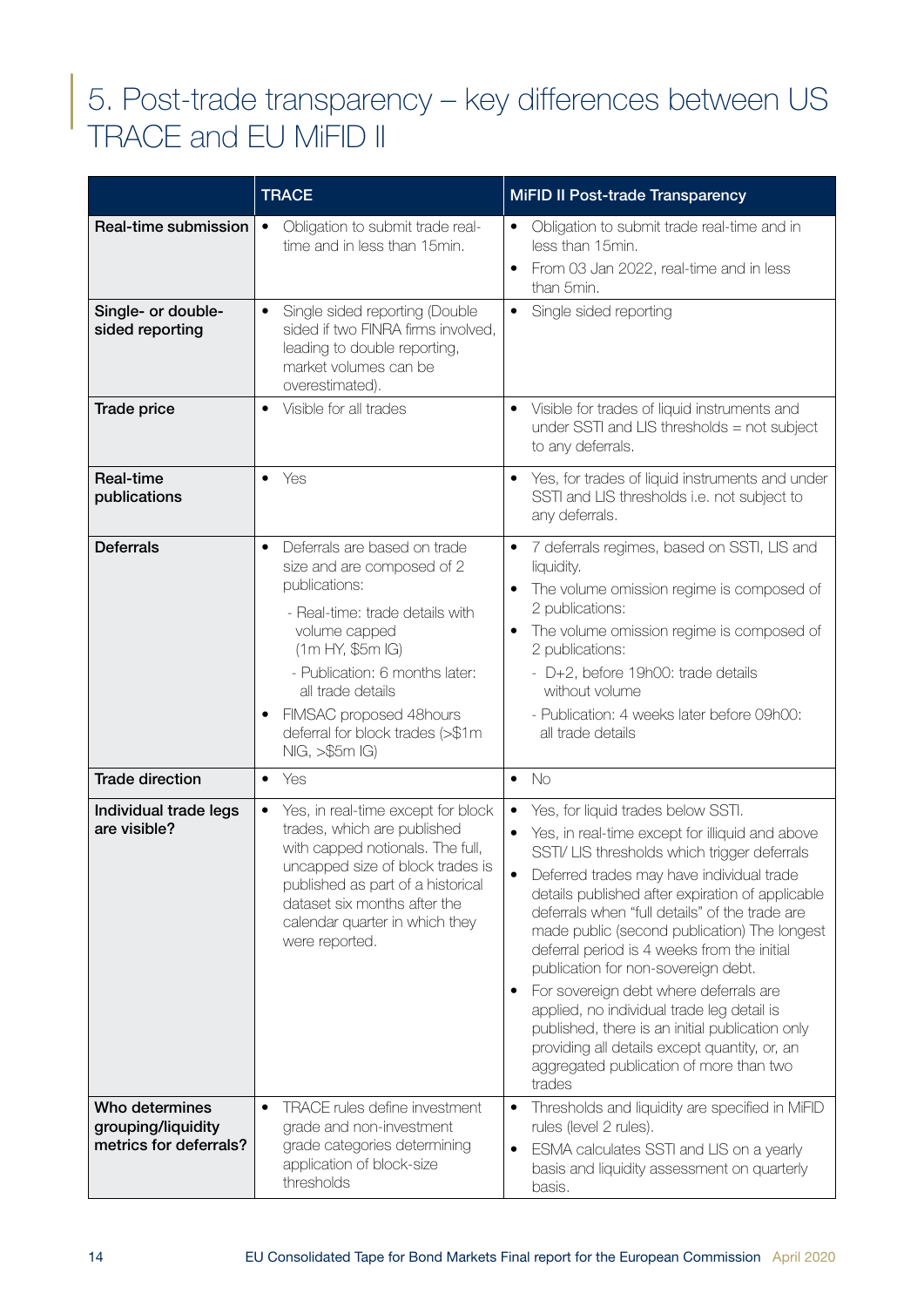|                           | <b>TRACE</b>                                                                                                                                                                                                                                                                                                                                                                                                                                                                                                                                                                                                | <b>MiFID II Post-trade Transparency</b>                                                                                                                                                                                                                                                                                                                                                                                                                                                                                                                                                                                                                                                                                                                                                                                                                                                           |
|---------------------------|-------------------------------------------------------------------------------------------------------------------------------------------------------------------------------------------------------------------------------------------------------------------------------------------------------------------------------------------------------------------------------------------------------------------------------------------------------------------------------------------------------------------------------------------------------------------------------------------------------------|---------------------------------------------------------------------------------------------------------------------------------------------------------------------------------------------------------------------------------------------------------------------------------------------------------------------------------------------------------------------------------------------------------------------------------------------------------------------------------------------------------------------------------------------------------------------------------------------------------------------------------------------------------------------------------------------------------------------------------------------------------------------------------------------------------------------------------------------------------------------------------------------------|
| Who reports               | All registered dealers report (not<br>$\bullet$<br>the Buy-Side)<br>Trades between 2 dealers are<br>$\bullet$<br>reported by each dealer and<br>made public = market volume<br>can be overestimated<br>Trades executed on trading<br>$\bullet$<br>venues are reported either by<br>the dealer the buy-side entity<br>transacts with, or the trading<br>venue's registered broker dealer.<br>If however, the trade is executed<br>٠<br>through an all- to- all protocol on<br>a trading venue, then the trading<br>venue, as the intermediary<br>between two buy-sides/sell-<br>sides-will report the trade. | All MiFID II Investment Firms must report<br>$\bullet$<br>There is a reporting hierarchy (Systematic<br>٠<br>Internaliser & seller) so that only 1 trade<br>between 2 counterparties is made public =<br>market volume published is representative.<br>The reporting hierarchy may have led to an<br>$\bullet$<br>increased number of sell-side investment<br>firms to opting-in as systematic internalisers,<br>to take on the reporting obligation for their<br>clients.<br>o This reporting hierarchy has some<br>limitations in terms of "right reporting" as<br>SI status is defined at the level of a LEI.<br>For example, how to differentiate between<br>an EEA branch (SI) of a non-EEA firm and<br>the same non-EEA firm (not SI), while both<br>have the same LEI.<br>Where a trade has been executed on a<br>$\bullet$<br>venue, the venue has the obligation to report<br>the trade. |
| <b>Assisted Reporting</b> | No<br>$\bullet$                                                                                                                                                                                                                                                                                                                                                                                                                                                                                                                                                                                             | Possible for any firm but requires dedicated legal<br>٠<br>contract between firms.<br>Where a sell-side firm is not required to be an SI<br>$\bullet$<br>(does not meet the criteria) and does not choose<br>to opt-in, the firm may offer "assisted reporting"<br>to their clients which allows the client to leverage<br>their connectivity to an APA and submit the trade<br>on their behalf. Note: the reporting obligation still<br>remains with the client and therefore may require<br>additional bilateral legal contracts between firms.                                                                                                                                                                                                                                                                                                                                                 |
| <b>OTC Derivatives</b>    | Not covered by TRACE<br>$\bullet$<br>Covered by CFTC rules<br>$\bullet$<br>Reported to Swap Data<br>٠<br>Repository (SPR)<br>Mostly covered by CFTC rules<br>$\bullet$<br>(except for single-name CDS,<br>which is subject to SEC rules)<br>Reported to a Swap Data<br>$\bullet$<br>Repository (SDR), with real-time<br>publication of all trades, except<br>a 15-minute deferral for block<br>trades (which have volume<br>capped)                                                                                                                                                                         | Reported per MiFID II obligations<br>$\bullet$                                                                                                                                                                                                                                                                                                                                                                                                                                                                                                                                                                                                                                                                                                                                                                                                                                                    |
| Single-name CDS           | No (pending implementation of<br>$\bullet$<br>SEC rules)                                                                                                                                                                                                                                                                                                                                                                                                                                                                                                                                                    | Reported per MiFID II obligations (per the<br>$\bullet$<br>above)<br>(Many are illiquid, yet Index CDS are not.)                                                                                                                                                                                                                                                                                                                                                                                                                                                                                                                                                                                                                                                                                                                                                                                  |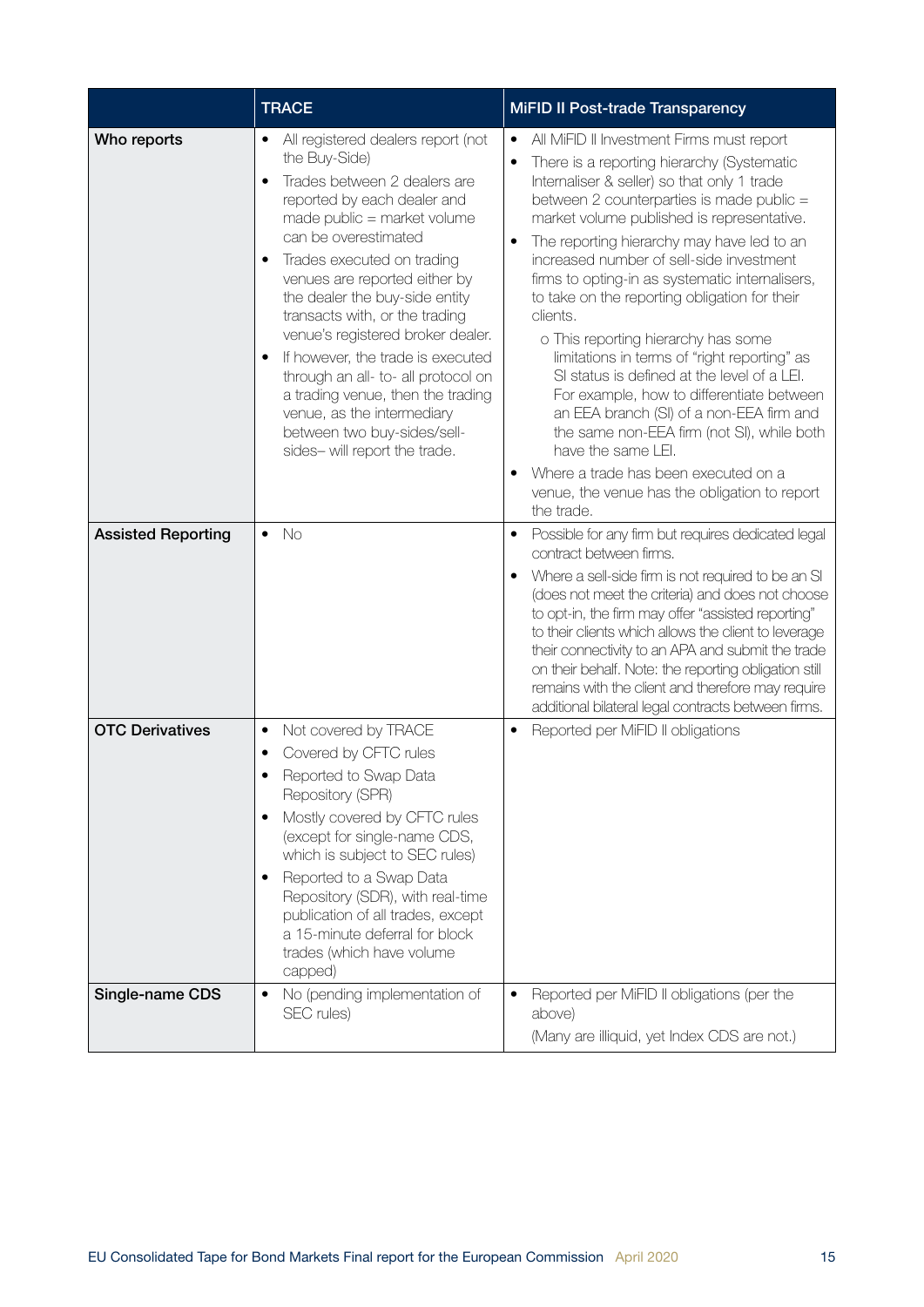# <span id="page-15-0"></span>6. What should the EU CT borrow from the US regimes?

## 6.1 What should the EU CT borrow from US TRACE?

The ICMA Consolidated Tape Taskforce and Wider Group recommends considering the following elements from TRACE:

## 6.1.1 Liquidity analysis

• Analysis on market liquidity prior to and following any introduction to the CT, in order to understand impact on bond markets.

## 6.1.2 Gradual roll-out

• Gradual roll-out of CT by (sub)asset class.

## 6.1.3 Uniformity of reporting requirements

• Uniformity of reporting requirements and publication of technical specifications.

## 6.1.4 Data quality standards

• Analysis of data to maintain robust data quality standards prior to public dissemination of data.

## 6.1.5 Testing and phase-in

• Testing and phase-in procedures for introduction of changes (such as new reporting fields).

## 6.1.6 Active industry participation

• Communication and consultation with stakeholders to validate changes on a technical level.

## 6.2 What should the EU CT learn from other US regimes?

Next to the US TRACE framework, it is appropriate to draw attention and learn from the experience of the US regulatory framework on swap trading.

## 6.2.1 No mandatory trading protocols

Several protocols and workflows will contribute to a bond consolidated tape either bilaterally or multi-laterally. Workflow could include some of the following: agency trading, portfolio trading, ETF trading, anonymous trading or voice trading. Trading protocols to further contribute to the consolidated tape would likely be: RFQ (request for quote), RFS (Request for streaming), Click to Trade, Move to Venue (Processed Trades), All-to-All etc (non-exhaustive list).

Selective or multiple RFQ will continue to dominate as the primary protocol<sup>13</sup>, due to the customised nature of bond markets but the protocols and workflows mentioned above will continue to make their presence known and contribute to bond trading and post-trade reporting onto the bond consolidated tape.

However, it is unlikely that a CLOB (central limit order book, more suited to equity or exchange based asset classes) will become the main protocol for bond trading, as CLOBS require a 'coincidence of want' and natural liquidity.

One only has to look at the experience of Swap Execution Facilities (SEF) in the US under Commodities and Futures Trading Commission (CFTC) obligations, to see evidence of what happens when imposing a specific trading protocol to a market and asset class, onto another. The following excerpt from a CFTC white paper outlines an example, [https://www.cftc.gov/sites/default/files/2018-04/oce\\_chairman\\_swapregversion2whitepaper\\_042618.pdf](https://www.cftc.gov/sites/default/files/2018-04/oce_chairman_swapregversion2whitepaper_042618.pdf) (26 April 2018, page 47, see annex III):

<sup>13</sup> [https://www.icmagroup.org/assets/documents/Regulatory/Secondary-markets/Time-to-act-ICMAs-3rd-study-into-the-state-and-evolution-of-the-European](https://www.icmagroup.org/assets/documents/Regulatory/Secondary-markets/Time-to-act-ICMAs-3rd-study-into-the-state-and-evolution-of-the-European-investment-grade-corporate-bond-secondary-market-040320.pdf)[investment-grade-corporate-bond-secondary-market-040320.pdf](https://www.icmagroup.org/assets/documents/Regulatory/Secondary-markets/Time-to-act-ICMAs-3rd-study-into-the-state-and-evolution-of-the-European-investment-grade-corporate-bond-secondary-market-040320.pdf)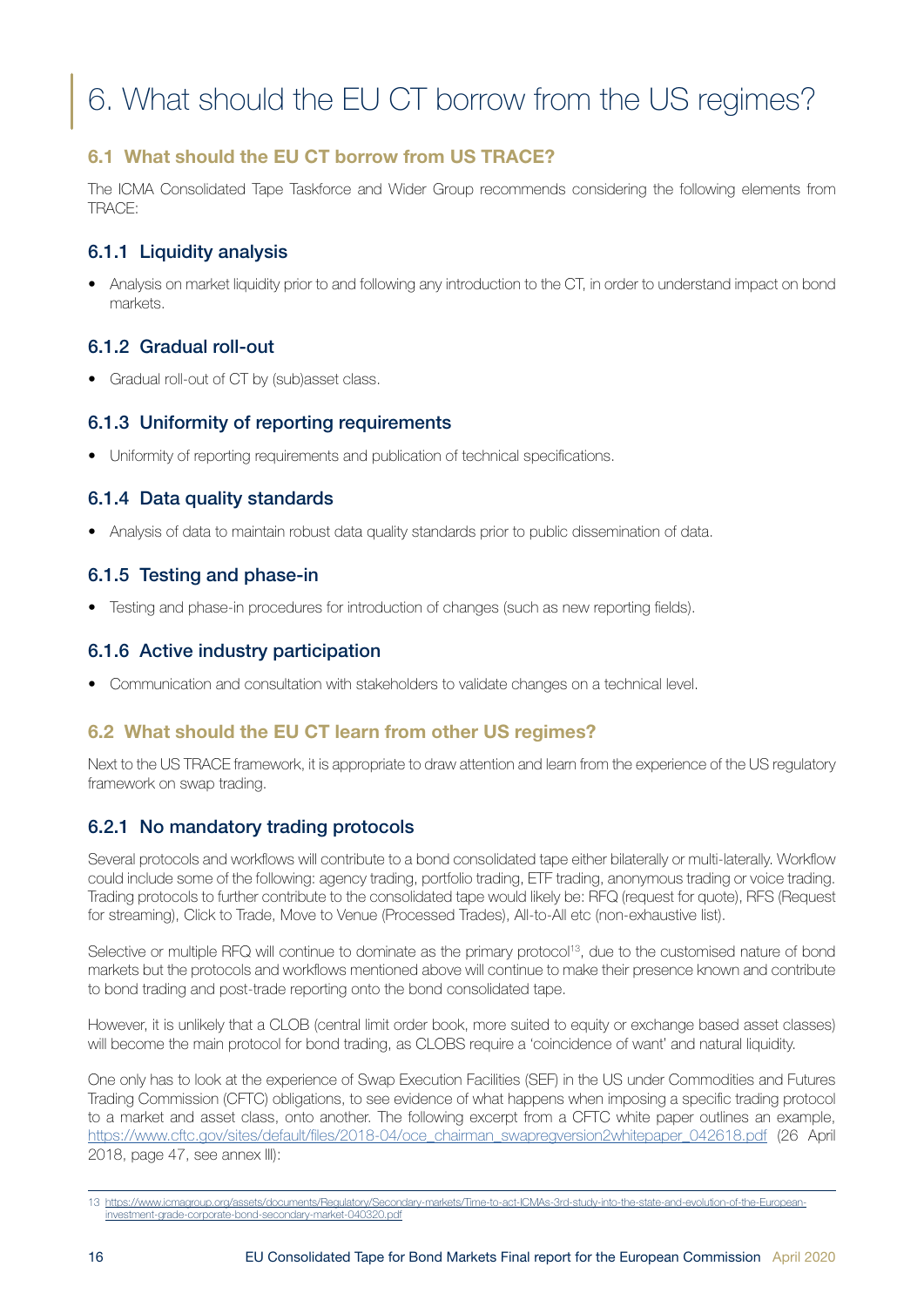"The Order Book Requirement. The Order Book Requirement required SEFs to incur costs to develop and maintain Order Books for every swap listed by a SEF, … The CFTC imposed the requirement based upon its belief, at the time, that market participants would utilise the Order Book…including prices and quantities."

The adverse consequences of restrictive execution methods have been global fragmentation of swaps markets and pushing swaps liquidity formation and price discovery away from the SEF platforms, contrary to Congressional intent.

The authors concluding; "A better approach would be to follow the clear intent of Title VII of Dodd Frank and allow SEFs to trade swaps 'through any means of interstate commerce' instead of through artificial, prescriptive execution methods. Swaps markets have unique challenges in liquidity formation that are only exacerbated by imposing forms and practices taken from highly liquid, exchange-traded futures markets."

As a final point, if mandatory cleared and largely standardised, products such as Swaps cannot function on an order book, bonds which are not mandatorily cleared and standardised, will clearly not be suitable on a central limit order book.

While the US derivatives market and SEF trading pre- and post-trade practices are not identical to EU post-trade bond markets, the example of the failure of one market's protocol incorrectly mandated onto another is useful. Particularly when it comes to determining the best way forward for sensible EU trading practices, trade contribution to EU bond consolidated tape and a workable bond market overview for the EU.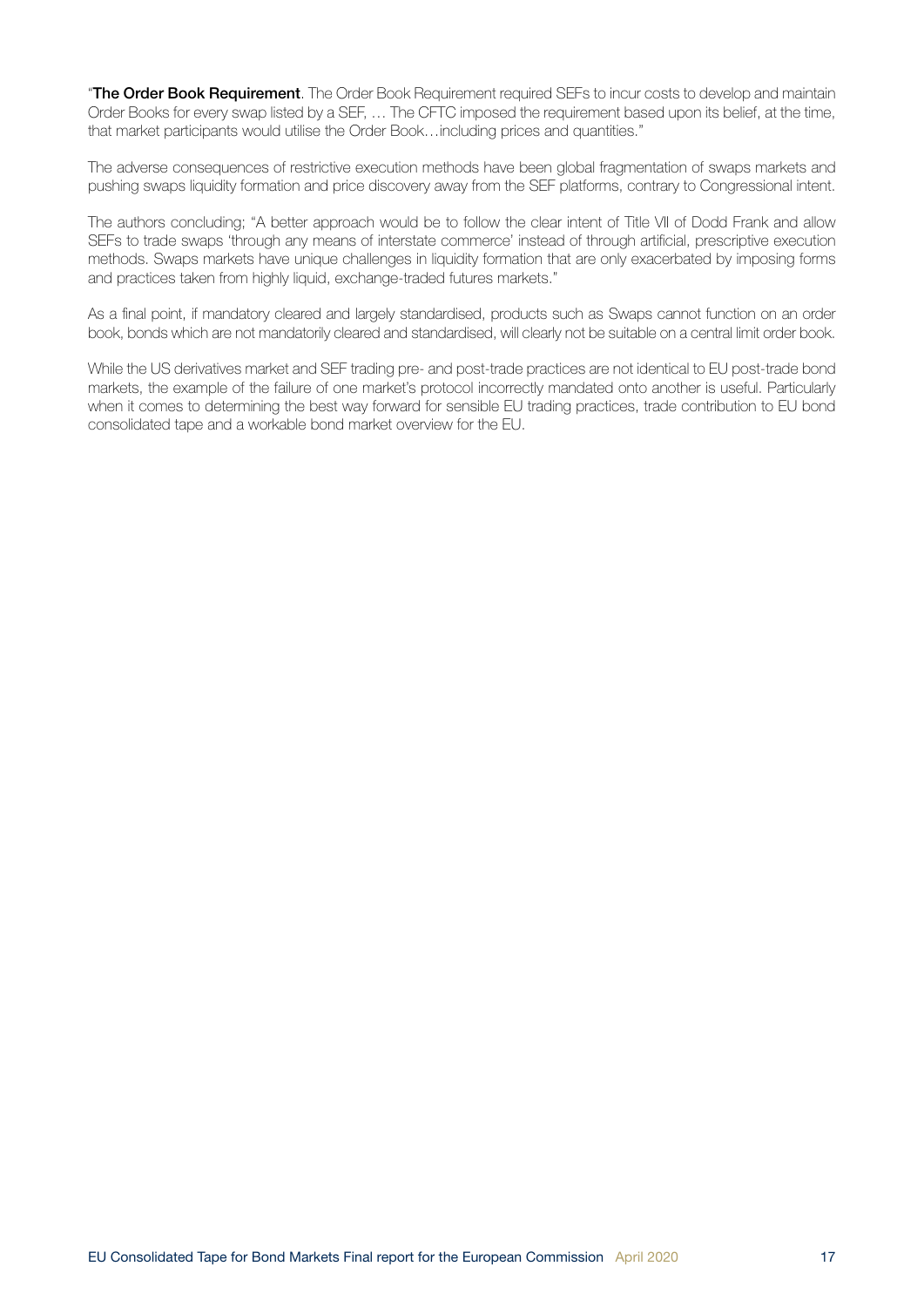## <span id="page-17-0"></span>7. Current State: EU post-trade bond consolidated data – baseline study

## 7.1 Current post-trade data operations in the EU: Approved Publication Arrangement (APA)

## 7.1.1 Definition

'Approved publication arrangement' or 'APA' means a person authorised under this Directive to provide the service of publishing trade reports on behalf of investment firms pursuant to Articles 20 and 21 of Regulation (EU) No 600/2014 [MiFIR], as stipulated in article 4 (52) of MiFID II.

## 7.1.2 Purpose

An APA is an organisation authorised to publish post- trade transparency reports on behalf of investment firms and some trading venues to increase transparency in bond markets. Some APAs also provide a service to publish SI quotes for pre-trade transparency, however, unlike post-trade reports, this is an optional service for SI's who may choose to publish their own quotes. One of the differences between post-trade and pre-trade SI quote publications is SI quotes are attributed whereas post-trade reports are unattributed i.e. anonymous. Therefore, as the SI is named in the quote, they may publish the quotes directly themselves.

APAs are required to ensure they accurately publish the trade reports received from investment firms; and that they have arrangements in place to identify on receipt any trade reports that are incomplete or contain information that is likely to be erroneous. To do this, APAs use a range of validation rules to identify erroneous reports.

APAs are required to 'efficiently and consistently disseminate [post trade reports] in a way that ensures fast access to the information, on a non-discriminatory basis and in a format that facilitates the consolidation of the information with similar data from other sources'.

## 7.1.3 Role

Beyond its core regulatory functions, APA may provide additional services such as

- Deferral management: to determine the timeliness of the publication i.e. whether the trade report should be published real-time or is subject to a deferral depending on the liquidity classification of the instrument and/ or the trade size according to the relevant thresholds calculated by ESMA.
- Filtering of non-reportable trades and suppression from publication, based on eligibility of instruments ToTV (with the exception of instruments out of scope e.g. US treasury bill and other money market instruments) reporting party responsibility, venue of execution etc. Investment firms choose to submit all their trade reports to their APA for a more accurate and standardised eligibility validation.
- Current level of available post-trade data.

## 7.2 Current level of available post-trade data

## 7.2.1 Scope of instruments

• Instruments that are ToTV (traded on [EU] trading venues – RMs, MTFs or OTFs) eligible, are subject to the MiFIR transparency requirements, with the exception of instruments out of scope e.g. US treasury bill and other money market instruments.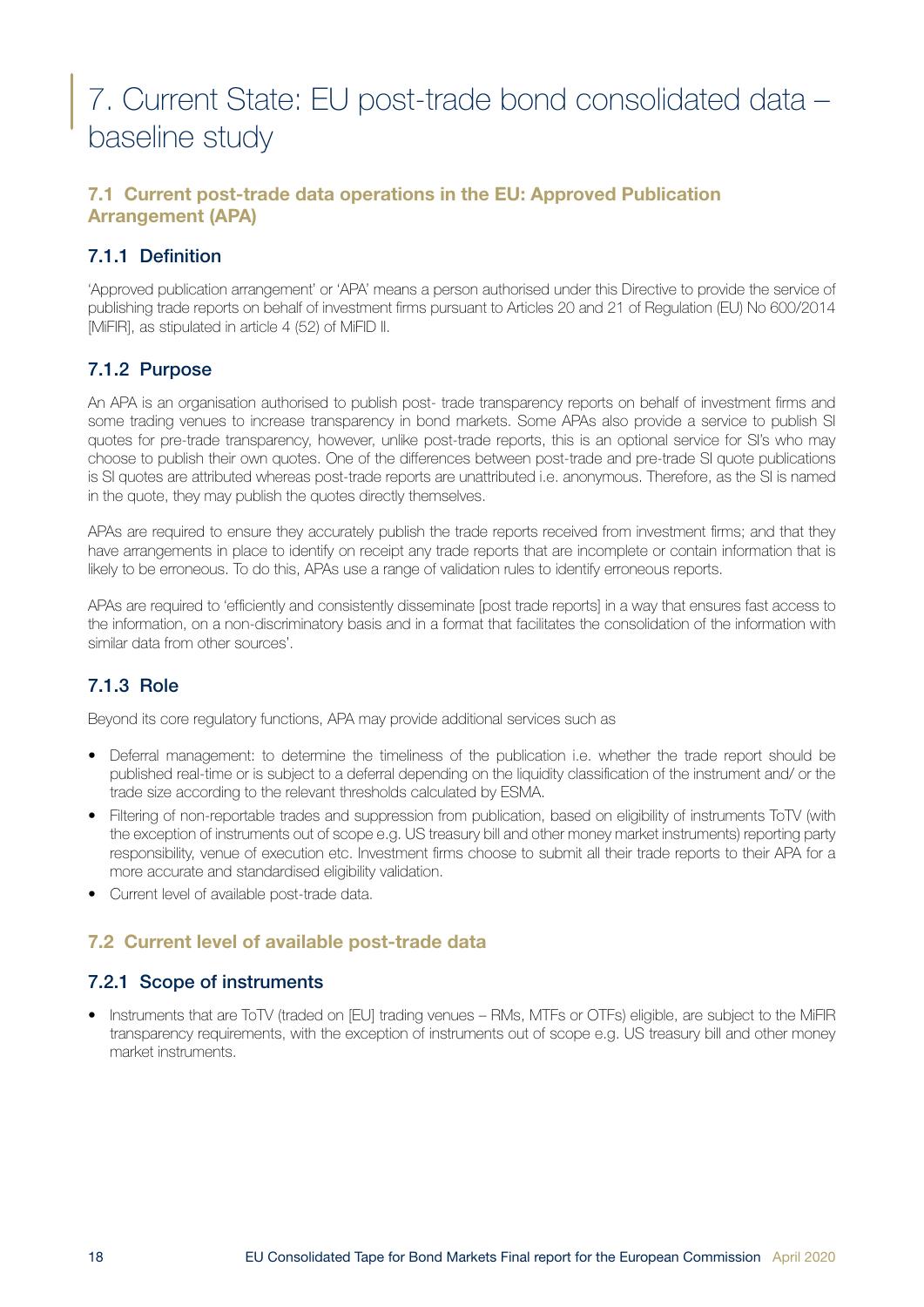## <span id="page-18-0"></span>7.2.2 Level of information

- Trading date and time
- Instrument identification code type
- Instrument identification code
- Price
- Venue of execution
- Price notation
- Price Currency
- Quantity
- Notional amount
- Notional currency
- Publication Date and Time
- Venue of publication
- Transaction Identification Code
- Applicable Post Trade Indicator flags

## 7.2.3 Reporting timelines

- Trade reports are required to be reported to the APA as soon as technically practicable (ASATP) from trade execution and within 15 min, for non-equity and 1 min. for equity.
- Trade reports are required to be made public:
	- o Real-time ASATP
	- o +15mins after the initial publication (delayed data) details.

"Real-time" publications are required where bonds are considered liquid and/ or are below SSTI/ LIS (size specific to the instrument & large in scale respectively) size thresholds as determined by ESMA. Liquidity levels for bonds are calibrated each quarter and bond size thresholds are calibrated annually by ESMA. The results are published on ESMA's website.

## 7.2.4 Deferrals

• Deferrals are available to "delay" the initial trade report publication by certain prescribed periods. There is a standard ESMA deferral of T+2 and further supplementary deferrals which each NCA has discretion to authorise for the investment firms within its jurisdiction. Where trades have a deferral regime applied, the associated deferral type is required to be published by including the relevant flags (post trade indicator flags) along with the required trade details. See MiFIR Article 11 Deferral regime diagram (section 6e – timing of reporting), summarising the seven possible deferral regimes. For more MiFIR deferral details see section 10.3.

Furthermore, MiFIR provides the ability to defer publication for bonds meeting the following criteria:

- Exceed certain size thresholds as determined by ESMA
- Are illiquid instruments as determined by ESMA, and
- For certain types of package transactions

### 7.2.5 Method of reporting (electronic or website, if applicable)

- Via API/ feed (e.g. FIX)
- File upload/ cut & paste
- User interface (UI)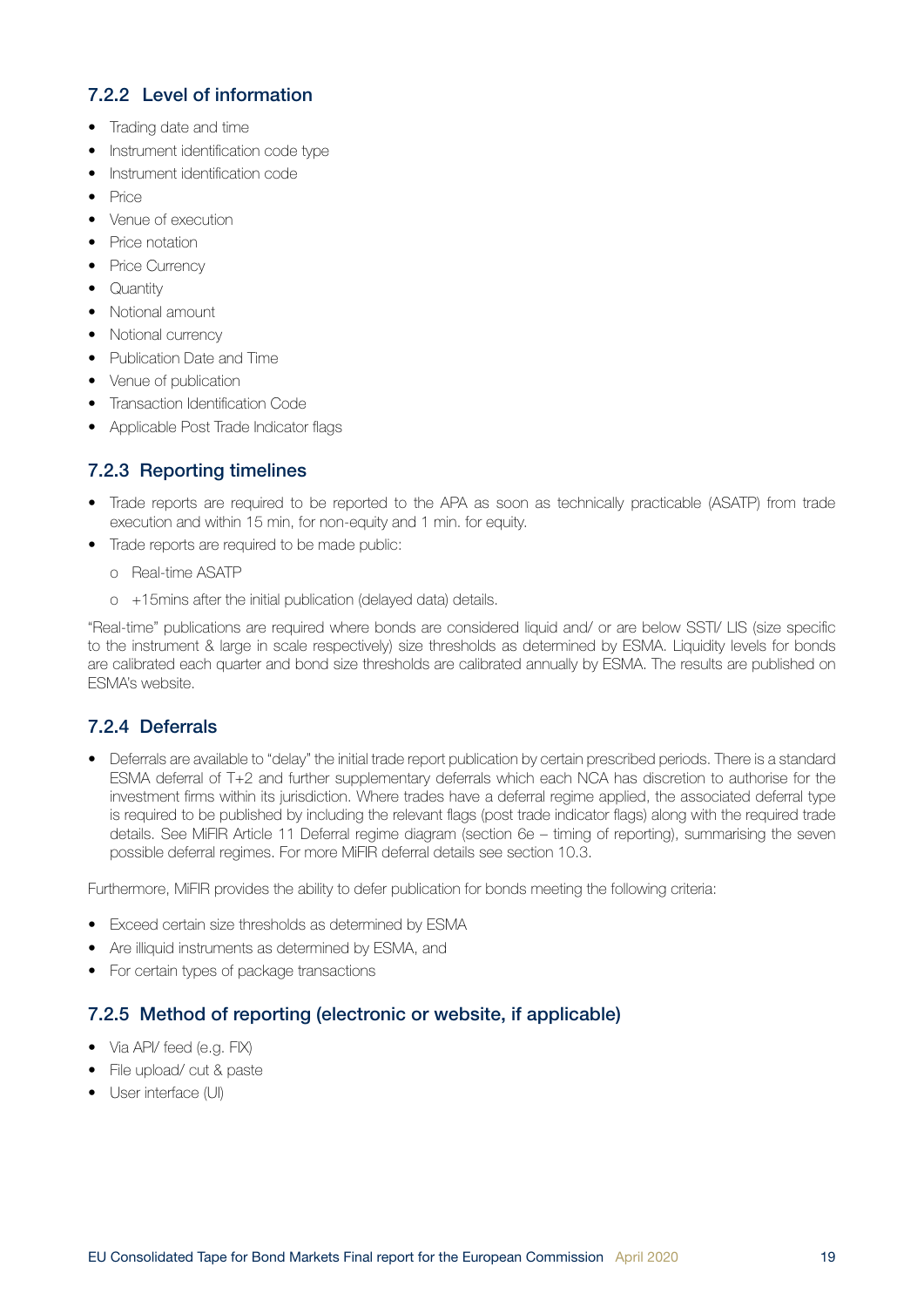## <span id="page-19-0"></span>7.3 Current level of post-trade aggregation

## 7.3.1 EU market participant observations

|                                                                          | Experiences of post-trade data aggregation today:                                                                                                                                                                                                                                                                                                                                                                                                                                                                                                                                                                                                                                                                 |                                                                                                                                                                                                                                                                                                                                                                                    |
|--------------------------------------------------------------------------|-------------------------------------------------------------------------------------------------------------------------------------------------------------------------------------------------------------------------------------------------------------------------------------------------------------------------------------------------------------------------------------------------------------------------------------------------------------------------------------------------------------------------------------------------------------------------------------------------------------------------------------------------------------------------------------------------------------------|------------------------------------------------------------------------------------------------------------------------------------------------------------------------------------------------------------------------------------------------------------------------------------------------------------------------------------------------------------------------------------|
|                                                                          | <b>Buy-side</b>                                                                                                                                                                                                                                                                                                                                                                                                                                                                                                                                                                                                                                                                                                   | Sell-side                                                                                                                                                                                                                                                                                                                                                                          |
| <b>Overall view</b>                                                      | In the current state, the buy-side<br>$\bullet$<br>carry much of the cost (in relation to<br>IT budgets) of creating aggregated<br>transparency but do not get much<br>gain from it yet. This would significantly<br>improve with a TRACE-like consolidated<br>tape.<br>It is very hard to determine regional<br>coverage gaps or accurate size<br>distributions - the picture is partial<br>and noisy.                                                                                                                                                                                                                                                                                                           | Post-trade data is scattered amongst<br>20 different authorised publication<br>arrangements (APAs) in the EU (17<br>understood to be operating bond<br>APAs). It is extremely difficult and<br>quite expensive to aggregate due<br>to difficulty accessing the "public"<br>websites, lack of consistency in<br>format and data errors.<br>285 venues add to the fragmentation.     |
| View on whether<br>there is aggregation<br>of post-trade data<br>today   | Some providers offer a comprehensive<br>$\bullet$<br>a la carte menu, I.e. they resell the post<br>trade feeds in one place which in theory<br>enables aggregation. In practice the<br>cost (significant 6-digit yearly cost) and<br>the resource required to fully aggregate<br>and quality control for the data, makes<br>this challenging to use, especially when<br>compared with TRACE.<br>Outcome: de facto the current<br>$\bullet$<br>aggregation does not provide investors<br>with the transparency they need.                                                                                                                                                                                          | Some vendors, notably 3, are<br>$\bullet$<br>aggregating various APAs data to<br>different degrees, but their product<br>is still in development. Their main<br>challenges are access to other APAs<br>data and data licencing.                                                                                                                                                    |
| <b>Experiences of</b><br>reporting to APAs                               | No comment                                                                                                                                                                                                                                                                                                                                                                                                                                                                                                                                                                                                                                                                                                        | Sell-sides had a reasonable<br>$\bullet$<br>experience reporting to APA of<br>choice with no major issues.                                                                                                                                                                                                                                                                         |
| Percentage level<br>today of trade<br>capture, offered by<br>aggregators | Buy-sides are being told that the<br>$\bullet$<br>percentage of acquiring the MTF and<br>APA data from MTF X and APA Y is<br>around 70% but have no way to validate<br>this and are unsure if that percentage<br>is applicable at a granular level. It is<br>extremely costly to buy more than one<br>APA's data - yet to see 90%+ you would<br>need to buy ALL data sources; buying<br>one APA is unlikely to be more than 50%<br>of market, additionally lowered by the<br>many data errors.<br>It is difficult to identify precisely what<br>$\bullet$<br>buy-sides are missing, but it is estimated<br>buy-sides are receiving 60% of the total,<br>and the cost of getting that extra 40% is<br>substantial. | Sell-sides think that aggregators<br>$\bullet$<br>capture between 50 and 75% of<br>market volume, but there is no<br>empirical way for to ascertain. The<br>vendor that currently captures the<br>largest share is not using MIFID<br>2 data sources but sources that<br>were applicable pre-MIFID 2. Their<br>information is still the most complete<br>and timely in the market. |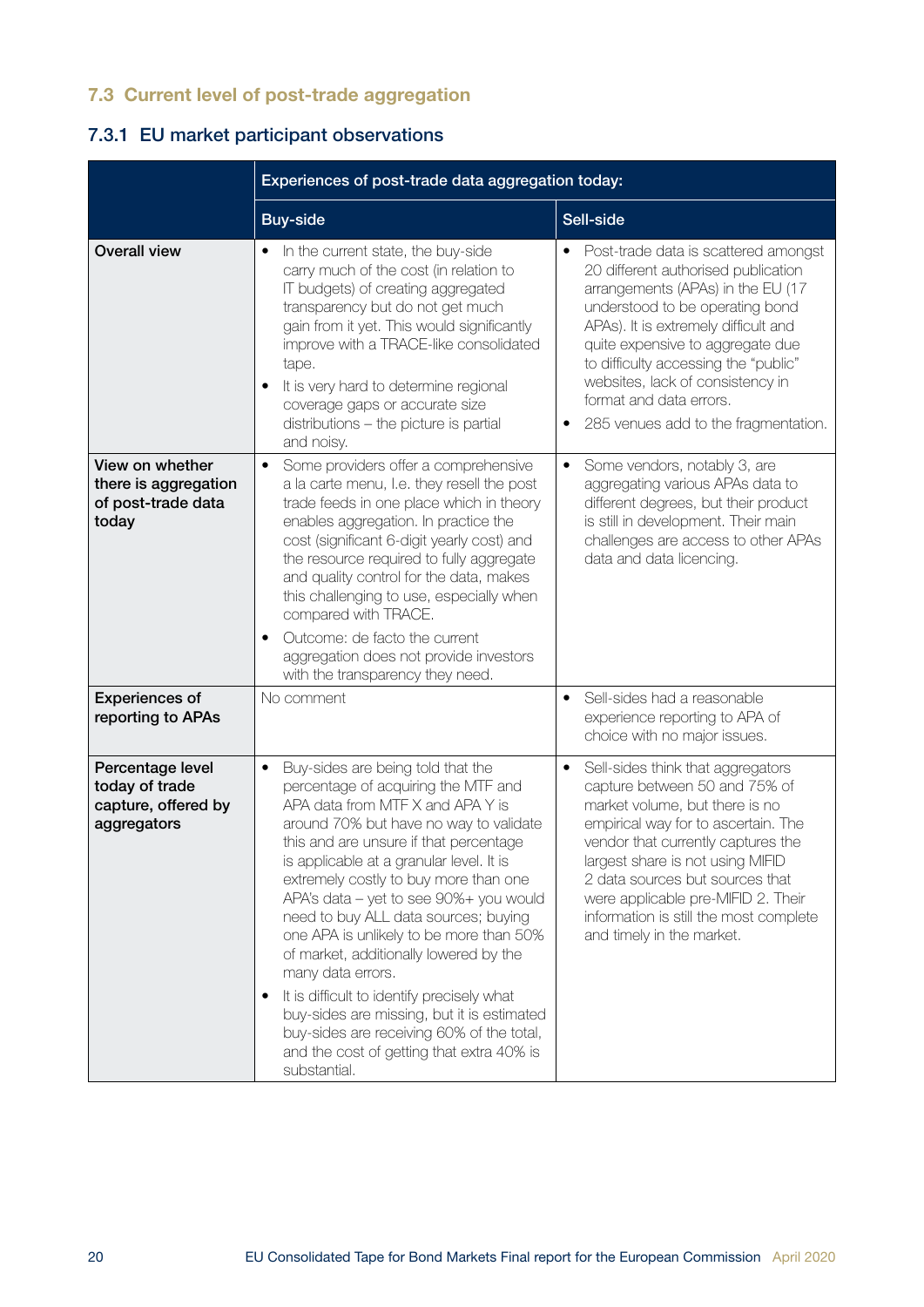|                                                                                         | Experiences of post-trade data aggregation today:                                                                                                                                                                                                                                                                                                                                                                                                                                                                                                                                        |                                                                                                                                                                                                                                                                                                  |
|-----------------------------------------------------------------------------------------|------------------------------------------------------------------------------------------------------------------------------------------------------------------------------------------------------------------------------------------------------------------------------------------------------------------------------------------------------------------------------------------------------------------------------------------------------------------------------------------------------------------------------------------------------------------------------------------|--------------------------------------------------------------------------------------------------------------------------------------------------------------------------------------------------------------------------------------------------------------------------------------------------|
|                                                                                         | <b>Buy-side</b>                                                                                                                                                                                                                                                                                                                                                                                                                                                                                                                                                                          | Sell-side                                                                                                                                                                                                                                                                                        |
| Comments on<br>usability of currently<br>available post-trade<br>data                   | Not usable yet, due to high level of data<br>cleansing, costly and inefficient process<br>of acquiring the data. Additionally, a time-<br>consuming and complex second layer of<br>aggregation across APAs was necessary.<br>In future buy-sides see potential for TCA<br>if data quality is better / buy-sides have<br>a TRACE style tape. Price discovery<br>benefits are very limited currently, not<br>least because of the delays, exacerbated<br>by the extra aggregation and cleansing<br>layers (cleansing: format differences, data<br>errors, extreme values, data spikes etc) | Some degree for price discovery/<br>pricing.<br>For market share and decisions, it is<br>possible to see the MIC for trading<br>venues if it is an SI (SINT) or XOFF,<br>reported so it is possible to see<br>market share between trading venues<br>and trading venue vs non-trading<br>venues. |
| Impact of deferrals<br>on post-trade<br>aggregation, if any                             | While deferrals are important for large/<br>$\bullet$<br>illiquid trades, aggregated data that is<br>delayed becomes of limited use.                                                                                                                                                                                                                                                                                                                                                                                                                                                     | Deferrals are appropriately calibrated<br>$\bullet$<br>to protect and incentivise liquidity<br>provision. If data is complete,<br>deferrals may only impact usability for<br>real time algorithms.                                                                                               |
| How aggregation<br>vendors compare<br>with one another                                  | The aggregated post-trade data is<br>different from vendor to vendor.<br>There are differences in quality control,<br>$\bullet$<br>ids, formats etc - aggregation is<br>expensive and a substantial challenge, in<br>particular for those who do not have the<br>size of the largest asset managers.                                                                                                                                                                                                                                                                                     | Most operate APAs and trading<br>venues. Different degrees of<br>completeness and pricing.                                                                                                                                                                                                       |
| The one key<br>requirement<br>according to the<br>buy-side regarding<br>post-trade data | The buys-side requires "one view of all<br>$\bullet$<br>post-trade bond data".<br>A central self-contained consolidated<br>tape at reasonable commercial costs and<br>quality.                                                                                                                                                                                                                                                                                                                                                                                                           | It must be complete in one source.                                                                                                                                                                                                                                                               |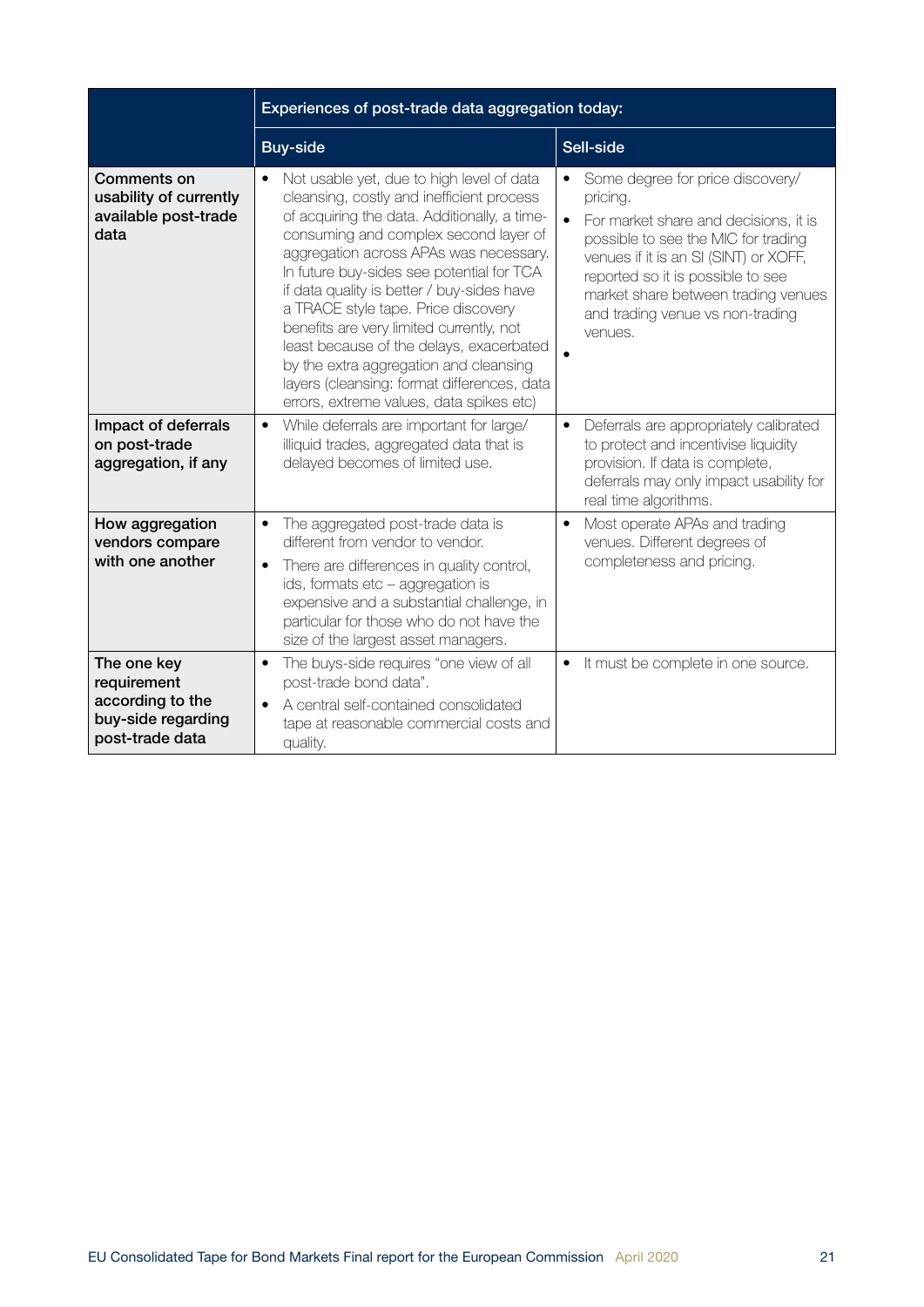## <span id="page-21-0"></span>7.3.2 EU APAs registered on ESMA website

| <b>STATUS</b> | <b>APA</b>                                       | <b>Home Member State</b> | Regulator                                                 |
|---------------|--------------------------------------------------|--------------------------|-----------------------------------------------------------|
| Active        | <b>Bloomberg Data Reporting</b><br>Services B.V. | <b>NETHERLANDS</b>       | Netherlands Authority for the<br>Financial Markets (AFM)  |
| Active        | <b>BME REGULATORY SERVICES</b>                   | <b>SPAIN</b>             | Comisión Nacional del Mercado<br>de Valores (CNMV)        |
| Active        | <b>BULGARIAN STOCK</b><br><b>EXCHANGE</b>        | <b>BULGARIA</b>          | Financial Supervision Commission<br>(FSC)                 |
| Active        | CBOE Europe B.V.                                 | <b>NETHERLANDS</b>       | Netherlands Authority for the<br>Financial Markets (AFM)  |
| Active        | CMF Amsterdam B.V.                               | <b>NETHERLANDS</b>       | Netherlands Authority for the<br>Financial Markets (AFM)  |
| Active        | Deutsche Börse<br>Aktiengesellschaft             | <b>GERMANY</b>           | Federal Financial Supervisory<br>Authority (BaFin)        |
| Active        | Euronext Paris SA                                | <b>FRANCE</b>            | Autorité des Marchés Financiers<br>(AMF)                  |
| Active        | Hellenic Exchanges - Athens<br>Stock Exchange SA | <b>GREECE</b>            | Hellenic Capital Market<br>Commission (HCMC)              |
| Active        | KELER Központi Értéktár Zrt.                     | <b>HUNGARY</b>           | Central Bank of Hungary                                   |
| Active        | Nasdaq Stockholm Aktiebolag                      | <b>SWEDEN</b>            | Finansinspektionen (FI)                                   |
| Active        | Oslo Børs APA                                    | <b>NORWAY</b>            | Norwegian Financial Supervisory<br>Authority              |
| Active        | Tradeweb EU B.V.                                 | <b>NETHERLANDS</b>       | Netherlands Authority for the<br>Financial Markets (AFM)  |
| Active        | Trax NL B.V.                                     | NETHERLANDS              | Netherlands Authority for the<br>Financial Markets (AFM)  |
| Active        | UnaVista TRADEcho B.V.                           | NETHERLANDS              | Netherlands Authority for the<br>Financial Markets (AFM)  |
| Active        | Wiener Börse AG                                  | <b>AUSTRIA</b>           | Austrian Financial Market Authority<br>(FMA)              |
| Active        | Zagrebačka burza d.d.                            | <b>CROATIA</b>           | Croatian Financial Services<br>Supervisory Agency (HANFA) |
| Total 16      |                                                  |                          |                                                           |
| *Inactive     | vwd TransactionSolutions AG                      | <b>GERMANY</b>           | Federal Financial Supervisory<br>Authority (BaFin)        |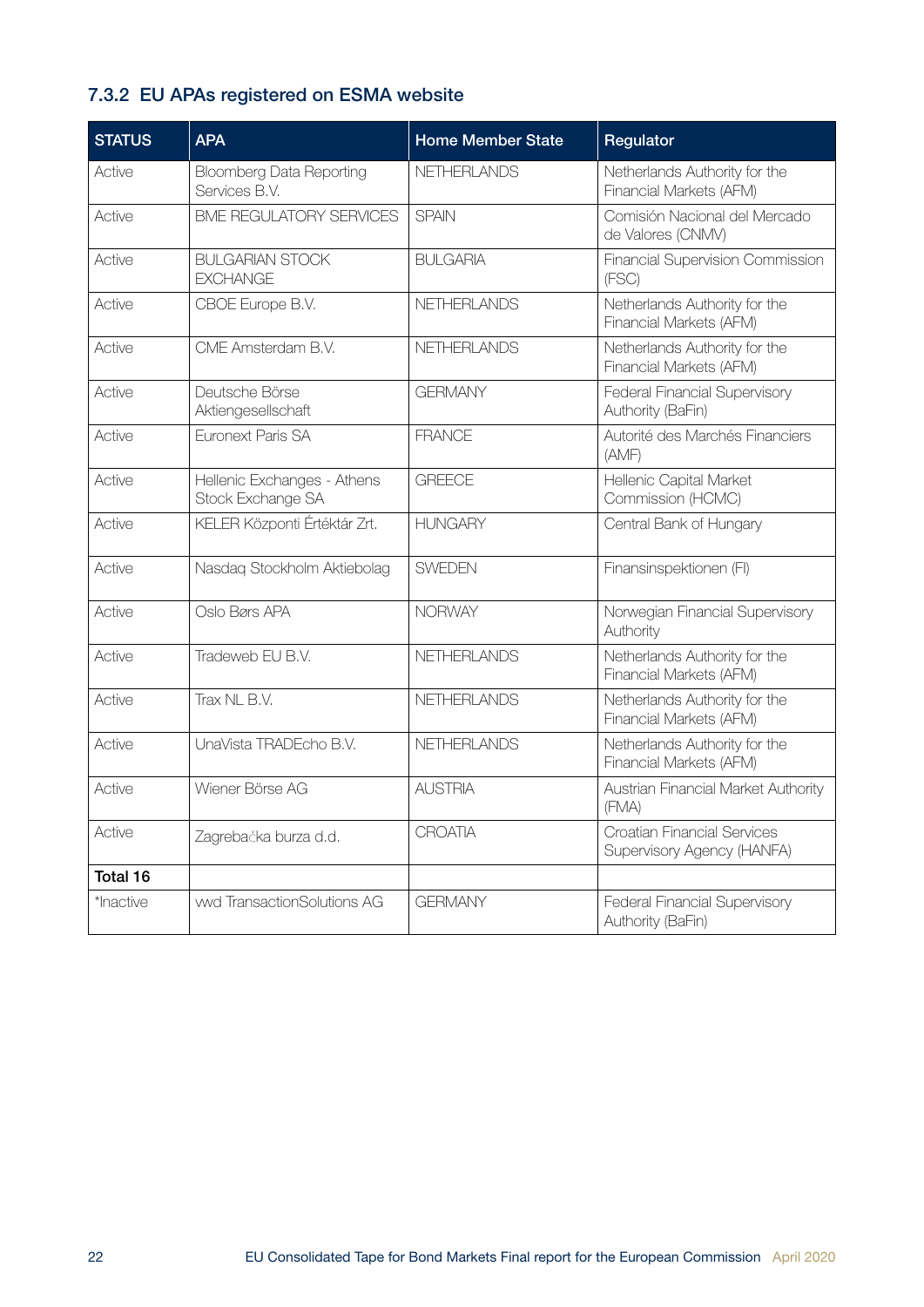# <span id="page-22-0"></span>8. End State: EU bond consolidated tape

#### CT as it relates to governance, mandatory contribution, reporting design, revenue sharing, data transformation, repackaging and distribution models

The CTP contract should be awarded for no less than five years. This is to allow whoever is awarded the contract, to have sufficient time to recoup any development costs. In addition, the firm awarded the contract should have robust conflict-of-interest rules in place to assess whether its policies, procedures and corporate governance structure ensure independence of the CTP and the avoidance of conflicts of interest. Conflicts may arise where the CTP is engaged in other activities such as acting as a market operator, investment firm or trade repository. Lastly, it is understood that day-to-day CT costs to industry participants should be kept to a minimum.

The view is that ESMA should have oversight over the CTP contract and monitor for any breach of contract e.g. data quality, access, pricing etc. This includes the awarding of the contract "on an exclusive basis and that no other entity shall be authorised as a consolidated tape provider in accordance with Article 27a of regulation (EU) No 600/2014". (ESA review) Furthermore, it is known that in January of 2022, ESMA will have supervisory authority and enforcement powers over the consolidated tape provider [\(https://www.esma.europa.eu/sites/default/files/library/esma80-199-](https://www.esma.europa.eu/sites/default/files/library/esma80-199-332_confidential_supervision_ar_2019_wp_2020.pdf) 332 confidential supervision ar 2019 wp 2020.pdf p. 33). However, the Taskforce view is that ESMA should work closely with industry participants (buy-side, sell-side and retail) to advise, providing collective market functioning expertise and stewardship.

#### 8.1 Governance models

In order to determine the best governance model for the CTP and CT operation, it is necessary to assess the likelihood of the CTP becoming a successful 'going concern'. This involves assessing potential funding, stewardship, management structure and IT operation models. In regard to stewardship, it is important to have bond market expertise to provide insight and input into the board. Asset class expertise and stewardship should be at the forefront of any model design for a consolidated tape, whether bonds or indeed beyond bonds (e.g. equities, derivatives etc). Industry participants from each asset class should have control of their own products, ensuring sweeping cross-asset statements will not be enforced, which could create operational challenges.

The Taskforce sets out below the potential models for CTP governance along with positives and negatives of each model and a view from the CT Taskforce and wider CT working group as to the percentage chance of success for the governance model or combination of models. In order for one model or a combination of models to become the likely CTP candidate, it will be necessary to resolve any of the perceived 'negatives' outlined.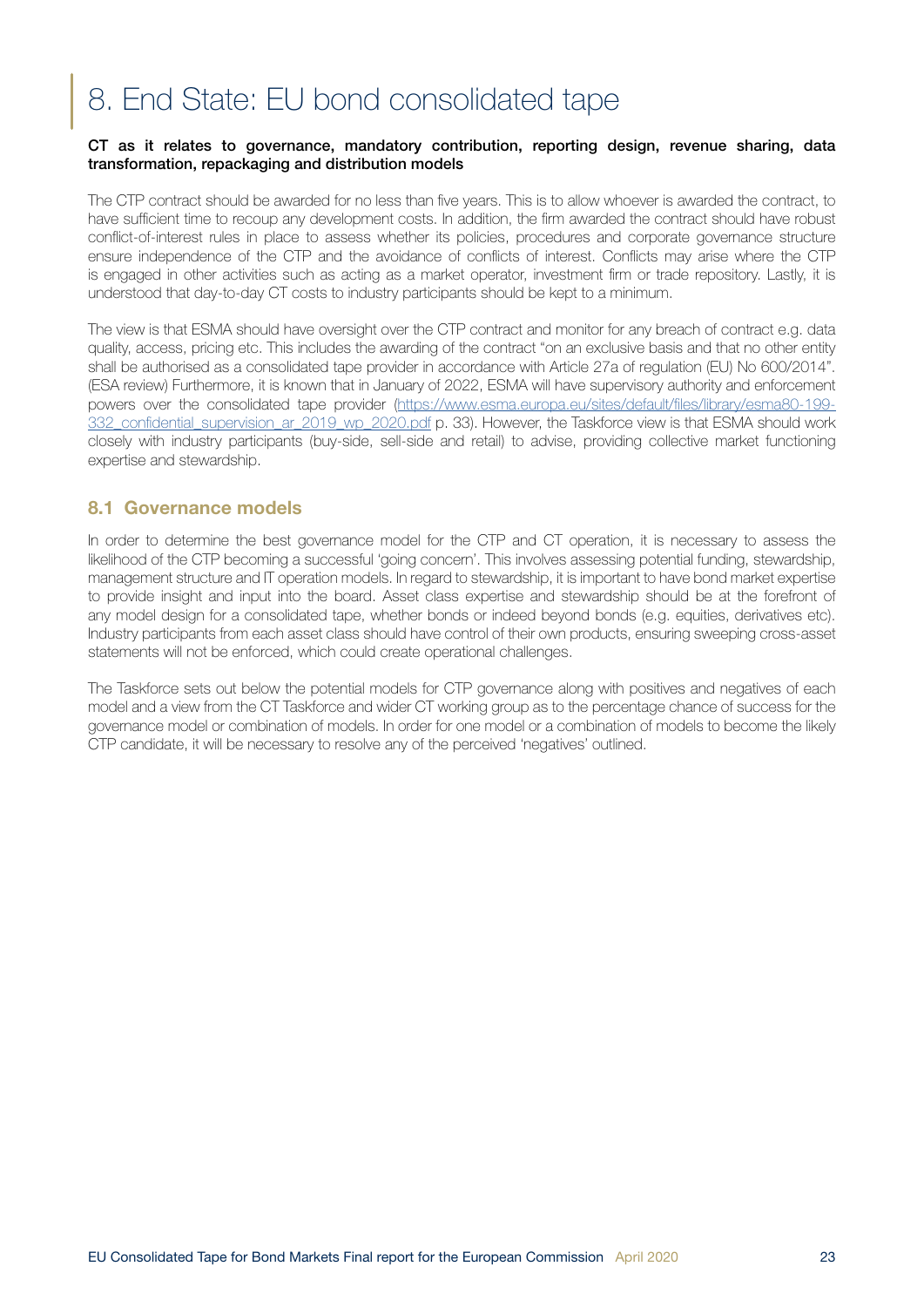## <span id="page-23-0"></span>8.1.1 CTP governance summary

|                                                                                                        |                                                            |                                      | Operating model                               |                                                                       |                                                                  |                                                                |                                      | <b>Funding Model</b>                                    |                                |                                                            |                  |                         |
|--------------------------------------------------------------------------------------------------------|------------------------------------------------------------|--------------------------------------|-----------------------------------------------|-----------------------------------------------------------------------|------------------------------------------------------------------|----------------------------------------------------------------|--------------------------------------|---------------------------------------------------------|--------------------------------|------------------------------------------------------------|------------------|-------------------------|
| CTP Governance<br>Model options                                                                        | Managed<br>ă                                               | stewardship-<br>Stakeholder<br>ESMA? | Industry rep.?<br>stewardship-<br>Stakeholder | ITby                                                                  | membership fees<br>from IFs & TVs to<br>Mandatory<br><b>ESMA</b> | and/or EC to ESMA<br>increase for NCAs<br><b>Mandatory fee</b> | funding<br>Private<br>$\overline{1}$ | funding<br>Initial                                      | Data feed-<br>end user<br>fee? | Pricing methodology<br>determined by?                      | Making<br>Profit | Scope of<br>traded<br>ġ |
| 1. ESMA governance                                                                                     |                                                            |                                      |                                               |                                                                       |                                                                  |                                                                |                                      |                                                         |                                |                                                            |                  |                         |
| governed by ESMA<br>a. SRO Data Entity,                                                                | outsourced 3rd party<br>SRO Data Entity and                |                                      |                                               | Outsourced to 3rd<br>party                                            |                                                                  | $\mathbf{C}$                                                   | $\equiv$                             | Fees from IF &<br>TVs to ESMA                           | $\mathbf{C}$                   | SRO, ESMA AND<br>stakeholders<br>industry                  | $\mathbf{C}$     | 80%                     |
| b. CT operated and<br>governed by ESMA                                                                 | ESMA                                                       |                                      | ₹                                             | ESMA                                                                  | Ξ                                                                |                                                                | $\mathbf{C}$                         | Mandatory fee<br>increase for<br><b>NCA<sub>S</sub></b> | Ξ                              | ESMA                                                       | $\mathbf{C}$     | 80%                     |
| 2. Public/Private Partnership - Limited company                                                        |                                                            |                                      |                                               |                                                                       |                                                                  |                                                                |                                      |                                                         |                                |                                                            |                  |                         |
| Partnership - Ltd cy<br>Public/Private                                                                 | Limited Company<br>stakeholders<br>with ESMA &<br>industry |                                      |                                               | (potentially using<br>Limited Company<br>some outsourced<br>services) | $\mathbf{C}$                                                     | $\mathbf{C}$                                                   |                                      | Initial loan                                            |                                | Limited Company<br>stakeholders<br>with ESMA &<br>industry | Reinvested       | 80%                     |
| 3. APAs consortium                                                                                     |                                                            |                                      |                                               |                                                                       |                                                                  |                                                                |                                      |                                                         |                                |                                                            |                  |                         |
| a. Managed by APAs<br>consortium                                                                       | APAs consortium                                            | $\subset$                            | $\subset$                                     | APAs consortium                                                       | $\subset$                                                        | $\subset$                                                      | >                                    | Investment by<br><b>APAS</b>                            | >                              | APAs consortium                                            | >                | 80%                     |
| b. With Industry<br>Stakeholders<br>Committee                                                          | APA consortium &<br>stakeholders<br>industry               | $\mathbf{C}$                         |                                               | APAs consortium                                                       | Ξ                                                                | Ξ                                                              |                                      | Investment by<br><b>APAS</b>                            |                                | APA consortium &<br>stakeholders<br>industry               | >                | 80%                     |
| 4. Independent firm                                                                                    |                                                            |                                      |                                               |                                                                       |                                                                  |                                                                |                                      |                                                         |                                |                                                            |                  |                         |
| a. By Non-financial<br>markets firm                                                                    | ndependent firm                                            | $\subset$                            | $\subset$                                     | Independent firm                                                      | $\mathbf{C}$                                                     | $\mathbf{C}$                                                   |                                      | Investment by<br>Ind. firm                              | >                              | Independent firm                                           | >                | 80%                     |
| b. By financial markets<br>firm                                                                        | ndependent firm                                            | $\epsilon$                           | $\mathbf{C}$                                  | Independent firm                                                      | $\mathbf{C}$                                                     | $\mathbf{C}$                                                   | >                                    | Investment by<br>Ind. firm                              | ≻                              | Independent firm                                           | >                | 80%                     |
| * High-level industry represenstation/advisory but no industry involved in day to day-to-day activity. |                                                            |                                      |                                               |                                                                       |                                                                  |                                                                |                                      |                                                         |                                |                                                            |                  |                         |

Note: As of January 2022, ESMA will supervise directly all APAs and the CTP. Note: As of January 2022, ESMA will supervise directly all APAs and the CTP.

**Legend**<br>CTP = Consolidated Tape Provider CTP = Consolidated Tape Provider

EC = European Commission EC = European Commission

IF = Investment Firm = Buy-side, Sell-Side, SI or not IF = Investment Firm = Buy-side, Sell-Side, SI or not

SRO = self regulatory organization<br>TV = Trading Venue = RM, MTF, OTF TV = Trading Venue = RM, MTF, OTF SRO = self regulatory organization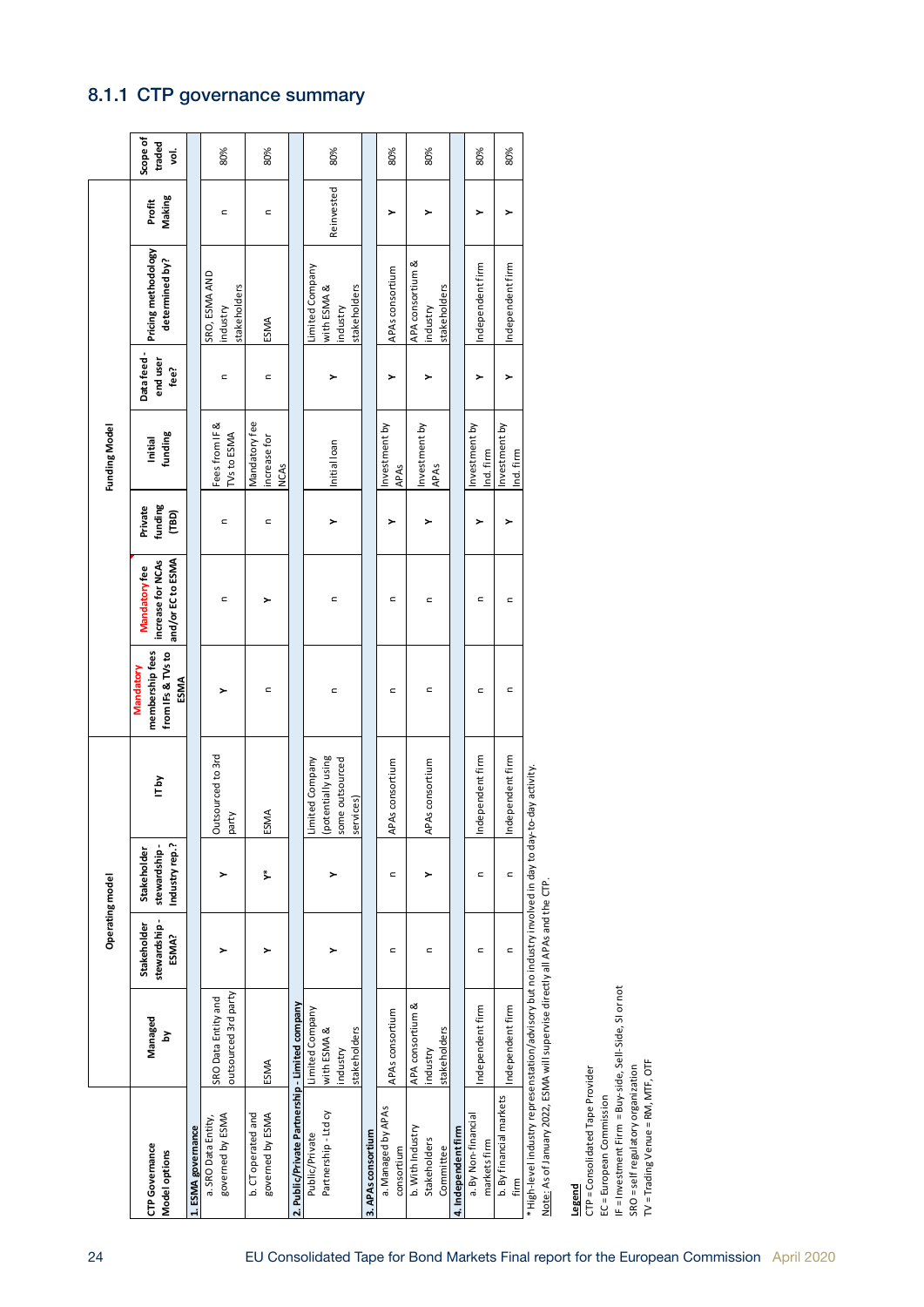## 8.1.2 CTP Governance model option overview

<span id="page-24-0"></span>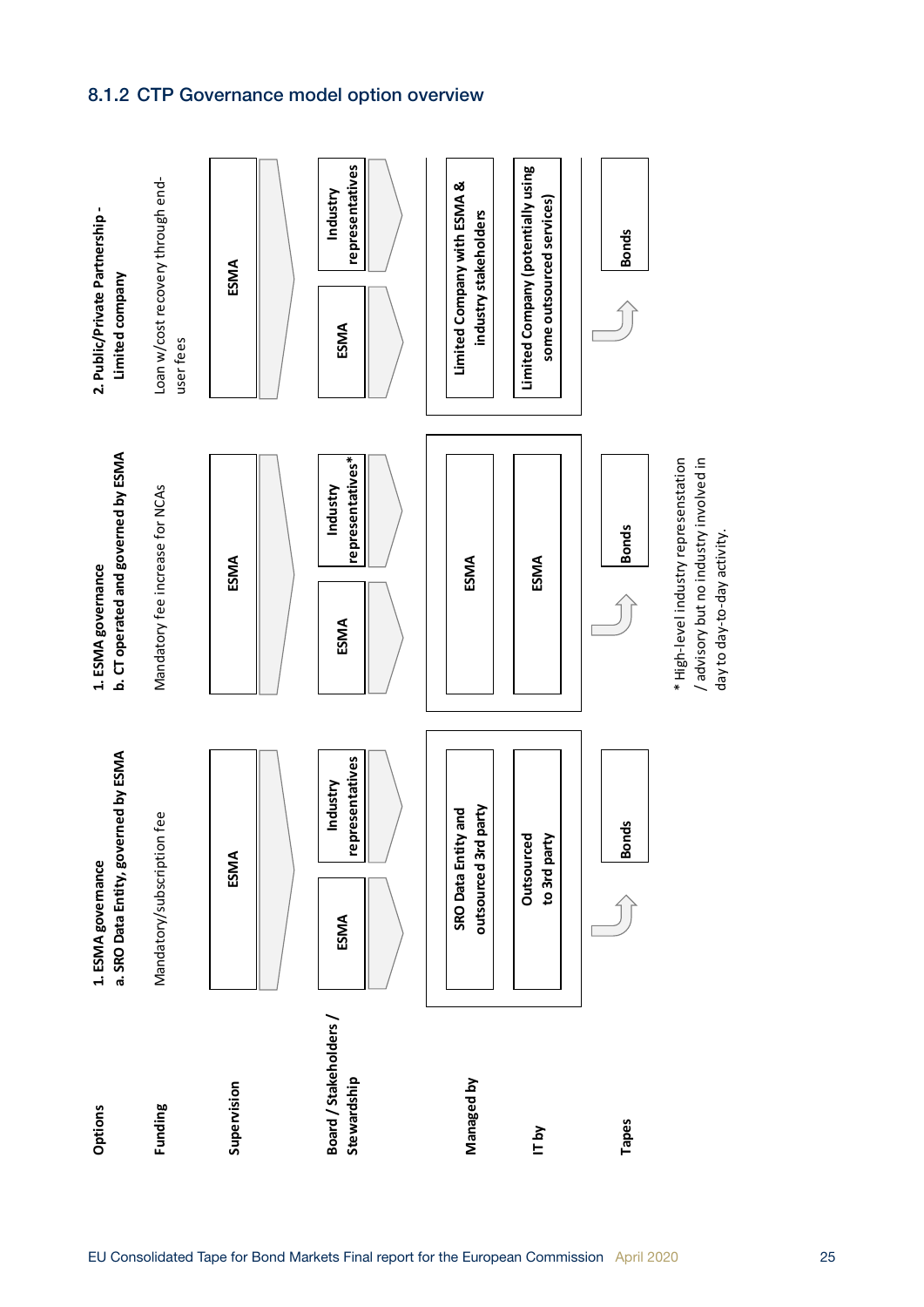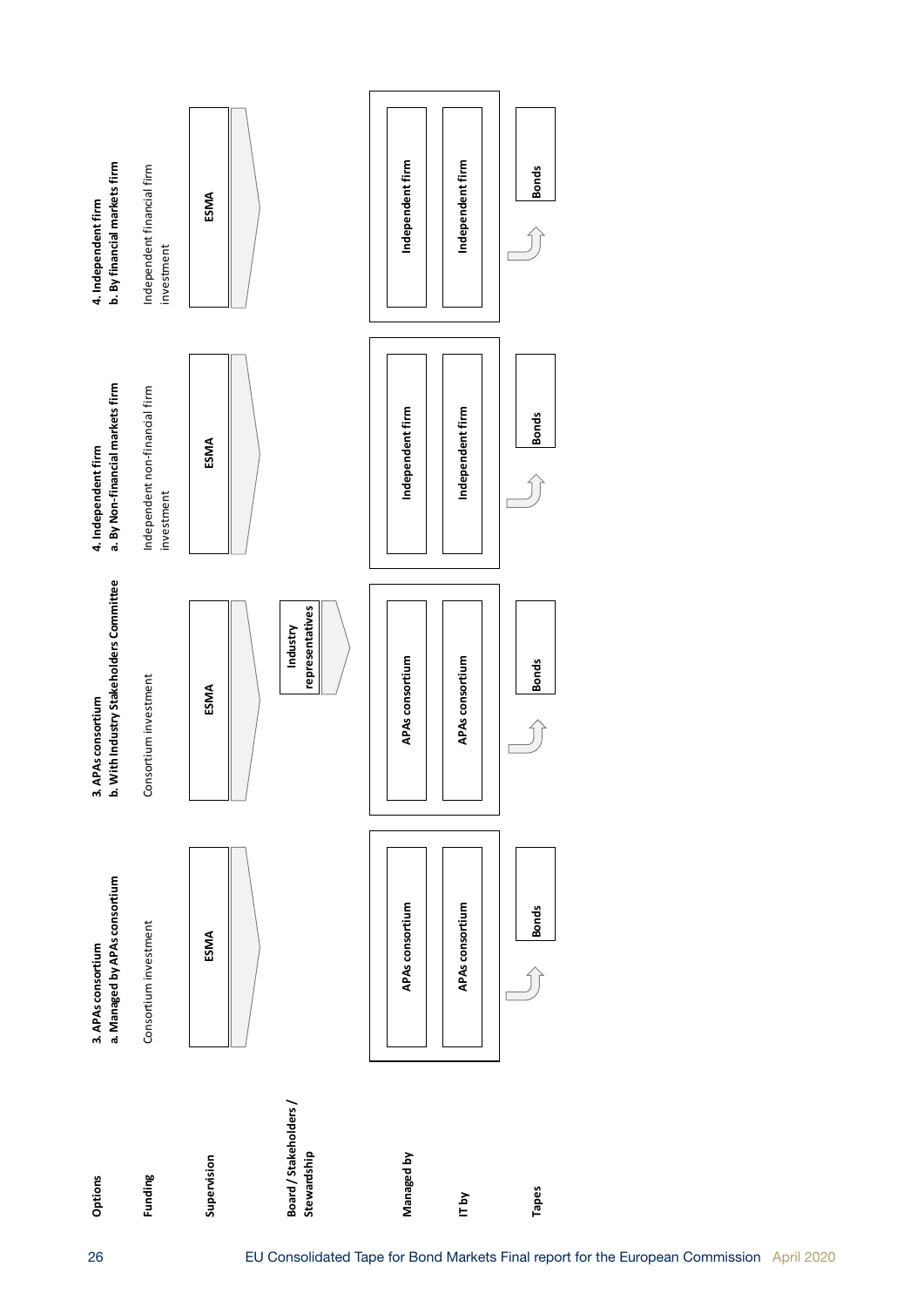## <span id="page-26-0"></span>8.1.3 Governance model options: positives and negatives

|                                         | <b>Positives</b>                                                                                                                                                                                                                                                                                                                                                                                                                                                                                                                                                                                                                                                                                                                                                                                    | <b>Negatives</b>                                                                                                                                                                                                                                                                                                                                                                                                                                                                                                                                                                                                                                                                                                                                                                                                                       |
|-----------------------------------------|-----------------------------------------------------------------------------------------------------------------------------------------------------------------------------------------------------------------------------------------------------------------------------------------------------------------------------------------------------------------------------------------------------------------------------------------------------------------------------------------------------------------------------------------------------------------------------------------------------------------------------------------------------------------------------------------------------------------------------------------------------------------------------------------------------|----------------------------------------------------------------------------------------------------------------------------------------------------------------------------------------------------------------------------------------------------------------------------------------------------------------------------------------------------------------------------------------------------------------------------------------------------------------------------------------------------------------------------------------------------------------------------------------------------------------------------------------------------------------------------------------------------------------------------------------------------------------------------------------------------------------------------------------|
| 1. ESMA governance                      |                                                                                                                                                                                                                                                                                                                                                                                                                                                                                                                                                                                                                                                                                                                                                                                                     |                                                                                                                                                                                                                                                                                                                                                                                                                                                                                                                                                                                                                                                                                                                                                                                                                                        |
| a. SRO Data Entity,<br>governed by ESMA | 1. Funding spread across EU, no end user<br>specific fee.<br>2. ESMA and industry involved in<br>governance.<br>3. More palatable for trading venues to<br>mandatorily provide post-trade data to<br>ESMA rather than commercial entity.<br>4. ESMA (with possibly NCAs) and industry<br>"in the driving seat" and to collaborate<br>in stewardship, i.e. at finding pragmatic<br>solution to complex and costly detailed<br>reporting implications (problems of<br>reference data, lack of golden sources,<br>asset classes mapping). Better<br>understanding of challenges, possibly<br>quick adaptation of regulatory guidance<br>(e.g. phase approach per product type).<br>Gain in pragmatic and financial market<br>5.<br>products knowledge from the regulators<br>/ industry collaboration. | Collection of membership fees will<br>1.<br>be a challenge. Many firms will not<br>pay up front and on time. This could<br>prove a problem for cash flow.<br>First movers will end up subsidising<br>2.<br>other firms, which will be financially<br>punitive for the firms that pay the<br>membership fee first.<br>Mandatory subscription/membership<br>З.<br>with mandatory payments, may<br>not be legally acceptable in various<br>countries across the EU. Some<br>member states may not be able<br>to regulate and force their region's<br>investment firms to pay for the CT.<br>If there is mandatory subscription/<br>4.<br>membership, it could mean if a firm<br>wanted to opt out, they couldn't. If a<br>firm does not want to use the data,<br>they should not be forced to subscribe<br>and should be able to opt out. |
| b. CT operated and<br>governed by ESMA  | 1. Avoids conflicts of interest<br>2. Share core costs across NCAs, as a<br>public good<br>3. ESMA has control over fees<br>4. ESMA (with possibly NCAs) and industry<br>"in the driving seat" and to collaborate<br>in stewardship, i.e. at finding pragmatic<br>solution to complex and costly detailed<br>reporting implications (problems of<br>reference data, lack of golden sources,<br>asset classes mapping). Better<br>understanding of challenges, possibly<br>quick adaptation of regulatory guidance<br>(e.g. phase approach per product type).<br>5. Gain in pragmatic and financial market<br>products knowledge from the regulators<br>/ industry collaboration.                                                                                                                    | 1. A CT operated and governed by<br>ESMA as an independent body has<br>been ruled out by the European<br>Commission. The European<br>Commission has said they will not<br>fund ESMA operating the CT, it needs<br>to be a commercial self-funding<br>operation.<br>2. Member states funding the CT, would<br>in reality mean the NCAs fund the<br>CT. Member States may not wish to<br>increase their contributions to ESMA's<br>budget to fund the tape.                                                                                                                                                                                                                                                                                                                                                                              |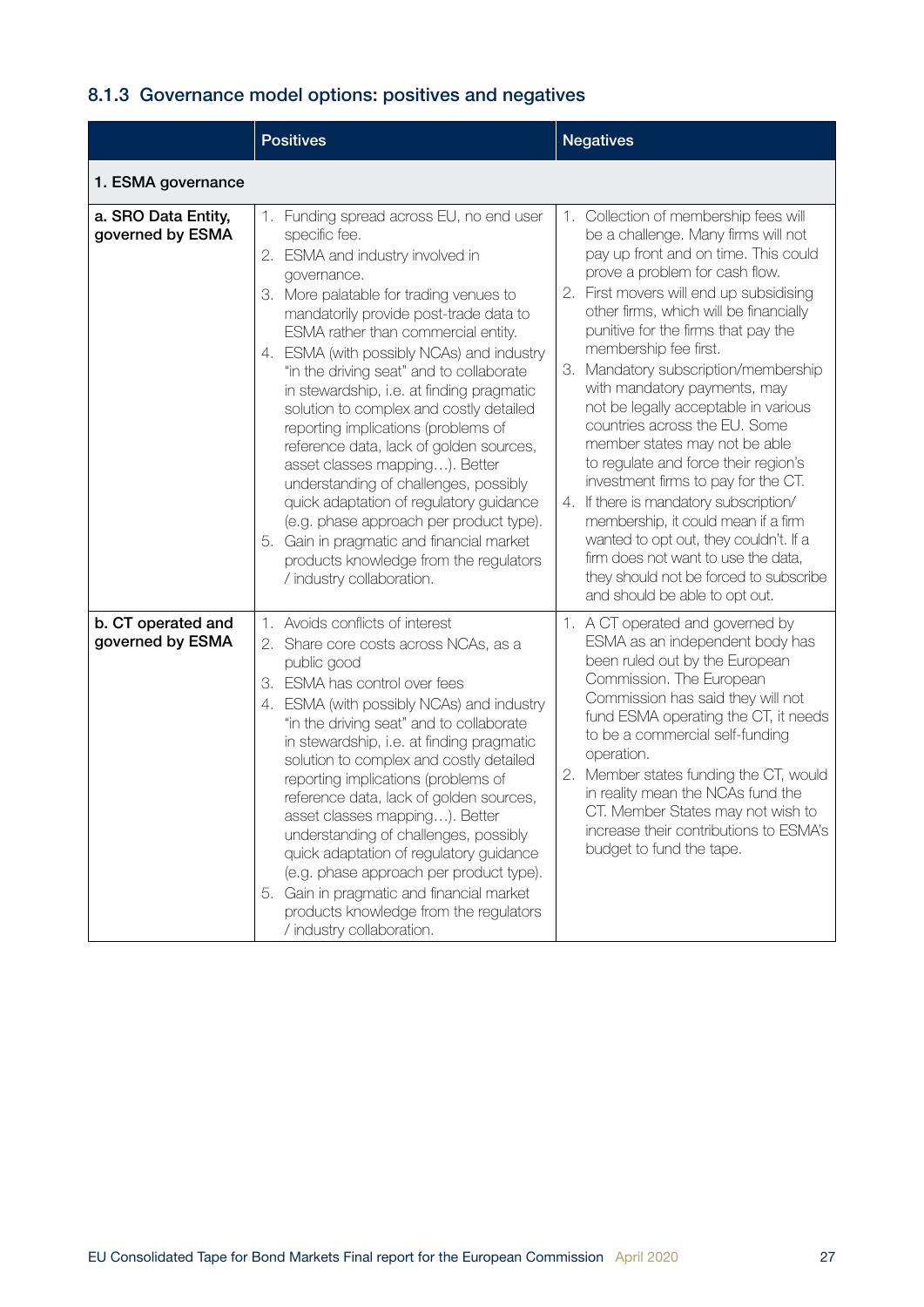|                                                       | <b>Positives</b>                                                                                                                                                                                                                                                                                                                                                                                                                                                                                                           | <b>Negatives</b>                                                                                                                                                                                                                                                                                                                                                                                                                                                                                                                                                                                                                                                                                                                                                     |
|-------------------------------------------------------|----------------------------------------------------------------------------------------------------------------------------------------------------------------------------------------------------------------------------------------------------------------------------------------------------------------------------------------------------------------------------------------------------------------------------------------------------------------------------------------------------------------------------|----------------------------------------------------------------------------------------------------------------------------------------------------------------------------------------------------------------------------------------------------------------------------------------------------------------------------------------------------------------------------------------------------------------------------------------------------------------------------------------------------------------------------------------------------------------------------------------------------------------------------------------------------------------------------------------------------------------------------------------------------------------------|
|                                                       | 2. Public/Private Partnership - Limited company                                                                                                                                                                                                                                                                                                                                                                                                                                                                            |                                                                                                                                                                                                                                                                                                                                                                                                                                                                                                                                                                                                                                                                                                                                                                      |
| <b>Public/Private</b><br>Partnership - Ltd<br>company | 1. No mandatory subscription/membership<br>fees<br>2. Industry and ESMA influence on day-to<br>-day activity though board membership<br>or observer status<br>3. Loan based, so no cash flow issues.<br>Cost recovery comes from end user<br>fees. Once the data quality is sorted, the<br>view is the CT will be a 'going concern'<br>and will easily pay for itself through<br>market demand.<br>4. While there are differences in operating<br>models, this model is similar to current<br>existing industry providers. | 1. Unclear as to whether a Limited<br>company can have ESMA as board<br>members or observers.<br>2. Also unclear as to whether ESMA can<br>together with industry representatives<br>co-direct operational strategy<br>3. Cost recovery is based on end user's<br>usage and fees.                                                                                                                                                                                                                                                                                                                                                                                                                                                                                    |
| 3. APAs consortium                                    |                                                                                                                                                                                                                                                                                                                                                                                                                                                                                                                            |                                                                                                                                                                                                                                                                                                                                                                                                                                                                                                                                                                                                                                                                                                                                                                      |
| a. Managed by APAs<br>consortium                      | 1. Speedy implementation as APAs could<br>leverage existing infrastructure and<br>resources.<br>2. No disruption to current business models<br>3. No amending of current reporting<br>obligations<br>4. No impact from Brexit, APAs would<br>already be operating within both the UK<br>and EU.                                                                                                                                                                                                                            | 1. ESMA will have oversight of all APAs<br>and of the CTP as of January 2022.<br>This may act as a disincentive to<br>create the consortium in the first<br>place, due to oversight of any<br>consortium revenue model.<br>2. Other firms (outside the consortium)<br>may not be able to redistribute or<br>transform the raw data. In effect,<br>the consortium would control all use<br>in the market of the post-trade raw<br>bond data.<br>3. No industry input into pricing<br>methodology<br>4. No industry input into operational<br>direction<br>5. May prove challenging for APAs to<br>converge on technical standards and<br>one business model<br>6. Regional APAs may be prevented<br>from joining the consortium, if there is<br>no oversight by ESMA. |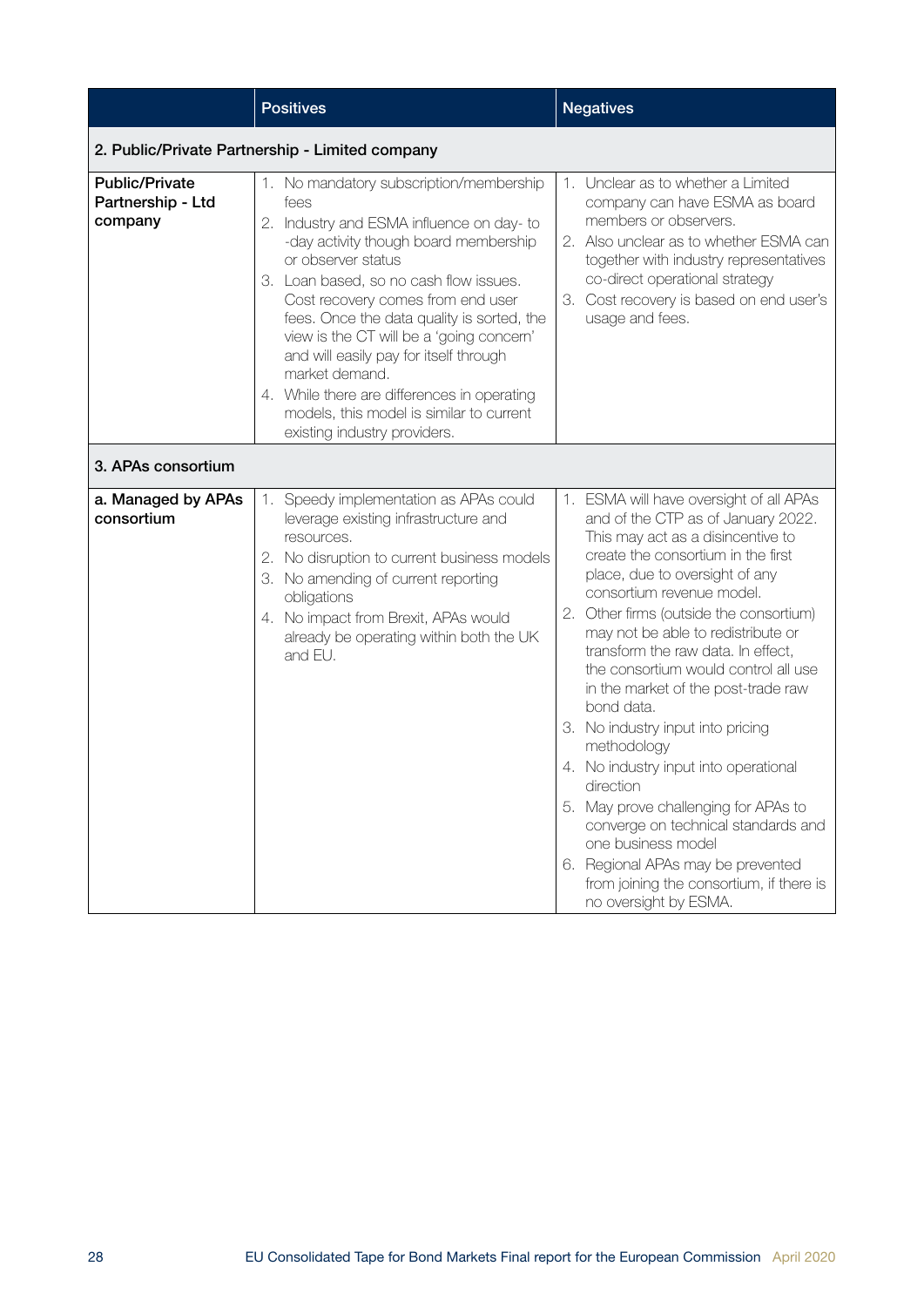|                                                      | <b>Positives</b>                                                                                                                                                                                                                                                                                                                                                                                       | <b>Negatives</b>                                                                                                                                                                                                                                                                                                                                                                                                                                                                                                                                                                                                                                                                 |
|------------------------------------------------------|--------------------------------------------------------------------------------------------------------------------------------------------------------------------------------------------------------------------------------------------------------------------------------------------------------------------------------------------------------------------------------------------------------|----------------------------------------------------------------------------------------------------------------------------------------------------------------------------------------------------------------------------------------------------------------------------------------------------------------------------------------------------------------------------------------------------------------------------------------------------------------------------------------------------------------------------------------------------------------------------------------------------------------------------------------------------------------------------------|
| b. With Industry<br><b>Stakeholders</b><br>Committee | 1. Industry representation and input for<br>actioning<br>Industry input into pricing methodology<br>2.<br>No disruption to current business models<br>З.<br>4. No amending of current reporting<br>obligations<br>5. No impact from Brexit, APAs would<br>already be operating within both the UK<br>and EU.                                                                                           | 1. Conflicting 'wants' from industry<br>representatives who may<br>want something for free that<br>the consortium would view as<br>chargeable. This could prove<br>challenging to overcome.<br>2. APAs may not want oversight from<br>ESMA. As of January 2022, ESMA<br>will have oversight of all APAs and<br>of the CTP. This may act as a<br>disincentive to create the consortium<br>in the first place, due to oversight of<br>any consortium revenue model.<br>3. May prove challenging for APAs to<br>converge on technical standards and<br>one business model<br>4. Regional APAs may be prevented<br>from joining the consortium, if there is<br>no oversight by ESMA. |
| 4. Independent firm                                  |                                                                                                                                                                                                                                                                                                                                                                                                        |                                                                                                                                                                                                                                                                                                                                                                                                                                                                                                                                                                                                                                                                                  |
| a. By Non-financial<br>markets firm                  | 1. May have superior technology and data<br>management and storage.<br>2. With pre-existing knowledge of data,<br>may be cheaper for the end-user (TBD).<br>3. May be able to take on all data<br>management activities from ESMA,<br>including FIRDS and FITRS calculations.<br>4. Market is not required to fund initial build<br>costs.<br>5. Profit motivated, so may build a superior<br>product. | 1. No industry input into pricing<br>methodology and governance,<br>leading to conflicts of interest<br>2. May not want to be regulated,<br>which could prove a disincentive in<br>becoming a CTP.<br>No industry end-user control<br>З.<br>or input into raw post-trade<br>data consumption, distribution,<br>redistribution or transformation.<br>4. If a radical model is produced, this<br>may prove too disruptive for the<br>industry to adopt.<br>5. May not really understand the<br>complex interdependent nature of<br>bond market trading.<br>End user fees may be higher<br>6.                                                                                       |
| b. By financial<br>markets firm                      | 1. Has an understanding of trading<br>relationships, expertise in terms of bond<br>market and bond data management.<br>2. Infrastructure in place for existing market<br>participants.<br>3. Oversight by ESMA, January 2022.<br>4. Market is not required to fund initial build<br>costs.<br>5. Profit motivated.                                                                                     | 1. No end-user input into pricing<br>methodology, governance, conflicts<br>of interest<br>2. No end-user control or input into<br>raw post-trade data consumption,<br>distribution, redistribution or<br>transformation.<br>Other trading venues and APAs<br>З.<br>may not wish to send data to a<br>competitor.<br>4. Fees may be higher.                                                                                                                                                                                                                                                                                                                                       |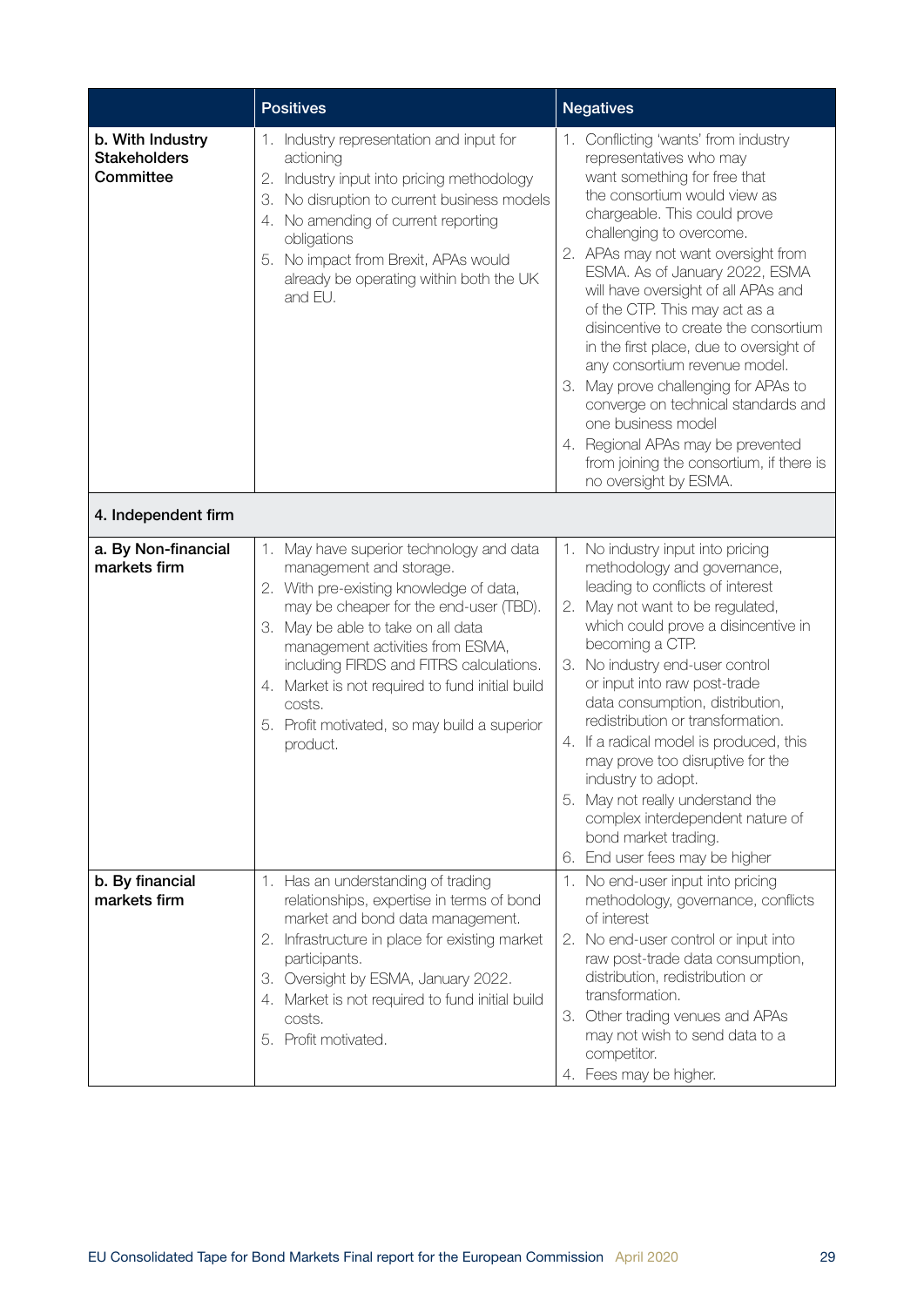#### <span id="page-29-0"></span>8.1.4 Taskforce views on best governance model options



#### Q1 Which CTP governance model option do you like best?

- 1. a. ESMA governance of an SRO Data Entity, governed by ESMA. Funded through mandatory membership/ subscription industry fees.
- 1. b. ESMA governance of a CT operated and governed by ESMA. Funded by mandatory fee increase for NCAs.
- 2. Public/Private Partnership Ltd company. Funded through loan w/cost recovery through end-user fees.
- 3. a. APA consortium managed by consortium of APAs. Funded by consortium investment and cost recovery through end-user fees.
- 3. b. APA consortium with Industry Stakeholders Committee. Funded by consortium investment and cost recovery through end-user fees.
- 4. a. Independent firm by non-financial markets firm. Funded by the non-financial market firm investment and cost recovery through end-user fees.
- 4. b. Independent firm by financial markets firm. Funded by the financial market firm' investment and cost recovery through end-user fees.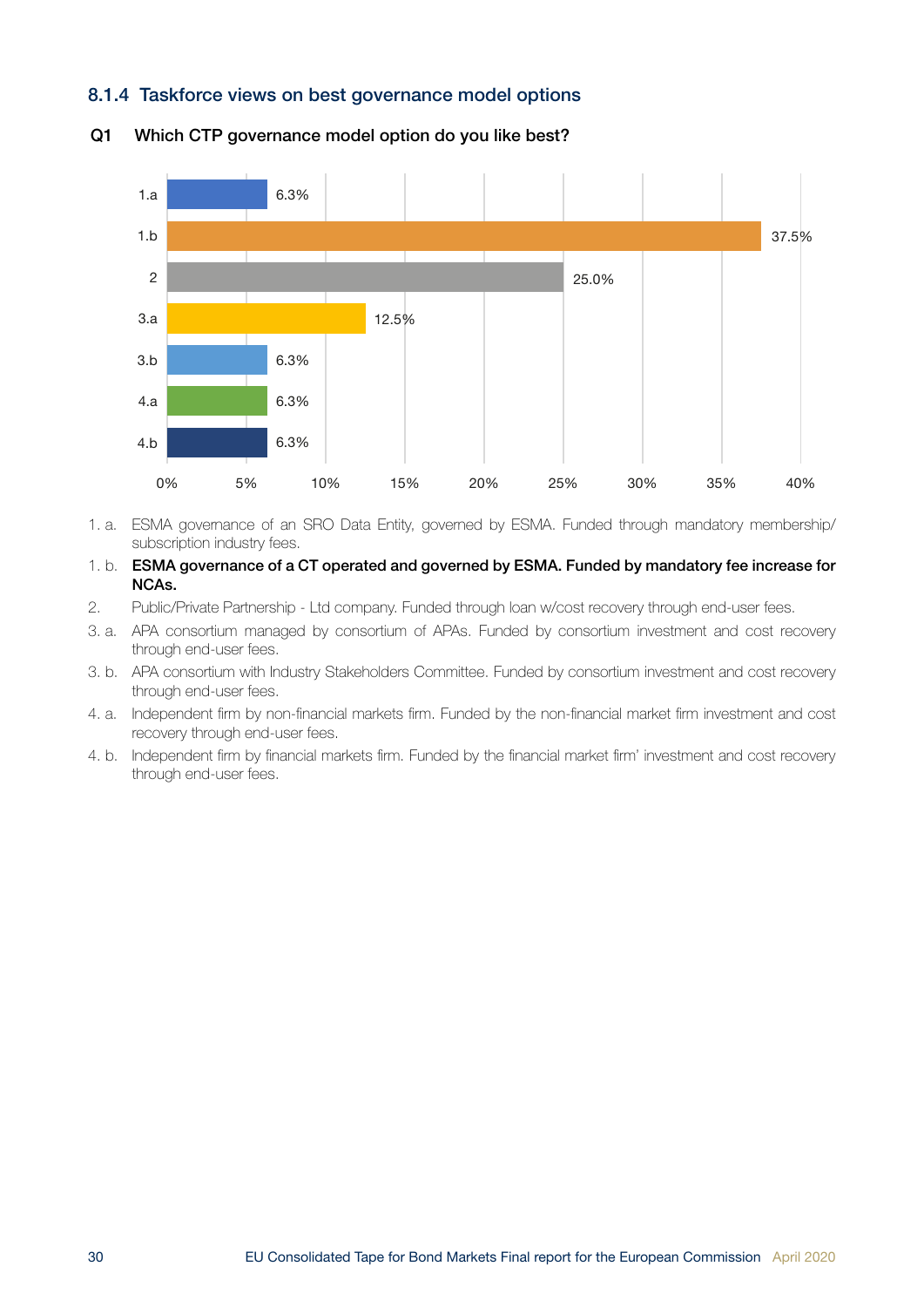

Q2 Which CTP governance model single option do you think is the most realistic to emerge?

- 1. a. ESMA governance of an SRO Data Entity, governed by ESMA. Funded through mandatory membership/ subscription industry fees.
- 1. b. ESMA governance of a CT operated and governed by ESMA. Funded by mandatory fee increase for NCAs.
- 2. Public/Private Partnership Ltd company. Funded through loan w/cost recovery through end-user fees.
- 3. a. APA consortium managed by consortium of APAs. Funded by consortium investment and cost recovery through end-user fees.
- 3. b. APA consortium with Industry Stakeholders Committee. Funded by consortium investment and cost recovery through end-user fees.
- 4. a. Independent firm by non-financial markets firm. Funded by the non-financial market firm investment and cost recovery through end-user fees.
- 4. b. Independent firm by financial markets firm. Funded by the financial market firm' investment and cost recovery through end-user fees.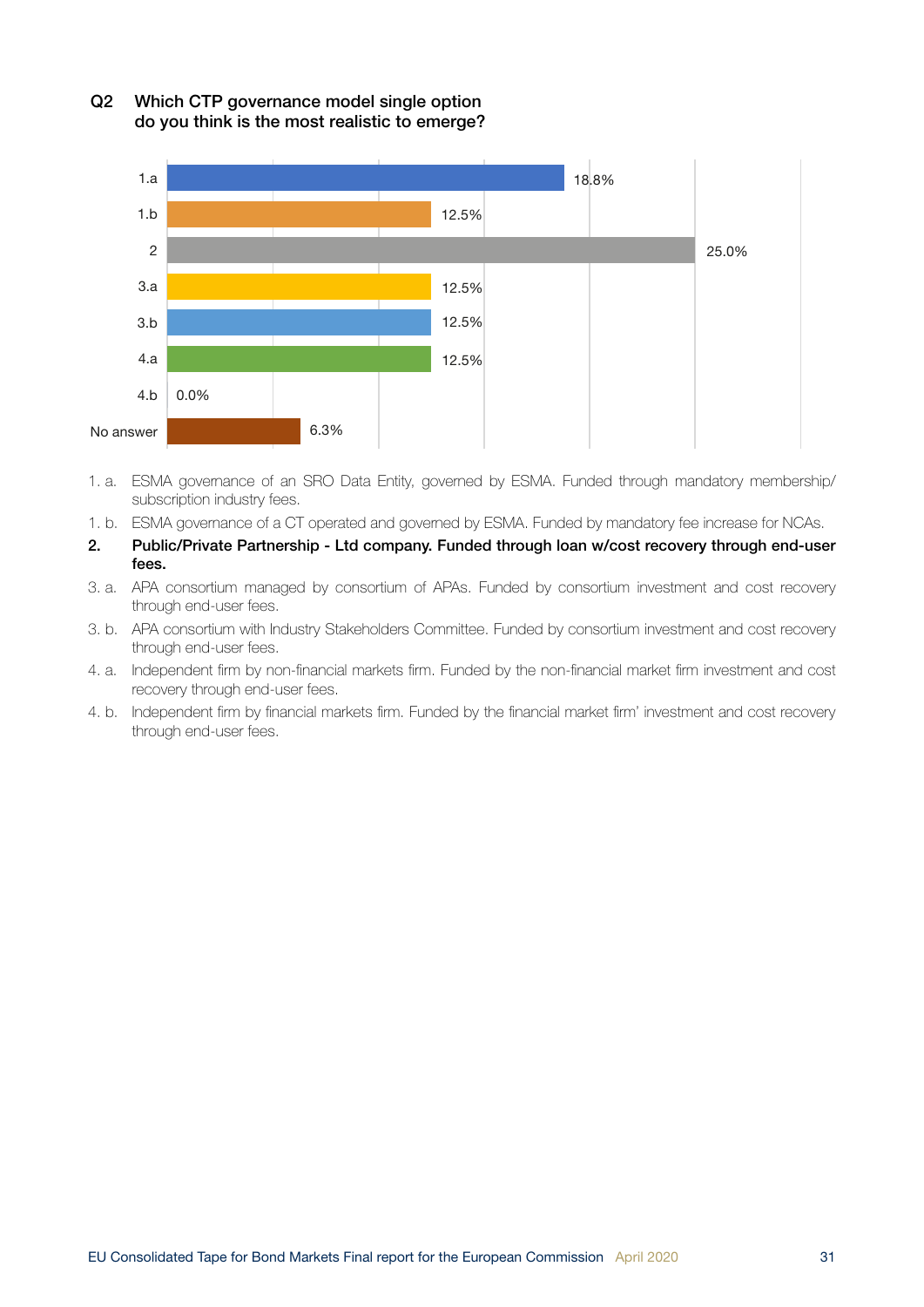

#### Q3 Which CTP governance model combination of options do you think is the most likely to emerge -  $1a + 2$ ,  $1b + 2$  or other?

- 1. a. ESMA governance of an SRO Data Entity, governed by ESMA. Funded through mandatory membership/subscription industry fees.
- 1. b. ESMA governance of a CT operated and governed by ESMA. Funded by mandatory fee increase for NCAs.
- 2. Public/Private Partnership Ltd company. Funded through loan w/cost recovery through end-user fees.
- 3. a. APA consortium managed by consortium of APAs. Funded by consortium investment and cost recovery through end-user fees.
- 3. b. APA consortium with Industry Stakeholders Committee. Funded by consortium investment and cost recovery through end-user fees.
- 4. a. Independent firm by non-financial markets firm. Funded by the non-financial market firm investment and cost recovery through end-user fees.
- 4. b. Independent firm by financial markets firm. Funded by the financial market firm' investment and cost recovery through end-user fees.

#### Other comments relating to potential combination of models that may be the most likely to emerge for a CTP:

- 1b, with outsourced IT to 3rd party or 1a with mandatory contribution from NCA / EC to ESMA
- No combination will emerge
- Like for the governance model single option, the firm does not know and thinks it is impossible to predict at this stage.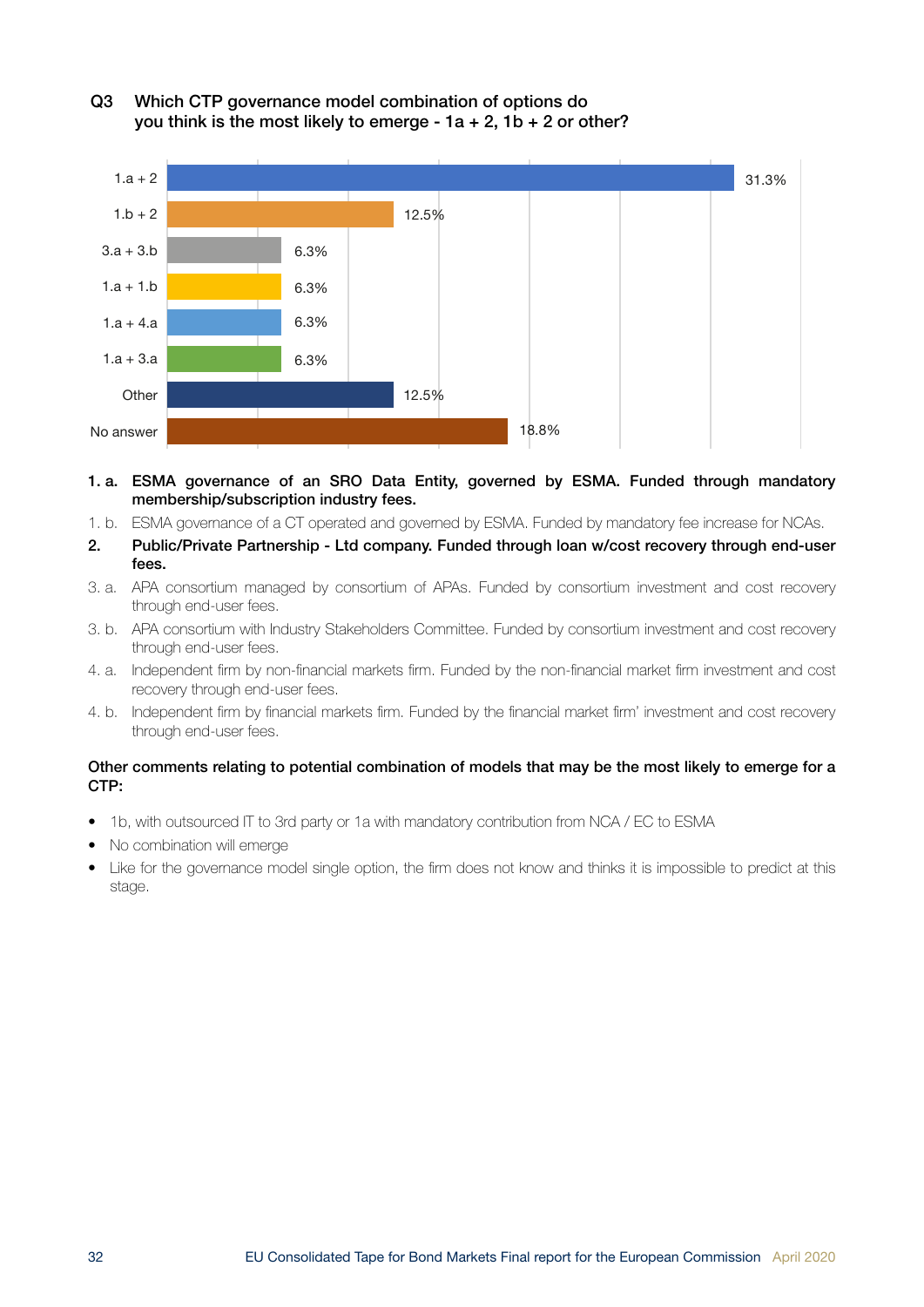Q4 Which CTP governance model option or combination of model options is best suited for multiple asset classes (e.g. equities and bonds) CTP governance?



- 1. a ESMA governance of an SRO Data Entity, governed by ESMA. Funded through mandatory membership/ subscription industry fees.
- 1. b. ESMA governance of a CT operated and governed by ESMA. Funded by mandatory fee increase for NCAs.
- 2. Public/Private Partnership Ltd company. Funded through loan w/cost recovery through end-user fees.
- 3. a. APA consortium managed by consortium of APAs. Funded by consortium investment and cost recovery through end-user fees.
- 3. b. APA consortium with Industry Stakeholders Committee. Funded by consortium investment and cost recovery through end-user fees.
- 4. a. Independent firm by non-financial markets firm. Funded by the non-financial market firm investment and cost recovery through end-user fees.
- 4. b. Independent firm by financial markets firm. Funded by the financial market firm' investment and cost recovery through end-user fees.

#### Other comments relating to model (s) that may best suit multi-asset class (exchange/non-exchange based) CTP:

- "1c" i.e. 1b but where the IT is outsourced to a 3rd party like in 1a as ESMA often does not have either the budget, the skillset or the capabilities.
- 1b, with IT outsourced to 3rd party or 1a with mandatory contribution form NCA / EC to ESMA
- Should be an independent regulated operator due to the potential conflicts of interest.

The survey was answered by ICMA's CT Taskforce members (9 buy-sides, 21 sell-sides, 6 trading venues and data providers) as they had the most informed views regarding potential CTP models. The models options supported the most were: 1. Public/private partnership - Ltd company. Funded through loan w/cost recovery through end-user fees. 2. ESMA governance of an SRO data entity, governed by ESMA. Funded through mandatory membership/ subscription industry fees and 3. ESMA governance of a CT operated and governed by ESMA. Funded by mandatory fee increase for NCAs.

The most popular combination of models supported were: ESMA governance of an SRO data entity, governed by ESMA. Funded through mandatory membership/subscription industry fees *combined* with public/private partnership - Ltd company. Funded through loan w/cost recovery through end-user fees.

Lastly, the model or combination of models that Taskforce members viewed as best suited to multiple asset classes (exchange based e.g. equities, exchange traded derivatives and non-exchange based e.g. bonds and non-exchange traded derivatives) was the public/private partnership – Ltd company. Funded through initial loan w/cost recovery through end user fees.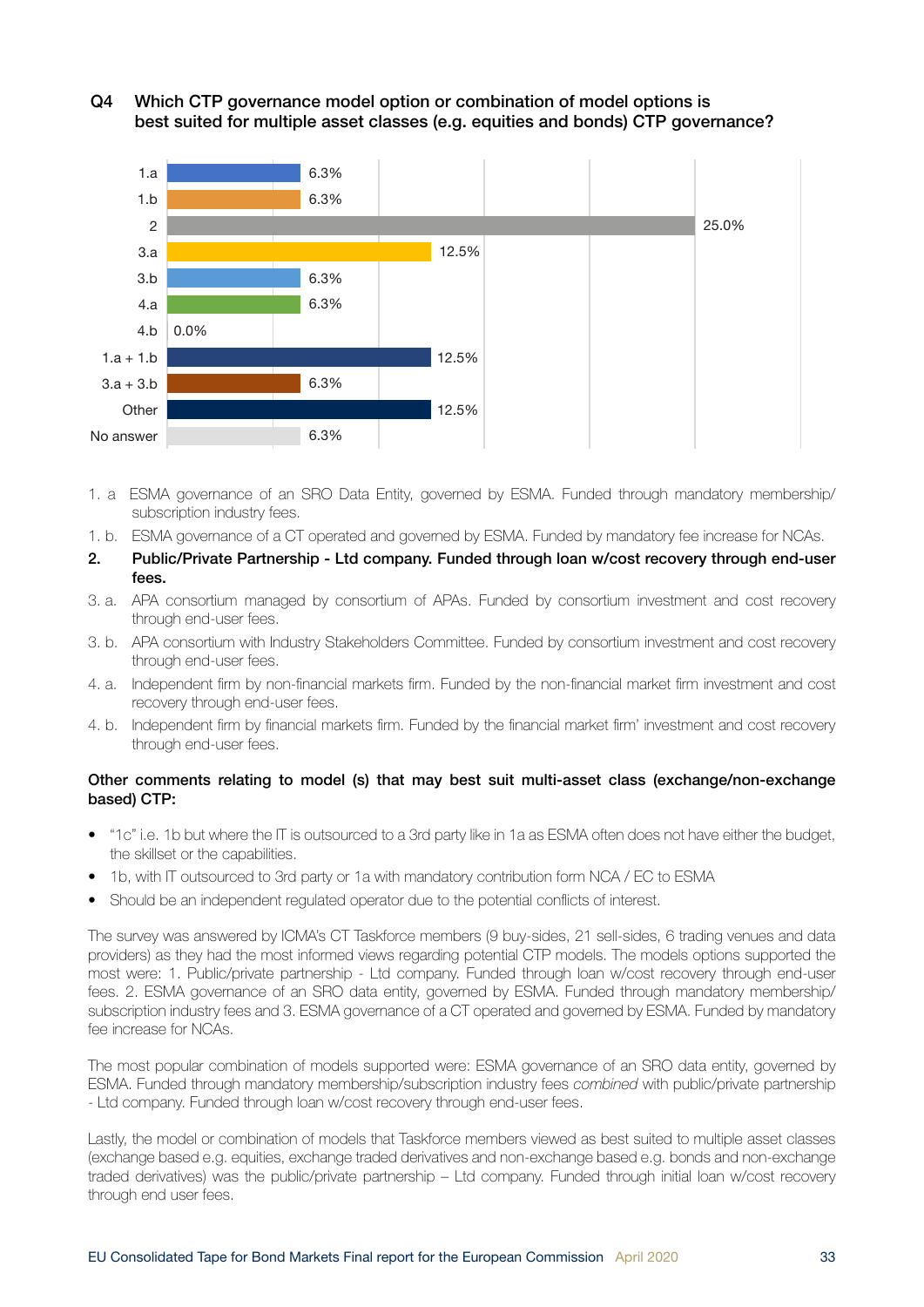<span id="page-33-0"></span>The ICMA CT Taskforce believes there are a few governance potential model options which could in all probability deliver a CT for EU bond markets. Any of the governance models outlined could be achieved with decisive strong EU leadership and the will to surmount any associated negative of relevant model options:

- A limited company working with ESMA in a close public- private partnership with outsourced IT operations, could take out a loan to be paid back on a cost recovery basis from user fees, to provide a CTP.
- ESMA could govern through an SRO data entity mechanism. Recovering costs through subscription/membership fees to provide a CTP.
- ESMA could work with the industry (stewarding day- to- day operations) but have overall governance, recovering costs through NCA increased contributions, to provide a CTP.
- APAs could converge on technical standards and a single business model, recovering costs through industry accepted user fees, in order to work together to provide a CTP.

## 8.2 Contribution and consumption

## 8.2.1 Mandatory contribution

It is essential that the responsibility for data feed provision should be changed from the CTP's obligation to 'obtain' data, to stating that trading venues and APAs have an obligation to 'provide' data to the CTP in MiFID II/R. This obligation would be extended to self-reporting firms if applicable.

APAs, self-reporting firms (where applicable) and trading venues would be required to mandatorily provide the posttrade data to the CTP as soon as technically possible, taking into account deferrals.

### 8.2.2 Non-mandatory consumption

There should be no mandatory 'consumption' of the tape. It has been suggested that the only way to operate the CTP as a 'going concern' is to mandate consumption of the CT by all market participant end users. ICMA buyside and sell-side members do not agree. The expectation is that if the quality of the tape is high, affordable and accessible then this in itself will generate demand for the tape, without forcing users to purchase it. Even at the start, if the CTP solely aggregates what is currently being published by APAs, the result will be a reduction in cost for end users as market participants will not have to purchase the traditionally more expensive and purely commercial aggregators on top of the already purchased APA data feeds. The consolidated tape with good quality post trade data providing an overview of the market, could be enough for firms who only want to view raw post-trade data. Furthermore, the data volumes the end users would be viewing at the start should be in the 60% – 70% range of total trading (maybe even more). Therefore, there is no reason to consider this centralised aggregated post-trade CT will not create high demand.

However, providing flexibility and optionality is also important for the EU market participants. It is likely that some firms will not wish to consume the full raw post-trade consolidated tape and may instead prefer to purchase data directly from selected venues/APAs. Users may only be interested in trading in particular instruments or in particular geographic markets. Thus, providing further reason why the consolidated tape should not be mandatorily consumed through regulatory obligation. For further information on uses and benefits of a consolidated tape, see section 3.5.

Mandatory consumption of post-trade execution data does not equal 'best execution'. Proving best execution (or 'achieving the best possible result for customers when executing their orders via execution venues or OTC') should not be overly simplified to observing just post-trade pricing. The best execution process is a complex matrix of pre-trade decision making and tools and much more than execution 'prices.'

One only has to look at the RTS 28 best execution reporting framework under MiFID II/MiFIR. RTS 28 which has so far proved unsuccessful, as firms cannot illustrate *exactly* what is the best 'price'. For example, when evidencing best execution for corporate bonds, pricing is not the determining factor, best execution is mostly analysed on a spread basis.

Moreover, it is is unrealistic to expect a firm to provide a 'price' as evidence of best execution when that firm's trade may be the only trade for that bond in a week.

Lastly, when it comes to best execution, size does matter. A major buy-side participant can often be observed trading in large block sizes, that trade may involve a sell-side providing balance sheet and other sell-side risk taking assistance (execution immediacy, hedging w/ derivatives, repos etc). This sell-side risk assistance is reflected in a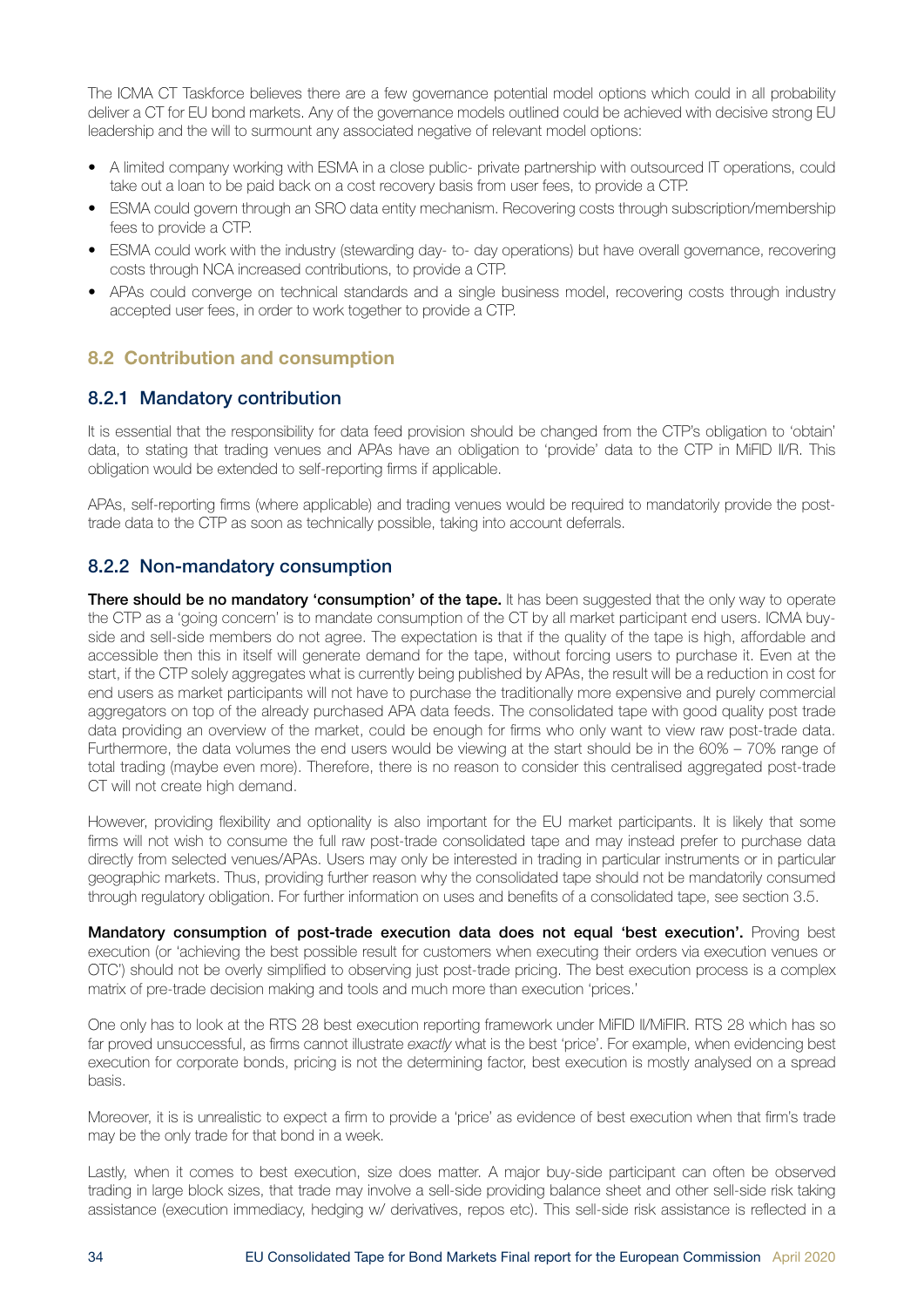<span id="page-34-0"></span>higher executed price. If a smaller firm or retail market participant were to execute the same bond but in a smaller or retail size, that trade price would be lower, as sell-side balance sheet would not have been used. Therefore, obligating market participants to mandatorily consume the post-trade data for best execution purposes would likely be impractical at best, and misleading at worst.

Instead, the buy-side views a CT as a further valuable tool in the toolbox for pre-trade price discovery. In addition to consumption of pre-trade axe and inventory data, the CT will also provide buy-side market participants with an overview of the market, resulting in informed investment decision making.

## 8.3 Reporting model options

Most of the large APAs and trading venues operate in both the EU and UK. The APA and trading venue numbers used in this report reflect operating entities within the EU. Currently in the EU and UK there are 430 + trading venues and 20 + APAs as well as 12,000 + investment firms. However, the following tables cover only the EU, 160 + trading venues, 16 (active) bond APAs and 10,000 + investment firms.

It is key to get the reporting model correct as it will have to support the EU 160 + trading venues and 16 APAs and possibly a few self-reporting firms. All reporting workflow options will flow into one centralised consolidated tape provider.

In the current situation,

- Investment firms must report to APAs and
- Trading Venues display their MiFID II transparency on their own platform, with some TV using APAs.



#### **Legend**

CTP = Consolidated Tape Provider

TV = Trading Venue = RM, MTF, OTF

IF = Investment Firm = Buy-side, Sell-Side, SI or not

#### **Links / List**

List of Investment Firms, RM, MTF, OTF, APA

- 160+ TV is the number of Equity & Non-Equity Trading Venues in the EU, excluding UK.

- 10k+ IF is the number of all MiFID Investment Firms (accross all asset classes)

https://registers.esma.europa.eu/publication/searchRegister?core=esma\_registers\_upreg#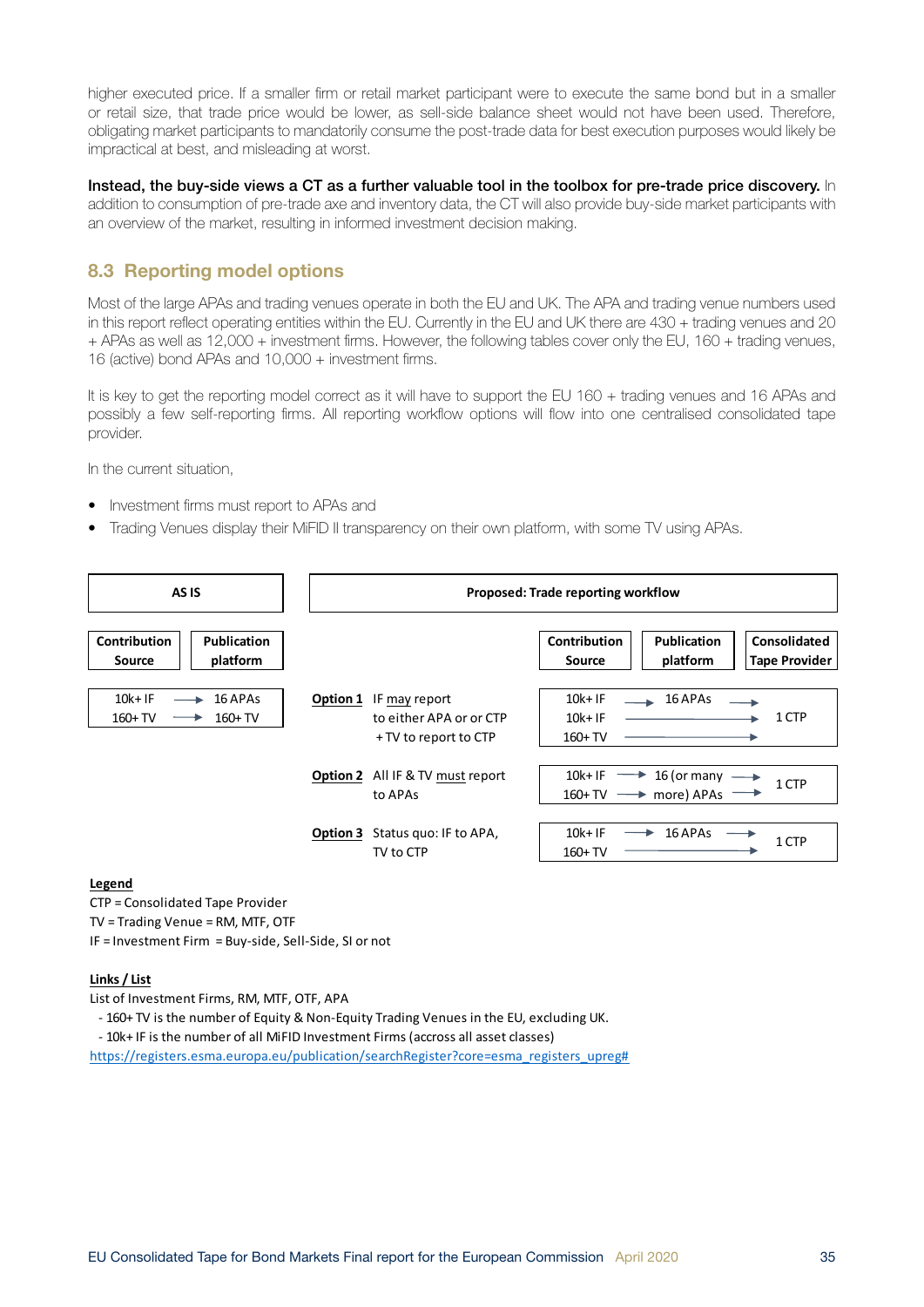## <span id="page-35-0"></span>8.3.1 Option 1



Besides APAs and trading venues reporting to the CTP, MiFID II (Title V) language could be modified to allow investment firms to have the option to self-report to the CTP. The Investment firm will register first as a 'self-reporting' investment firm with ESMA.

The CTP would be permitted to carry out assisted reporting activities (determining who reports, applying MiFID II deferrals, data cleansing etc) similar to APA services for self-reporting investment firms, if they wished to pay for those services. The quality of the CTP assisted reporting services would be required to be of similar standard to APAs.

- The 'Self-reporting investment firm' will be subject to similar regulatory requirements as APAs (eg data cleansing and data quality) , and will have the obligation for correctly applying MiFID II transparency regime e.g. ESMA liquid bond list, post-trade deferrals, daily quantitative transparency reporting to the regulator (ESMA) etc, if not using the CTP for assisted reporting.
- The 'Self-reporting investment firm' will not be required to publish their name. Currently APAs mask the names of the individual investment firm's trade reporting.
- The 'Self-reporting investment firm' will be subject to fines similar to APAs for suboptimal data quality and procedures. The obligations regarding data quality are the same for the self-reporting investment firm, whether using the CTP for assisted reporting or reporting directly to the CTP themselves. This is in order to create good quality data and a standard in the bond market. Lastly, should the investment demonstrate continual breach of its reporting obligations the "self-regulatory" status may be denied.

### 8.3.2 Option 2

| <b>Proposed: Trade reporting workflow</b> |                                                    |                                                                                                     |                                |                                      |
|-------------------------------------------|----------------------------------------------------|-----------------------------------------------------------------------------------------------------|--------------------------------|--------------------------------------|
|                                           |                                                    | Contribution<br><b>Source</b>                                                                       | <b>Publication</b><br>platform | Consolidated<br><b>Tape Provider</b> |
|                                           | <b>Option 2</b> All IF & TV must report<br>to APAs | 10k+IF $\longrightarrow$ 16 (or many $\longrightarrow$ 160+TV $\longrightarrow$ more) APAs<br>1 CTP |                                |                                      |

- Trading venues and investment firms report to APAs. Then APAs mandated to report into single-source CTP.
- All MTFs, OTFs, RMs and SIs are required to report to APAs. All APAs, through a standardised API pipe, report to the single-source CTP.
- Change in concept for APAs, will be reflected in MiFID II level one.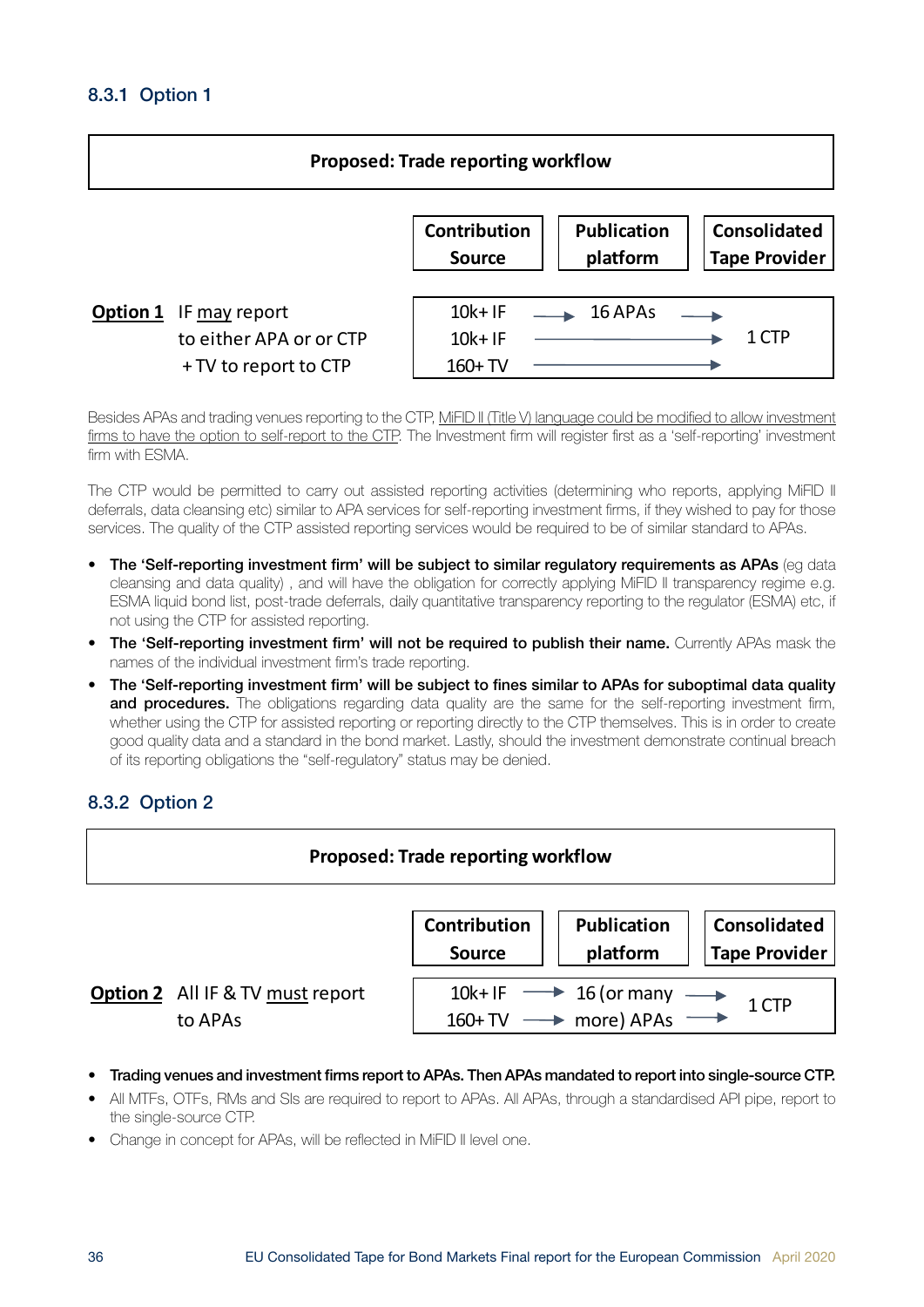## <span id="page-36-0"></span>8.3.3 Option 3

| <b>Proposed: Trade reporting workflow</b> |                                                     |                                      |                                |                                      |  |
|-------------------------------------------|-----------------------------------------------------|--------------------------------------|--------------------------------|--------------------------------------|--|
|                                           |                                                     | <b>Contribution</b><br><b>Source</b> | <b>Publication</b><br>platform | Consolidated<br><b>Tape Provider</b> |  |
|                                           | <b>Option 3</b> Status quo: IF to APA,<br>TV to CTP | $10k+IF$<br>$160+TV$                 | 16 APAs                        | 1 CTP                                |  |

• Who reports: "Status quo" to today but mandated to report into single-source CTP.

#### **Legend**

CTP = Consolidated Tape Provider TV = Trading Venue = RM, MTF, OTF IF = Investment Firm = Buy-side, Sell-Side, SI or not

#### **Links / List**

List of Investment Firms, RM, MTF, OTF, APA

- 160+ TV is the number of Equity & Non-Equity Trading Venues in the EU, excluding UK.

- 10k+ IF is the number of all MiFID Investment Firms (accross all asset classes)

https://registers.esma.europa.eu/publication/searchRegister?core=esma\_registers\_upreg#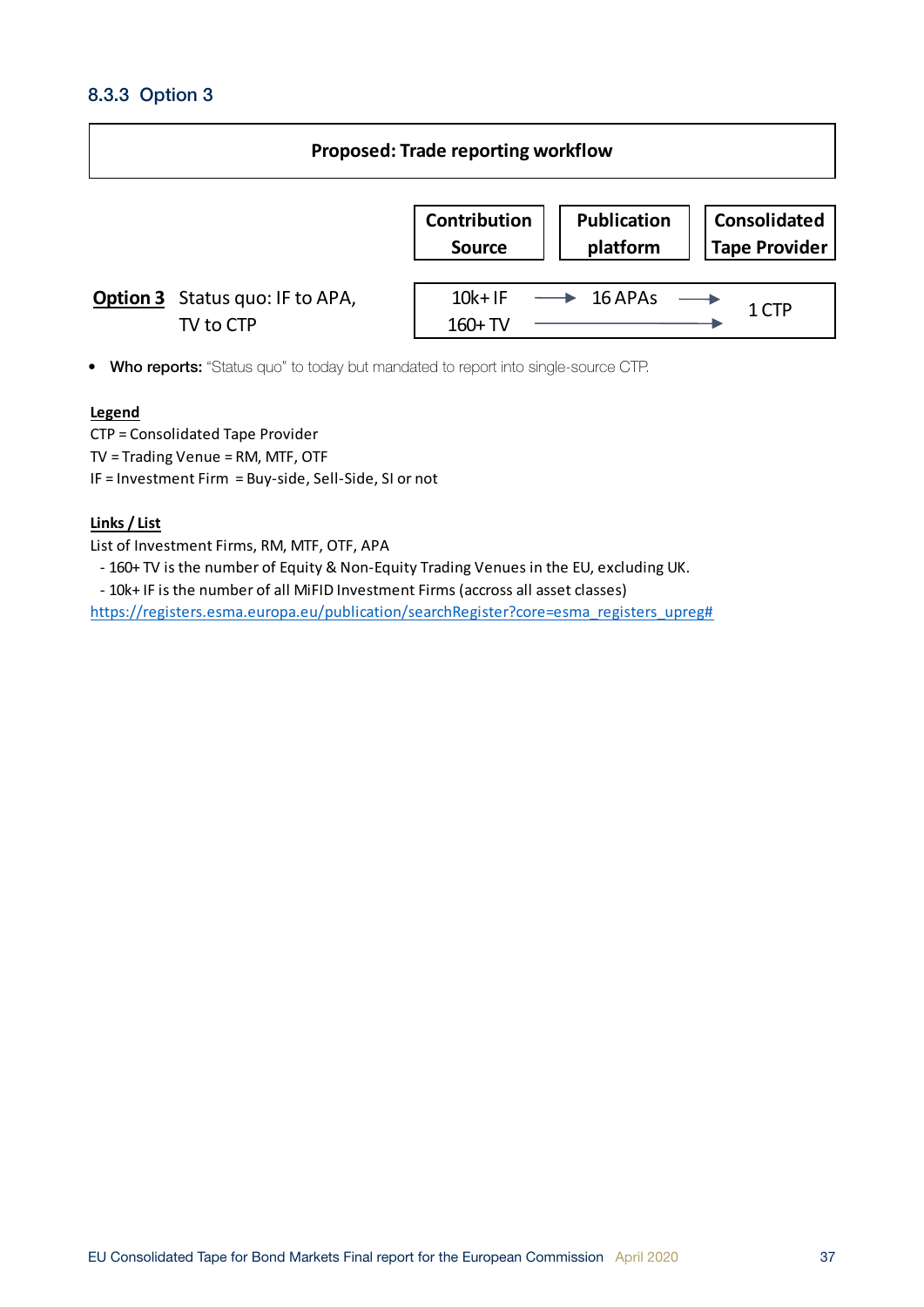## <span id="page-37-0"></span>8.3.4 Reporting design positives and negatives

|          | <b>Positives</b>                                                                                                                                                                                                                                                                                                                                                                                                                                                                                                 | <b>Negatives</b>                                                                                                                                                                                                                                                                                                                                                                                                                                                                                                                                                                                                                                                                                                                                                                                                                                                                              |  |  |  |  |
|----------|------------------------------------------------------------------------------------------------------------------------------------------------------------------------------------------------------------------------------------------------------------------------------------------------------------------------------------------------------------------------------------------------------------------------------------------------------------------------------------------------------------------|-----------------------------------------------------------------------------------------------------------------------------------------------------------------------------------------------------------------------------------------------------------------------------------------------------------------------------------------------------------------------------------------------------------------------------------------------------------------------------------------------------------------------------------------------------------------------------------------------------------------------------------------------------------------------------------------------------------------------------------------------------------------------------------------------------------------------------------------------------------------------------------------------|--|--|--|--|
| Option 1 |                                                                                                                                                                                                                                                                                                                                                                                                                                                                                                                  |                                                                                                                                                                                                                                                                                                                                                                                                                                                                                                                                                                                                                                                                                                                                                                                                                                                                                               |  |  |  |  |
|          | 1. Firms will have the flexibility to use<br>their own technology resources<br>(which would need to be robust)<br>to build APA capabilities to report<br>directly to a CTP.<br>2. Costs are internal to the firm for<br>reporting to the CT, no middleman.<br>Cost savings for firm in the long run.<br>3. Problem resolution is potentially<br>faster. Communication is direct<br>between firm and CTP.<br>4. More streamlined reporting process<br>for investment firms, potentially less<br>chance of errors. | 1. Increases the touchpoints and costs for the<br>CTP to connect with. This could possibly result<br>in making it less attractive for a prospective<br>provider to volunteer to take on the role of CTP,<br>too many connections.<br>2. Self-reporting firms (trading across multiple<br>asset classes) will have to report direct to CTP<br>for bonds but could find themselves, in the<br>beginning, reporting through APAs for other<br>asset classes, such as derivatives and even to<br>a different CTP for equities. This could increase<br>costs instead of decrease cost for the self-<br>reporting investment firms<br>3. The CTP may be forced to pass on the costs<br>to the industry for multiple self-reporting<br>investment firm connection costs.<br>4. Increased risk of data quality issues, if self-<br>reporting firms do not cleanse post trade bond<br>data accurately. |  |  |  |  |
| Option 2 |                                                                                                                                                                                                                                                                                                                                                                                                                                                                                                                  |                                                                                                                                                                                                                                                                                                                                                                                                                                                                                                                                                                                                                                                                                                                                                                                                                                                                                               |  |  |  |  |
|          | 1. Small chance of post-trade<br>publishing errors with less<br>touchpoints/connections to the CTP.<br>2. APAs will be regulated by ESMA<br>2022, which could involve oversight<br>regarding pricing methodology, data<br>quality and access -TBD.                                                                                                                                                                                                                                                               | 1. For those not currently trade reporting to an<br>APA, they will incur the cost of doing so.<br>2. No flexibility to self-report, if desired.<br>3. Trading venues could end up creating their<br>own APAs as they will not want to report to<br>rival venues, incurring costs for those trading<br>venues. However this could depend on each<br>venue's cost / benefit analysis.                                                                                                                                                                                                                                                                                                                                                                                                                                                                                                           |  |  |  |  |
| Option 3 |                                                                                                                                                                                                                                                                                                                                                                                                                                                                                                                  |                                                                                                                                                                                                                                                                                                                                                                                                                                                                                                                                                                                                                                                                                                                                                                                                                                                                                               |  |  |  |  |
|          | 1. No change required, stay the same<br>as today allowing priority focus on<br>other initiatives.<br>No additional cost/ resource burden<br>2.<br>for industry participants<br>Majority of key reporting parties (SI/<br>З.<br>sell-side) bedded down process &<br>happy with existing APA reporting<br>lines.                                                                                                                                                                                                   | 1. No flexibility for firms who wish to self-report<br>and no potential benefit of CTP cost savings<br>and error resolution streamlining.                                                                                                                                                                                                                                                                                                                                                                                                                                                                                                                                                                                                                                                                                                                                                     |  |  |  |  |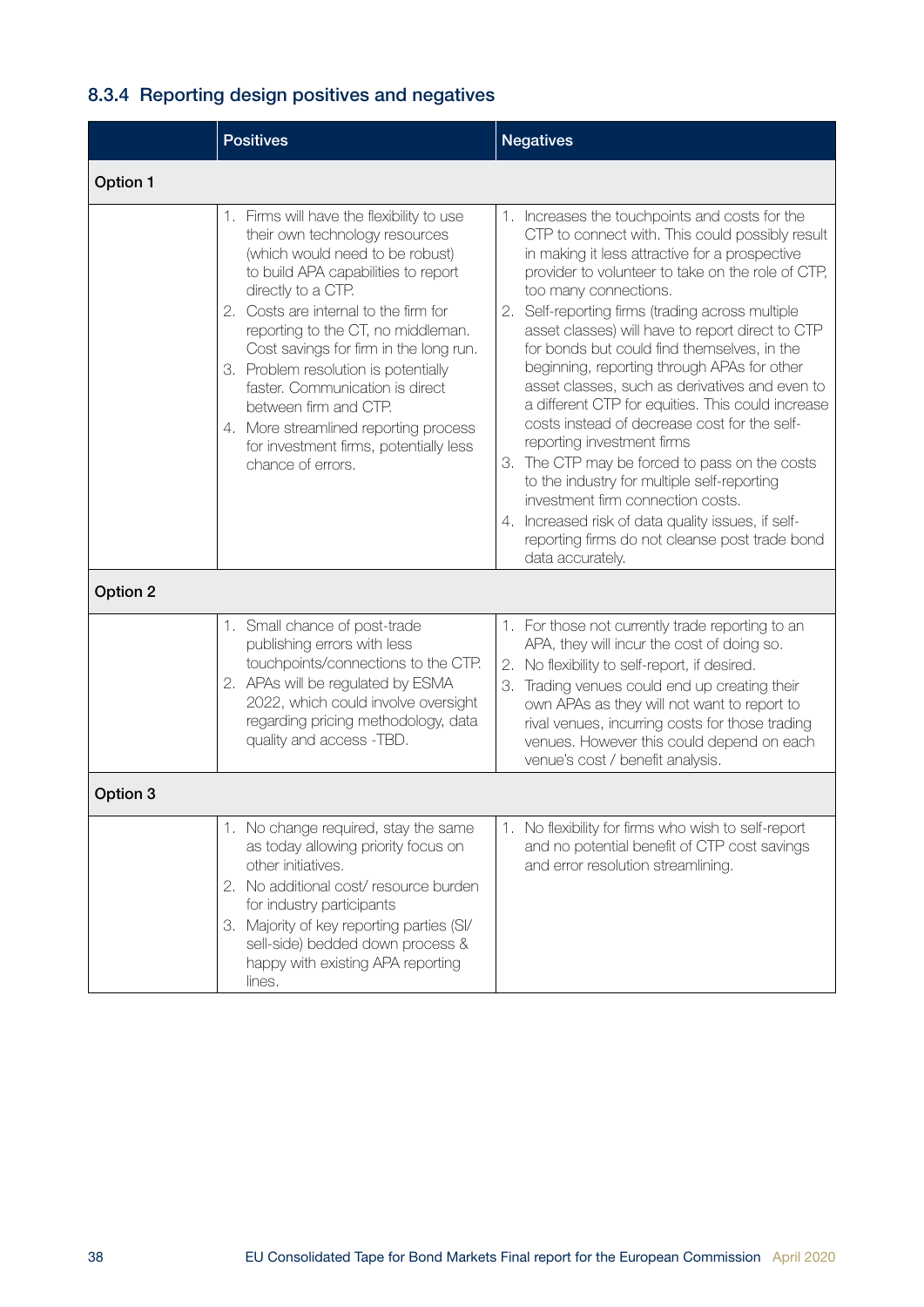### <span id="page-38-0"></span>8.4 Revenue sharing model

The purpose of revenue sharing for APAs and trading venues is to create timely and reliable post-trade data and to share the costs of producing good quality post-trade data with the CTP. However, penalties may be considered, such as withholding the revenue 'share' or reduced 'share' due to low performing data cleansing determined by an industry accepted 'data quality score card'. 'Higher score equals greater share' (more details below and in Annex 12.1).

A revenue share time limit review will be built into the revenue share regime. 5 years after go-live of bond CTP, a review of the revenue share scheme will take place to consider continuing with the revenue sharing regime or removing. Once the data quality has improved and the reporting standards from firms are operating to a high standard, the Taskforce view is twofold, the revenue sharing regime may not be needed and could be removed or it may be necessary to continue CTP revenue sharing as a more permanent regime.

To qualify for a 'share', the data provider must be able to demonstrate the required data cleansing validation rules. Entities carrying out data cleansing exercises on aggregated post-trade data, should qualify to receive revenue sharing from the CTP (regardless of who governs and/or operates the CTP). The amount of the share will be determined by the 'data quality score card' and will be proportionate to the volume of data provided by the contributing firm. The exception would be self-reporting firms as the revenue sharing scheme is only considered for firms that cleanse 'aggregated' data i.e. have multiple data submissions from multiple entities or are a "trading venue" with multiple member firms.

- The 'data quality score card' validates the quality of the data received from the aggregating trading venues and APAs to determine the proportion of revenue share. The specific details and outline of the data quality scorecard can be found in the Annex 12.1.
- APAs may decide to incentivise firms to ensure higher quality data being sent to APAs. They may pass a portion of their share back to their clients.
	- o Alternatively, as per RTS13, APAS may look to penalise member firms for data quality issues such as errors and number of cancel/ amends processed.
- Trading venues, APAs and self-reporting firms should not retain any claim or ownership for the raw post-trade data and therefore should not be able to 'license' the reported post-trade raw data to the CTP. However, it should be noted this is not a 'consensus' Taskforce view among APAs and trading venue members as they do not support this approach, which is a significant change to existing business models (also a departure from existing MiFID II/R publication requirements). Various raw post-trade data usage types will apply as stated below in section 8.5. Revenue in the form of revenue sharing will be derived through the 'data quality score card' and will be proportionate to the volume of data provided by the contributing firm.
- Trading venues and APAs will continue to charge for proprietary market data that they directly distribute 'at source'.
	- o This would ensure no disruption to this revenue stream and will provide more flexibility for firms who prefer to buy data directly from venues and APAs or that do not wish to buy a full consolidated tape.

### 8.5 Data transformation, repackaging and distribution models

Firms and/or vendors (including the CTP) will be permitted to purchase the (intraday, one week or full historical) raw post-trade data at a reasonable price and for some, possibly a discounted price, in order to repackage/enrich the raw data for client use or to sell as a value added service. Tiered pricing based on usage (or proportion of usage) will apply (see section 8.5). The enriched data sets for example could be broken out by tenor, credit rate etc. ESMA will monitor through oversight and supervision from January 2022.

However, important to note that the raw data should be in usable form, meaning the data should be easily downloadable and understood by all users. The raw data feed for market participants who only need the raw data content should need no other data feeds.

#### Data Publication:

Post-trade bond data is published in real-time, taking into account relevant MiFID II deferrals and;

- Should be "made public" as soon as technically practicable and within 15 minutes from executions.
- Publicly available to all market participants at the same time, including retail participants.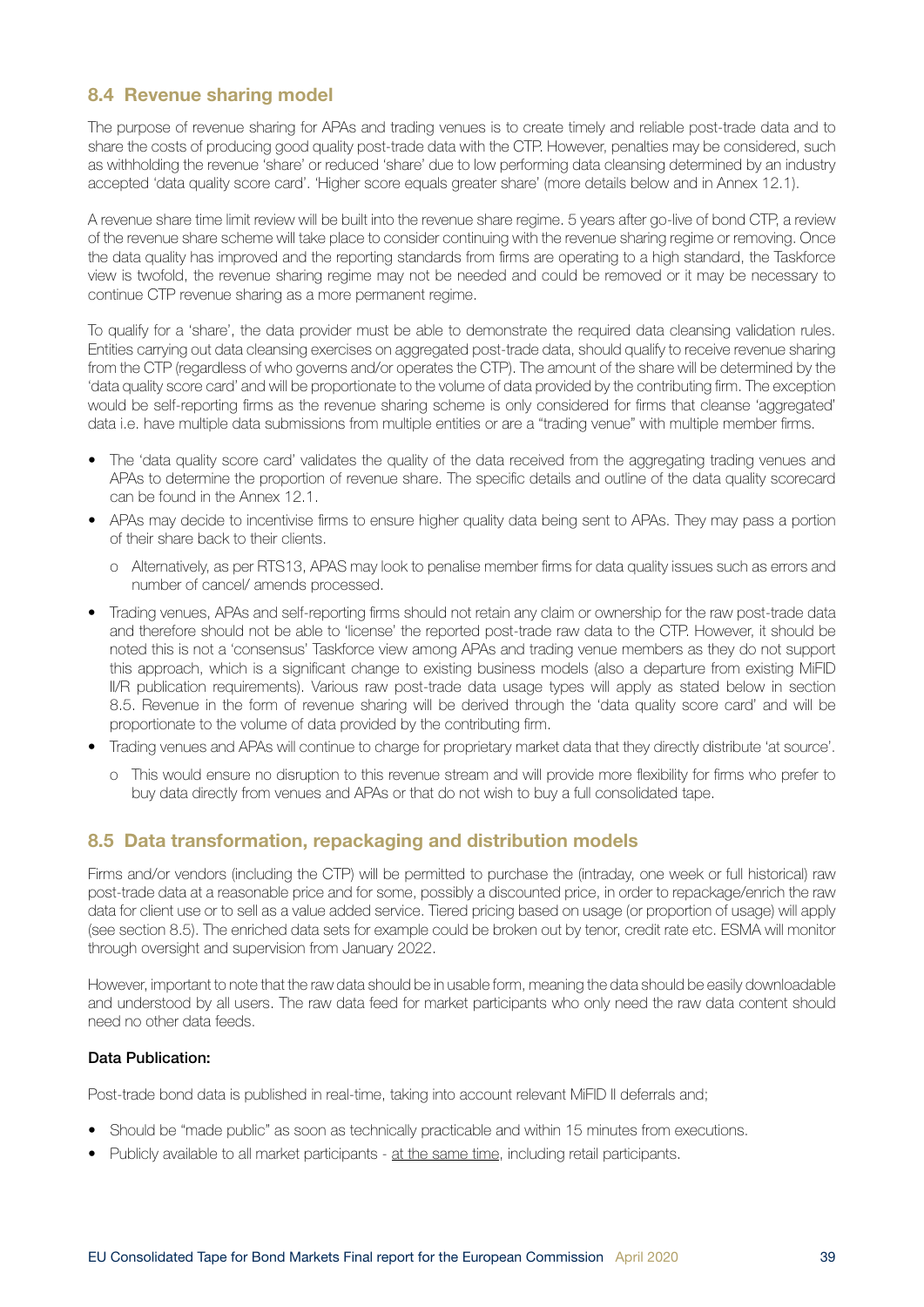#### Tiered fees

Differentiated fees, based on various usage types will apply such as:

- 1. Ad hoc or retail use [TBD]
- 2. Market participant use [TBD]
- 3. Redistributor of raw post-trade data for reselling or client [significant proportion] servicing provision use [TBD]
- 4. Distributor for derived data for reselling or client [significant proportion] servicing provision use [TBD]

Data provided to professionals should be in a standardised machine-readable format. Non- professional end-users would require it in a variety of suitable formats including flat files to ensure that they will be able to access the data, even if their own systems are not sophisticated.

The Taskforce view is that ESMA should have oversight over the CTP contract and monitor for any breach of contract e.g. data quality, access, usage, pricing etc. Industry participants (buy-side, sell-side, trading venues, data providers and retail) should advise with market functioning expertise.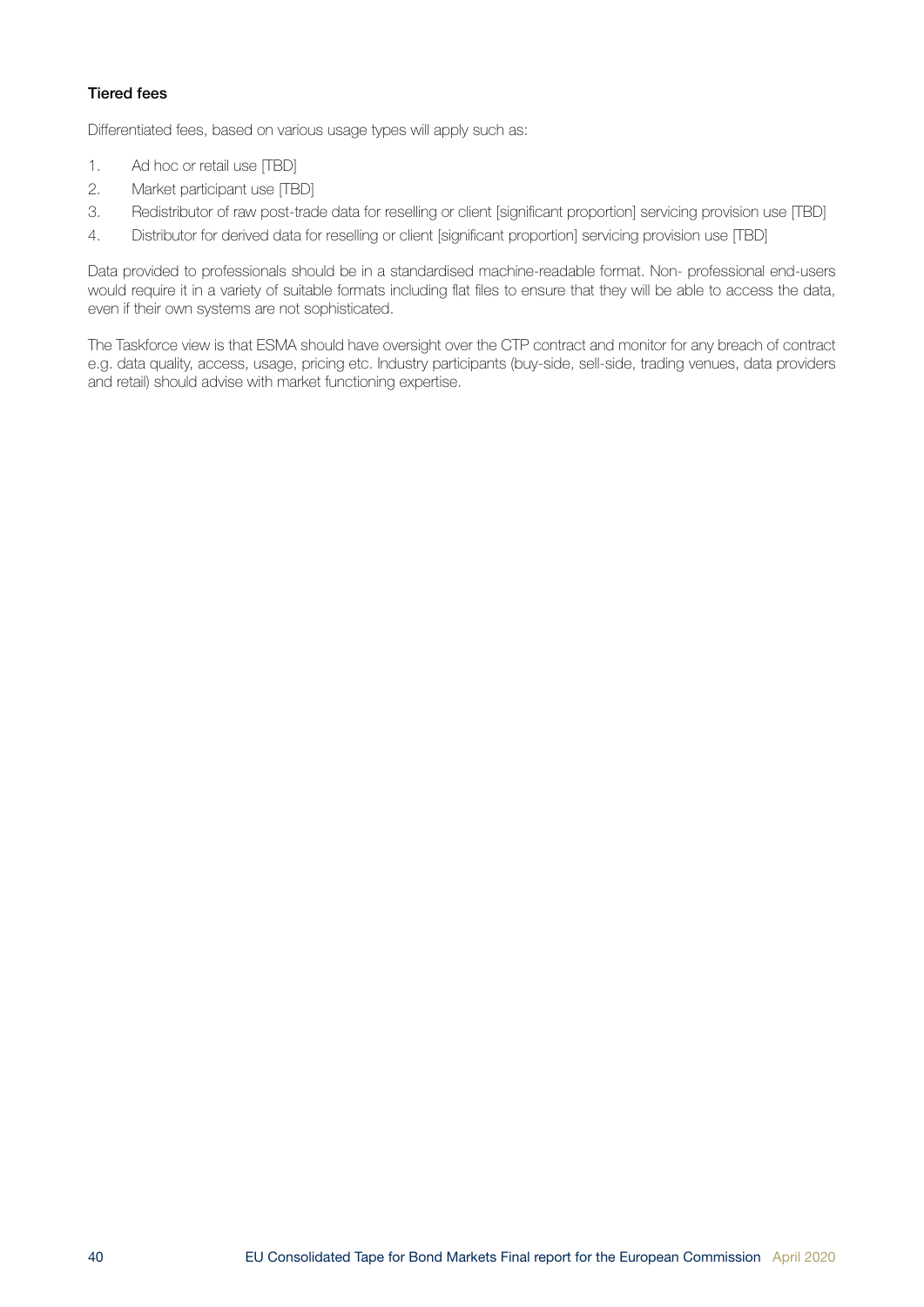# <span id="page-40-0"></span>9. Scope of instruments to be reported

The post-trade consolidated tape should aim to provide a comprehensive, detailed, accurate and meaningful view of where, when and how all price forming trades occurred. Post-trade data must be of the highest quality if it is to be useful for market participants. For example, aiding decision making.

Under the current Article 65 of MiFID II and European Commission Delegated Regulation 2018/63, a non-equity CTP is not required to consolidate 100% of all transactions for all non-equity instruments across all trading venues and APAs. Instead, the current MiFID II rules envisage that there could be multiple non-equity CTPs, which may choose to specialise in one or more asset classes. This would be on the provision that any such non-equity CTP must meet the minimum coverage requirements to consolidate at least 80% of the total volume and transactions for each relevant asset class published by all trading venues and APAs in the EU.

Recital 3 of the European Commission Delegated Regulation states that the intention of this approach was to lead CTPs to publish information that is of significance from a user perspective while avoiding the high costs stemming from including all information published by all APAs and all trading venues. However, adopting this model going forward could further exacerbate the existing fragmentation in the market as it could lead to different CTPs covering different and potentially overlapping asset classes and fail to give a truly consolidated view of trading across the EU.

For this reason, the scope of the EU bond CT should aim to cover approximately 80% or better of all volumes of bond transactions and across all trading venues and APAs. It is important to note, the total transaction coverage may need to be phased in over time. For example, beginning with 65% of all transactions, moving to 70% and then aiming for 80% or better. The phase-in staging will need to be monitored by ESMA and adjusted accordingly based on consultation with CTP governance committee representatives, which should include industry representatives. Important to note that again this report and its proposals relate solely to EU bonds and does not include derivative instruments (the post-trade reporting of derivatives such as CDS and IRS would be a separate initiative).

## 9.1 Instrument reporting and level of information per/instrument to be reported

Eligible instruments to be reported to the CT, would be determined by ToTV (traded on a trading venue) under MiFID II/R guidelines, with the exception of instruments out of scope e.g. US treasury bill and other money market instruments.

Raw post trade data covers: ISIN, date, time of execution, reported date & time [taking into account current publication and deferral obligations under MiFID II], price, venue, cancel or correction. While the CT should have execution prices (taking into account MiFID II's deferrals) as a mandatory data item in the CT, additional data items such as yields, will in all likelihood be required by market participants. Therefore, once there is a consolidated view of prices in the CT, the CTP could then derive yields which are fundamental data points in the relative valuation of bonds and comparative analysis of best execution.

### 9.2 European trading time zone post-trade 'virtual' consolidated tape

The CT will remain valuable data source after Brexit. The ICMA CT Taskforce preference is to encourage an industry (virtual) 'trading time zone-dependent' consolidated tape. With this in mind, the Taskforce suggests the CTP should not be prevented from offering a service that incorporates individual CT 'modules', comprising non-EEA and/or UK bonds, using appropriate country flags [Swiss flag, UK flag etc] to create the 'virtual' European time zone bond consolidated tape.

The Taskforce would like to stipulate, even if a (virtual) 'trading time zone-dependent' CT was not feasible and the CT only consolidated EU27 transactions (where firms had to separately 'bolt on' UK transactions as such), given the fragmentation across the EU27, an EU27 CT would be greatly valuable to the market.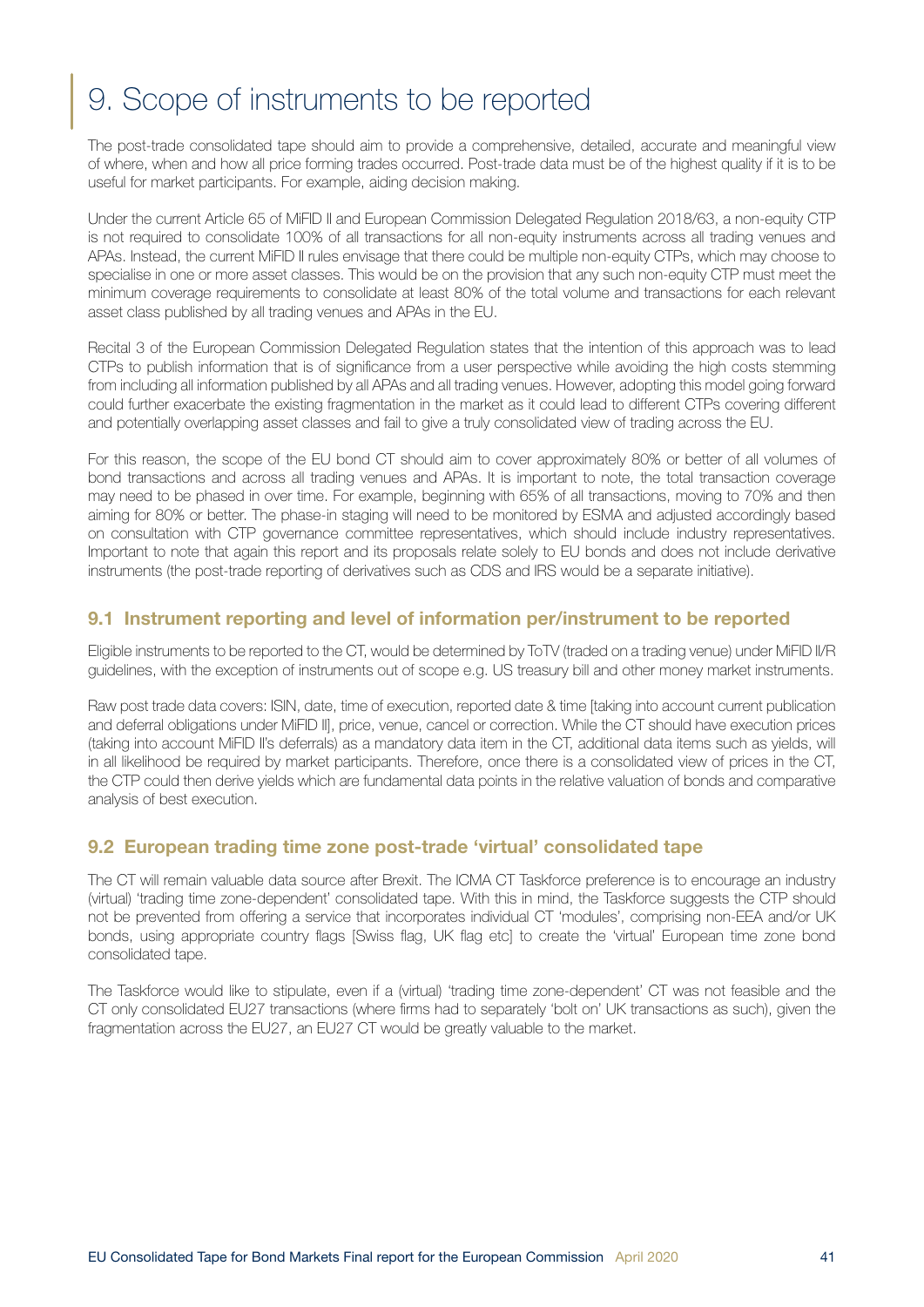## <span id="page-41-0"></span>9.3 Timing of reporting

The timing of reporting should be in line with the existing MiFID II/R post-trade transparency regime. However, harmonisation of MiFID II deferral regimes (including aggregation and omission) across the EU should be considered in order to avoid fragmentation (see diagram below) and ensure a level playing field for all EU market participants as set out in [ICMA's position paper on MiFID II/R trade reporting deferral regimes](http://www.icmagroup.org/assets/documents/Regulatory/Secondary-markets/MiFID-II-Post-trade-transparency---ICMA-Position-Paper---trade-deferral-regimes-%284-May-2017---Final%29.pdf) of May 2017.

The ICMA Consolidated Tape Taskforce working with ICMA's MiFID II Working Group (MWG) plans to provide feedback on the MiFID II/R transparency requirements as part of a broader ESMA review of MiFIR transparency for bonds, due 14 June 2020.



|                               |         |                                                                         | Article 10(1)(a)(i) of the draft RTS Article 10(1)(a)(ii) of the draft RTS    | Article 10(1)(b) of the draft RTS                           | Article 10(1)(c) of the draft RTS<br>(non-sovereign debt only)                                                      | Article 10(1)(d) of the draft RTS<br>(sovereign debt only)                                                          | Article $10(1)(b)$ and (d) of the<br>draft RTS applied consecutively<br>(sovereign debt only)                       |
|-------------------------------|---------|-------------------------------------------------------------------------|-------------------------------------------------------------------------------|-------------------------------------------------------------|---------------------------------------------------------------------------------------------------------------------|---------------------------------------------------------------------------------------------------------------------|---------------------------------------------------------------------------------------------------------------------|
| <b>Initial</b><br>publication | Content | All details except the quantity<br>using the flag "LMTF"                | Aggregated publication of at least<br>5 transactions using the flag<br>"DATF" | All details except the quantity<br>using the flag "VOLO"    | Aggregated publication of<br>transactions executed over the<br>course of one calendar week<br>using the flag "FWAF" | Aggregated publication of<br>transactions executed over the<br>course of one calendar week<br>using the flag "IDAF" | All details except the quantity<br>using the flag "VOLW"                                                            |
|                               | Timing  | As close to real time as possible                                       | The next day before 09.00 am<br>local time                                    | As close to real time as possible                           | The following Tuesday before<br>09.00 am local time                                                                 | The following Tuesday before<br>09.00 am local time                                                                 | As close to real time as possible<br>and                                                                            |
| Second<br>publication         | Content | All details of the transaction and<br>using the flag "FULF"             | All individual transactions with all<br>details using the flag "FULA"         | All details of the transaction and<br>using the flag "FULV" | All individual transactions with all<br>details and using the flag "FULJ"                                           |                                                                                                                     | Aggregated publication of<br>transactions executed over the<br>course of one calendar week<br>using the flag "COAF" |
|                               | Timing  | Before 7pm local time on the<br>second day after initial<br>publication | Before 7pm local time on the<br>second day after initial<br>publication       | after initial publication                                   | Before 9am local time four weeks Before 9am local time four weeks<br>after initial publication                      |                                                                                                                     | The following Tuesday before<br>09.00 am CET four weeks after<br>the initial publication                            |

#### **Table 39: General description of the supplementary deferral regime at the discretion of the CA (part II)**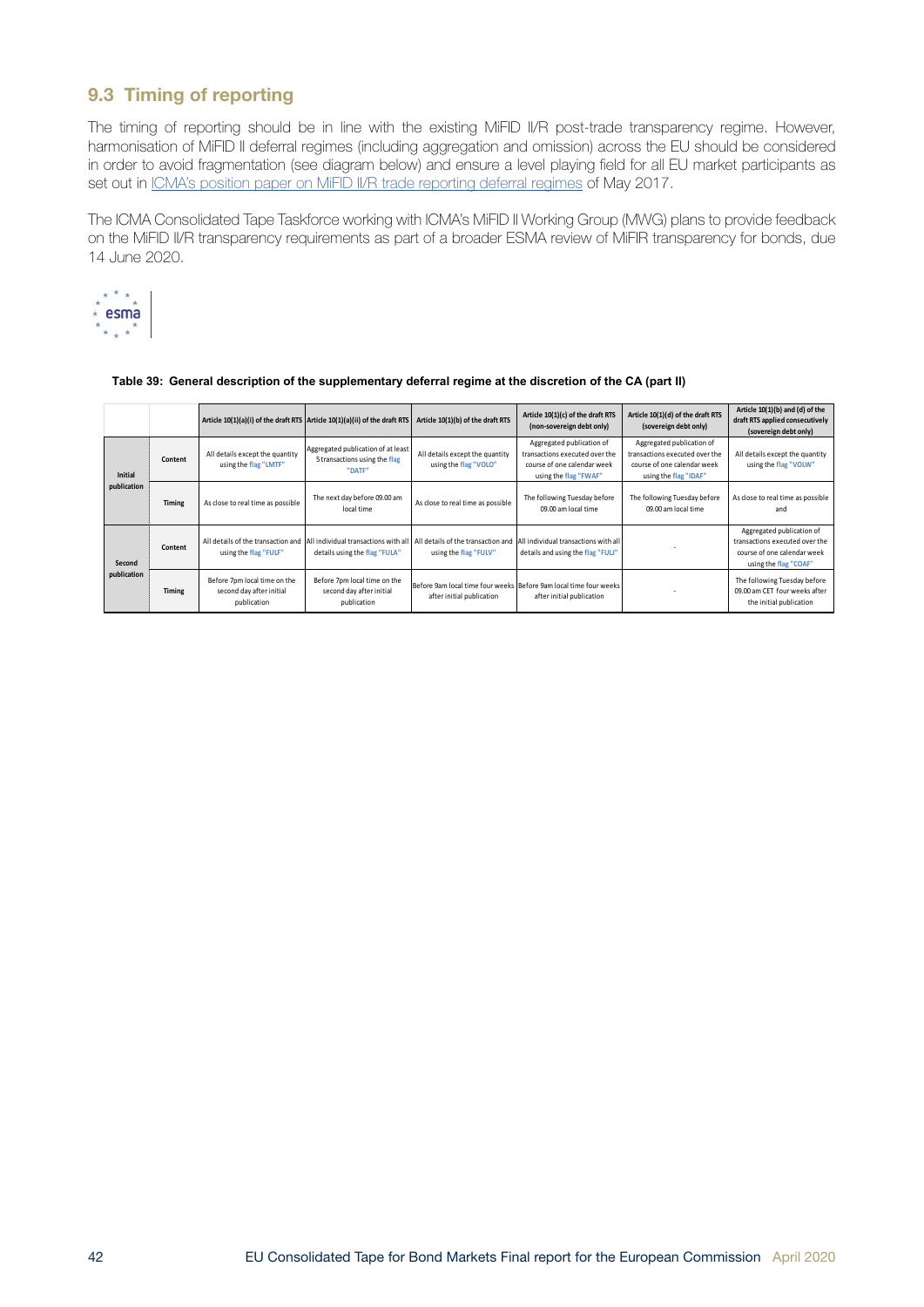# <span id="page-42-0"></span>10. Consolidated tape – data quality & standards

## 10.1 Data quality

Clear concise and unambiguous instructions for individual MiFID II reporting fields are needed. Reference codes that are used also must be absolutely correct. Currently, data fields in MiFID II are open to ambiguous interpretation, leading to in many instances, incorrect data downstream. For a consolidated tape to be useful, more concise instructions, followed correctly by reporting parties, will need to be implemented.

Specific examples of post-trade reporting fields that go to APAs and how they impact the bond market follow:

## 10.1.1 Misclassification of CFI codes

Some bonds can have incorrect CFI (classification of financial instrument) codes, which completely change their characteristics e.g. a bond that has an incorrect CFI code indicating it is an asset backed or money market instrument instead of a bond. This results in trade reports receiving incorrect treatment when published due to conflicting instrument classification upstream.

Although this is seen to be an "edge-case" impacting a small population of bonds However, it should be addressed..

## 10.1.2 Notional vs quantity

Instructions should be made clearer regarding populating the fields for 'quantity' and 'notional'. Including, what exact circumstances qualify a bond for an exception to the rule for 'notional amount'. For example, it is understood sovereign bonds and corporate bonds should have "notional amount" populated whereas, ETC's and ETN's should have "quantity". Is the notional amount the "face-value" of the trade executed or monetary value. See Annex 12.6 for more information.

### 10.1.3 Flags and details for the purpose of post-trade transparency

While it is evident that clear concise and unambiguous instructions for individual MiFID II reporting fields are needed, reporting parties must also follow those instructions. In table 3, Annex II of RTS 2 ([https://ec.europa.eu/finance/](https://ec.europa.eu/finance/securities/docs/isd/mifid/rts/160714-rts-2-annex_en.pdf) [securities/docs/isd/mifid/rts/160714-rts-2-annex\\_en.pdf](https://ec.europa.eu/finance/securities/docs/isd/mifid/rts/160714-rts-2-annex_en.pdf)) example (see below), it is understood some reporting parties populate 'PERC' instead of 'MONE' in the "price notation" field, causing inaccuracies in published data. See example of RTS 2 in table below with correct instructions:

| Price notation | For all financial<br>instruments | Indication as to whether<br>the price is expressed<br>in monetary value, in | RM, MTF, OTF,<br>APA, CTP | 'MONE' – Monetary value<br>l 'PERC' – Per-centage |
|----------------|----------------------------------|-----------------------------------------------------------------------------|---------------------------|---------------------------------------------------|
|                |                                  | percentage or in yield                                                      |                           | I 'YIFI' – Yield<br>'BAPO' – Basis points         |

- Flags are required in order to identify whether a particular trade was executed as part of a portfolio trade or ETF. These trades involve a basket of securities of unique issuers for a single agreed price for the entire basket executed. Pricing per ISIN is sometimes not in context, as it is part of the overall basket. Hence, the net proceeds are not indicative of the pricing of the individual constituents.
- Some reporting parties populate equity flags in reports for bonds. For example, 'TNCP' (transactions not contributing to price discovery) an equity only flag, can at times be found in a bond only reporting field.
- Furthermore, there appears to be a non-standard practice for cancel/amend flags. Resulting in inaccurate reporting on trades and volumes.
- Incorrect use of supplemental deferral flags. Sometimes the full details, post deferral, are not provided with the relevant deferral flags.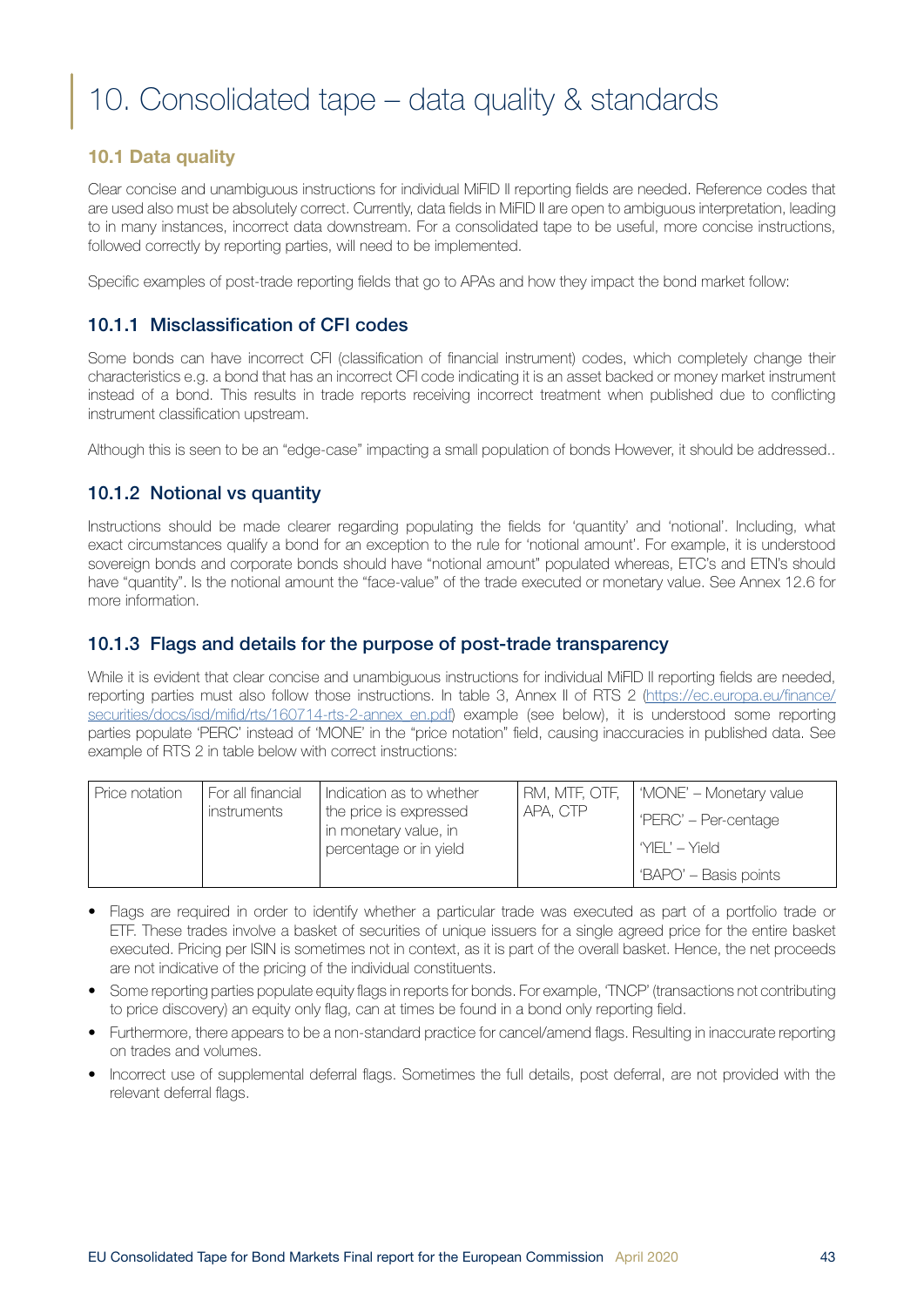### <span id="page-43-0"></span>10.1.4 Publication of 'Zero' price trades.

• APAs in some instances are publishing trades with zero prices. These zero trades are bypassing current validation process. E.g. OTR US treasuries.

### 10.1.5 Incorrect publication timestamp compared with time of execution

- Trades published with much earlier timestamps
- Trades published with execution times at weekends
- In certain circumstances, trades for bonds have not been reported after an extended deferral period (non-sovereign bonds)

## 10.1.6 Aggregated trades

• Some aggregated trades are published as a single execution, with one single timestamp, not reflecting the aggregation.

### 10.2 Reporting methodology & format

Reporting format from APAs and trading venues to Consolidated Tape Provider:

• CTP makes available a standard API across all APAs and TVs (with standardised unambiguous formatting with a connectivity protocol standard such as FIX). All APAs and trading venues code to the CTP provided API.

Trading venues, SIs and OTC to public.

• FIX, CSV

#### 10.3 Data standards

The primary standard used in bond trading (and indeed in other asset classes) is FIX. The recommendation from industry participants is to use FIX to streamline and standardise post-trade practices in relation to consolidated tape activities.

#### FIX Background:

The Financial Information eXchange (FIX®) Protocol effort was started in 1992 by a group of institutions and brokers interested in streamlining their trading processes and FIX has allowed firms globally to benefit from efficiencies derived through the electronic communication of the full trading lifecycle.

FIX is an open message standard controlled by no single entity, that can be structured to match the business requirements of each firm and their trading partners (including pre-trade, trade and post trade partners). It covers all data elements that are required to be shared between firms to ensure a robust trading process that is understood across the industry and it sits within a framework that provides structure (through message definitions), but allows flexibility for bi-lateral bespoke process to exist (for example the creation of a user defined data elements).

#### Benefits of FIX:

- Provides institutions, brokers, and other market participants a means of reducing risk by through the automation of the trading process and provides clear and unambiguous implementation guidance
- Provides an open standard that leverages the development effort so that industry participants can efficiently create links with a wide range of counterparties.
- Provides ready access to the industry by vendors, with the incumbent reduction in marketing effort and increase in potential client base.

Openness has been the key to FIX's success. For that reason, FIX has remained vendor and infrastructure neutral and is used by a variety of firms and vendors. It has become the inter-firm messaging protocol of choice.

FIX has grown from its original buy-side to sell-side roots and is now used by markets (exchanges, electronic crossing networks, etc) and other market participants. In addition to fixed income, supports four other asset classes - equities, derivatives, foreign exchange and collective investment schemes.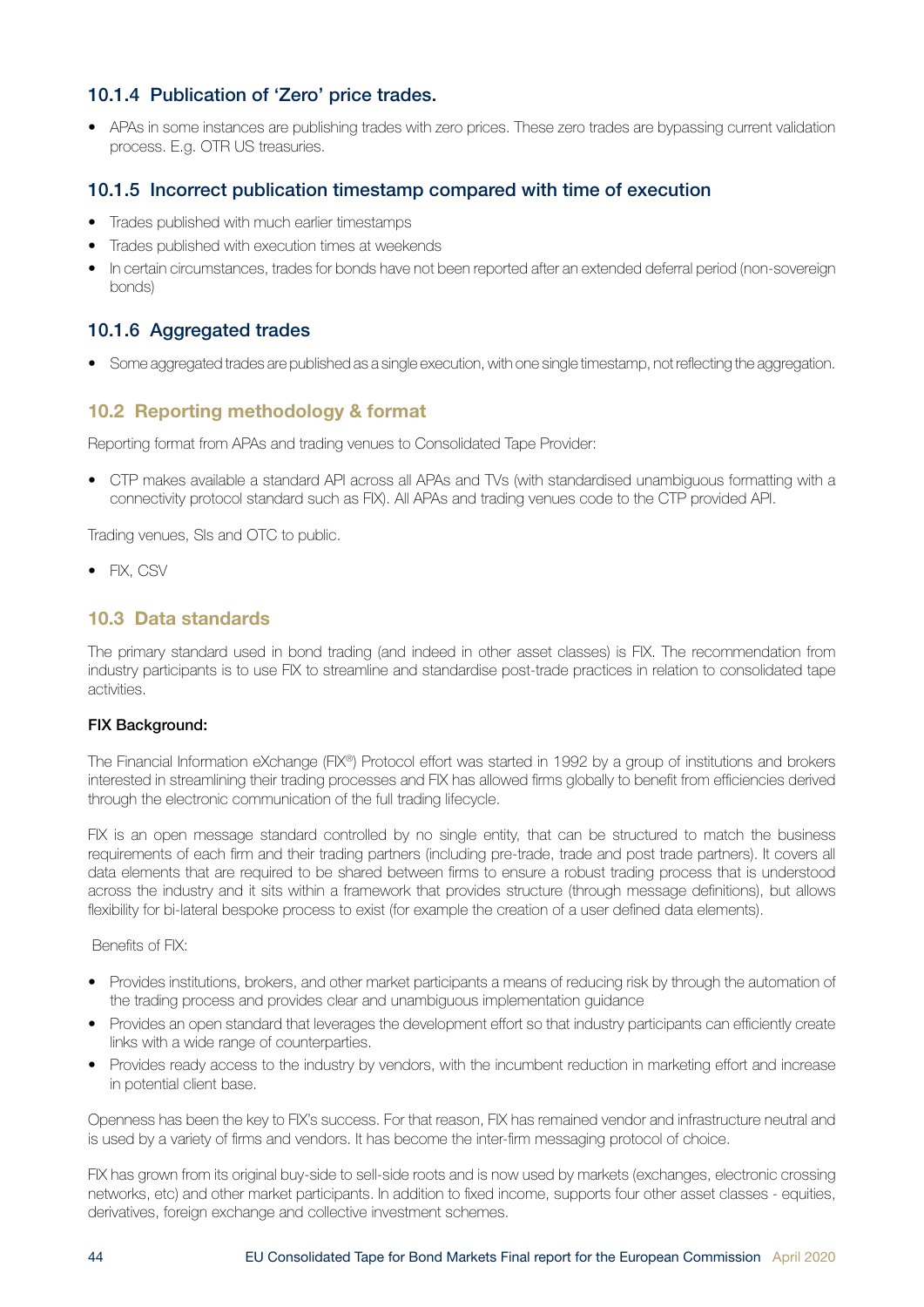# <span id="page-44-0"></span>11. IOSCO recommendations on regulatory reporting and public transparency in corporate bond markets

For the establishment of a Consolidated Post-Trade Tape for bonds in Europe, the 2018 IOSCO Recommendations on Regulatory Reporting and Public Transparency in Secondary Corporate Bond Markets<sup>14</sup> should be taken into considerations, notably:

## 11.1 Recommendation 2

To facilitate cross-border understanding amongst regulators of corporate bond markets, regulatory authorities should make a clear framework and underlying methodology of regulatory reporting and transparency available.

## 11.2 Recommendation 6

Regulatory authorities should implement post-trade transparency requirements for secondary market trading in corporate bonds. Taking into consideration the specifics of the market these requirements should be calibrated in a way that a high level of post-trade transparency is achieved. They should also take into account the potential impact that post-trade transparency may have on market liquidity. Post-trade transparency requirements should include at a minimum, the disclosure of information about the identification of the bond, the price, the volume, the buy/sell indicator and the timing of execution.

### 11.3 Recommendation 7

Where there is transparency of post-trade data relating to corporate bonds, regulatory authorities should take steps to facilitate the consolidation of that data.

14 See <https://www.iosco.org/library/pubdocs/pdf/IOSCOPD597.pdf>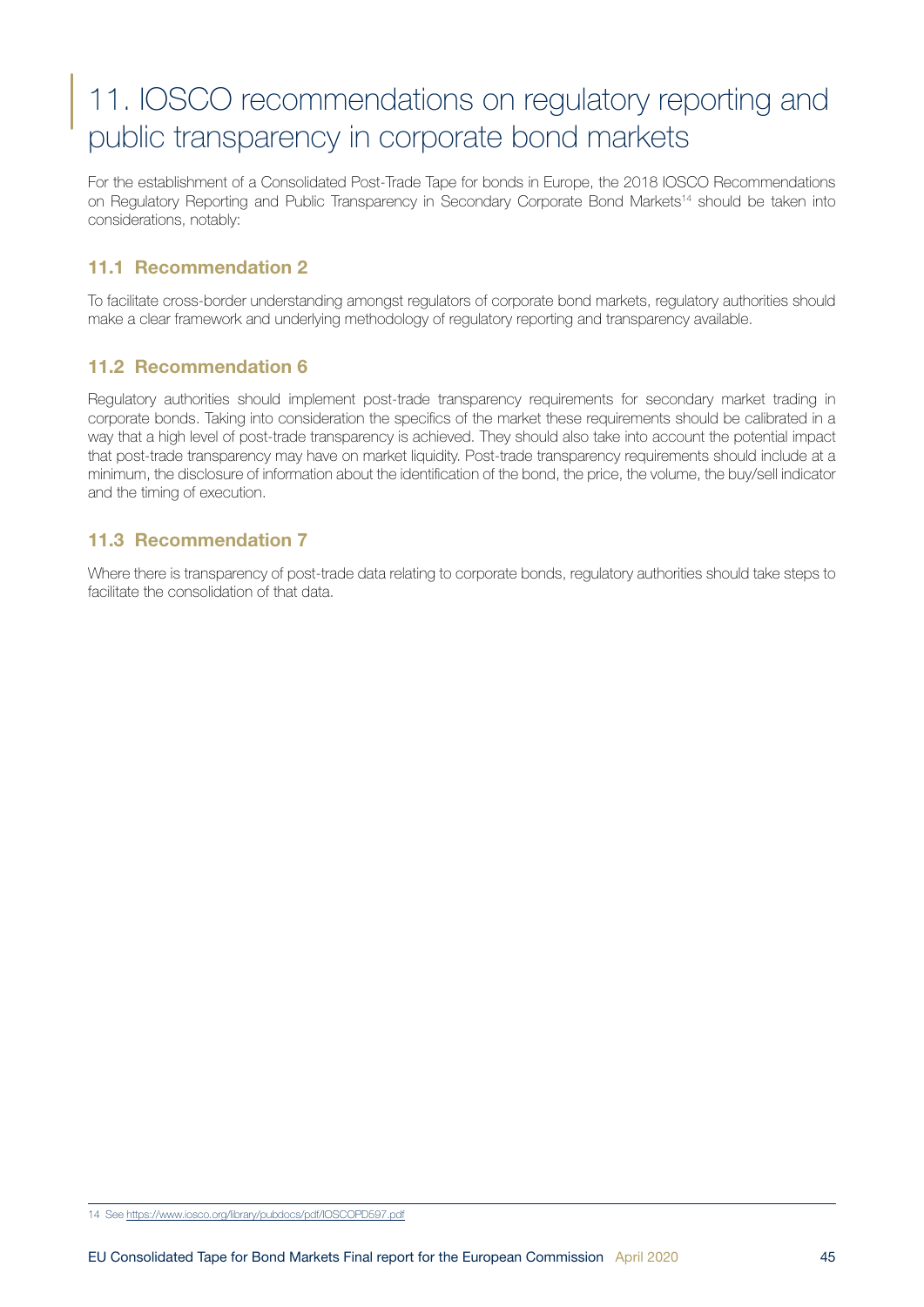# <span id="page-45-0"></span>12. Annex

## 12.1 Data Quality Scorecard

• Due to Coronavirus, ICMA's CT Taskforce resources have dispersed and are currently unavailable to provide the scorecard's granular detail. Once the current situation normalises the annex will be updated with the data quality scorecard outline.

## 12.2 No mandatory trading protocols

[https://www.cftc.gov/sites/default/files/2018-04/oce\\_chairman\\_swapregversion2whitepaper\\_042618.pdf](https://www.cftc.gov/sites/default/files/2018-04/oce_chairman_swapregversion2whitepaper_042618.pdf) (page 47, 26 April 2020)

- Focus on trading protocols in the US Swap markets
- Swaps Markets in Transition: Understanding the CFTC's Proposed Rule on SEFs, 20 December 2018

On November 30, 2018, the Commodity Futures Trading Commission ("CFTC") proposed extensive amendments to the rules applicable to trading swaps on a swap execution facility ("SEF").15 Many of these amendments are in line with recommendations contained in CFTC Chairman J. Christopher Giancarlo's white paper on swaps regulation reform, which he published in March 2018<sup>16</sup>, as well as other comments of market participants.

If adopted, the SEF Proposal would transform the manner in which market participants transact on SEFs and the regulatory requirements applicable to SEFs. According to the CFTC, the SEF Proposal is designed to tailor the regulatory requirements for SEF trading to the swap markets. […]

Notably, the amendments would eliminate current requirements for the use of order book and/or request for quote (RFQ) methodologies for certain categories of swaps that are subject to the mandatory trading requirement under the Commodity Exchange Act (the CEA), and instead allow execution of swaps through a SEF or DCM using a wide range of execution methodologies.

- As described in the SEF Proposal, when the CFTC first adopted its regulatory framework for SEFs in 2013, it relied too heavily upon its experience regulating the futures markets where contracts are standardized.17 The standardization of futures contracts allowed futures trading to occur via bids and offers executed on a structured order book (or through limited exceptions).
- With this experience in mind, in the 2013 SEF Rule, the CFTC transplanted the concept of order book trading onto the market for swaps traded on a SEF.
- However, through its implementation efforts, the CFTC has found that because swaps are more customized relative to futures, the use of an order book to trade swaps on a SEF is not suitable in all instances.
- In an attempt to increase trading activity on SEFs, the SEF Proposal moves away from the futures model of an order book, and toward a more flexible approach that provides SEFs with significantly more discretion regarding the methods of execution for swaps traded on their respective platforms.

#### Sources:

• Willkie Farr & Gallagher LLP, Swaps Markets in Transition: Understanding the CFTC's Proposed Rule on SEFs, 20 December 2018,

https://www.willkie.com/~/media/Files/Publications/2018/12/Swaps\_Markets\_in\_Transition\_Understanding\_the [CFTCs\\_Proposed\\_Rule\\_on\\_SEFs.pdf](https://www.willkie.com/~/media/Files/Publications/2018/12/Swaps_Markets_in_Transition_Understanding_the_CFTCs_Proposed_Rule_on_SEFs.pdf) 

• Shearman & Sterling, CFTC Considers Revamp of SEF Regulatory Framework, 05 February 2019, <https://www.shearman.com/perspectives/2019/02/cftc-revamp-of-sef-regulatory-framework>

<sup>15</sup> See Swap Execution Facilities and Trade Execution Requirements, 83 Fed. Reg. 61946, 30 November 2018 ("SEF Proposal").

<sup>16</sup> See CFTC, "CFTC Chairman Unveils Reg Reform 2.0 Agenda", 26 April 2018, <https://www.cftc.gov/PressRoom/PressReleases/7719-18>

<sup>17</sup> See also Core Principles and Other Requirements for Swap Execution Facilities, 78 Fed. Reg. 33476, 04 June 2013 ("2013 SEF Rule").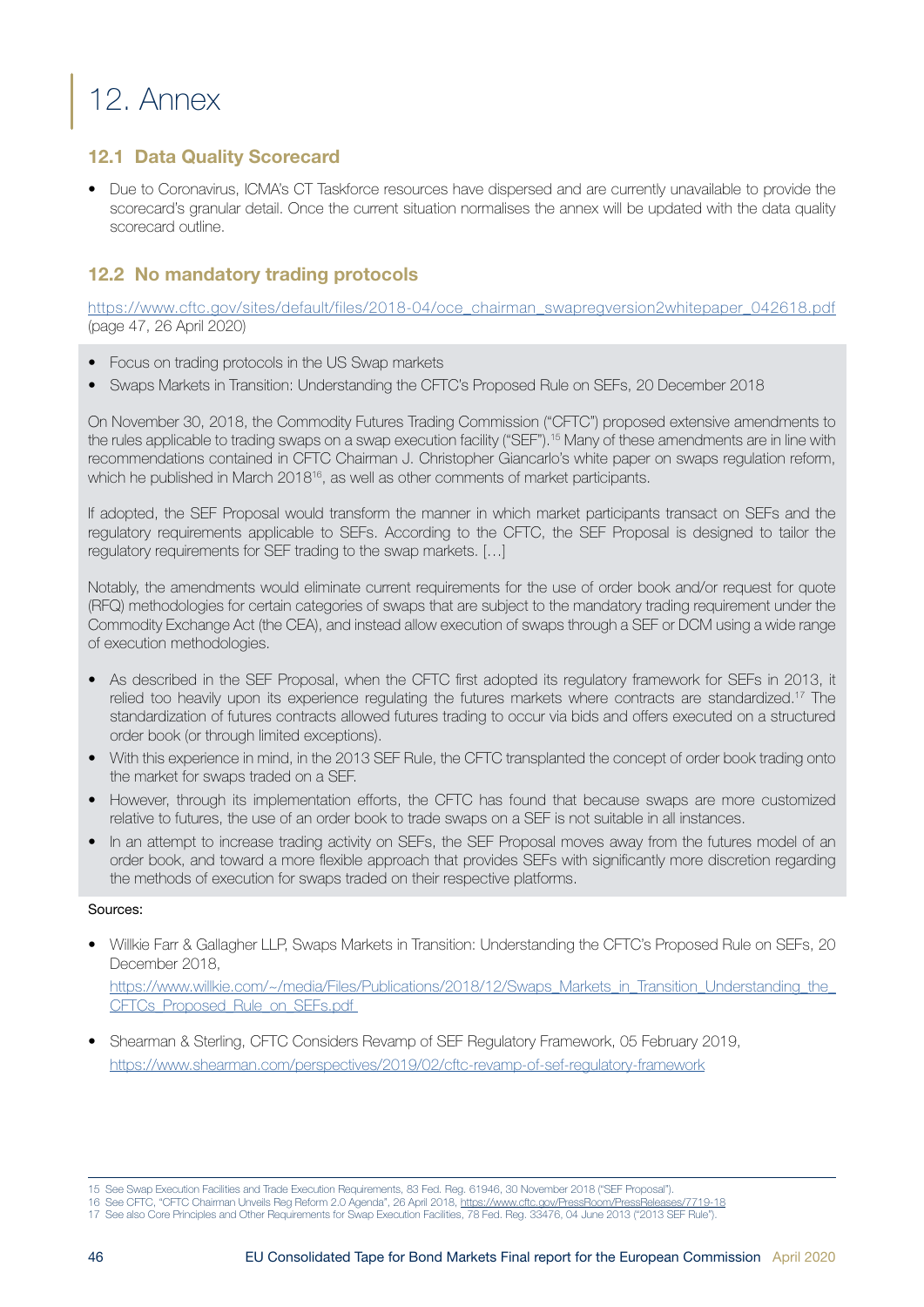### <span id="page-46-0"></span>12.3 US TRACE – Factsheet (how TRACE operates today)

### 12.3.1 Background – creation of TRACE

The Trade Reporting and Compliance Engine ("TRACE") is the FINRA-developed vehicle that facilitates the mandatory reporting of over-the-counter secondary market transactions in eligible fixed income securities.18 It is the successor to the Fixed Income Pricing System ("FIPS") developed by the NASD in the early 1990s.

In March 1990 the United States Senate Committee on Banking, Housing, and Urban Affairs convened hearings into "Lessons to be Learned from the Drexel Failure [bankruptcy of Drexel Burnham Lambert in February 1990] and Possible Regulatory Changes". In those hearings, senators were concerned about the lack of transparency in the high yield secondary market and suggested developing a quotation system for those securities. In his response Chairman Breeden indicated that the SEC shared this concern and in May 1990 had requested the NASD consider whether any existing quotation systems could be adapted to high yield securities. By March 1991, NASD had largely completed the development of the Fixed Income Prototype System, later renamed the Fixed Income Pricing System ("FIPS").

Daily high and low prices of 35 actively traded high yield bonds became public information in April 1994, by June 2001 there were 3,000 issues in the FIPS database. All NASD-regulated broker dealers were required to report trades in the 50 most actively traded high yield securities within 5 minutes of the trade and trades in all other issues had to be reported by the end of the day. Quotes and pricing for the top 50 or "FIPS 50" bonds were then made available to the public.

In 1998, SEC Chairman Arthur Levitt sought to expand transparency in fixed income markets saying:

*"The sad truth is that investors in the corporate bond market do not enjoy the same access to information as a car buyer or a homebuyer or, dare I say, a fruit buyer. And that's unacceptable. Guesswork can never be a substitute for readily available price data."19*

To address this issue, he directed the NASD to *"adopt rules requiring dealers to report all transactions in U.S. corporate bonds and preferred stocks to the NASD and to develop systems to receive and redistribute transaction prices on an immediate basis".* As a result, on January 23, 2001 the Securities and Exchange Commission approved rules proposed by the NASD requiring NASD members to report secondary market transactions in eligible securities and rescinding the FIPS reporting requirements.

To promote transparency without negatively impacting liquidity, FINRA adopted a measured, phased approach to corporate bond trade dissemination that began in 2002 with the most actively traded and liquid bonds.

Public dissemination of transaction information was implemented in three phases. This allowed FINRA to study the impact of transparency on liquidity in the U.S. corporate bond market.

In a parallel effort, the time in which to report a transaction was reduced gradually from 75 minutes on July 1, 2002, to 45 minutes on October 1, 2003, to 30 minutes on October 1, 2004, and finally to 15 minutes on July 1, 2005, to allow for more timely data to be disseminated to the public with minimal impact to reporting firms.

During Phase I, effective on July 1, 2002, public transaction information was disseminated immediately upon receipt for the larger and generally higher credit quality issues: (1) Investment-Grade debt securities having an initial issue of \$1 billion or greater; and (2) 50 Non-Investment-Grade (High-Yield) securities disseminated under FIPS2 that were transferred to TRACE. Under these criteria, FINRA disseminated information on approximately 520 securities by the end of 2002.

Phase II, fully effective on April 14, 2003, expanded public dissemination to include transactions in smaller Investment-Grade issues: (1) all Investment Grade TRACE-eligible securities of at least \$100 million par value (original issue size) or greater rated A3/A- or higher; and (2) a group of 120 Investment-Grade TRACE-eligible securities rated Baa/BBB and 50 Non-Investment-Grade bonds. As Phase II was implemented, the number of disseminated bonds increased to approximately 4,650 bonds.

In Phase III, fully effective on February 7, 2005, approximately 99 percent of all public transactions and 95 percent of par value in the TRACE-eligible securities market were disseminated immediately upon receipt by the TRACE System.

<sup>18</sup> See <https://www.finra.org/filing-reporting/trace>

<sup>19</sup> The Importance of Transparency In America's Debt Market", Speech by SEC Chairman Arthur Levitt.

<https://www.sec.gov/news/speech/speecharchive/1998/spch218.htm>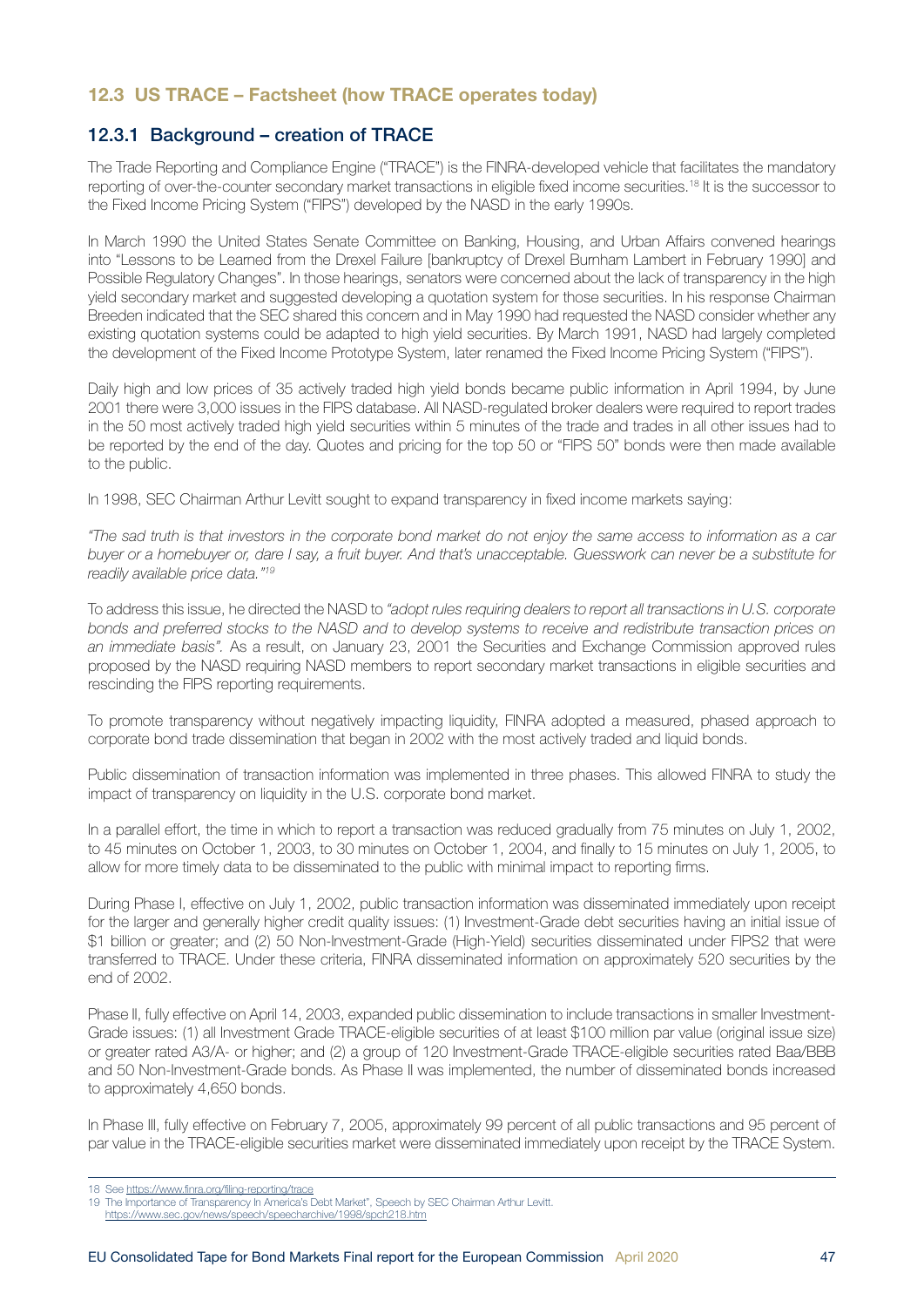<span id="page-47-0"></span>However, transactions over \$1 million in certain infrequently traded Non-Investment-Grade securities were subject to dissemination delays, as were certain transactions immediately following the offering of TRACE-eligible securities rated BBB or below.

Since January 9, 2006, all transactions in public TRACE-eligible securities have been disseminated immediately upon receipt. Effective March 1, 2010, TRACE began requiring the reporting of transactions in U.S. Agency debentures, as well as primary market trades transactions in TRACE-eligible securities. Primary market transactions are subject to dissemination, with the exception of list or fixed offering price and takedown transactions.

Effective May 16, 2011, TRACE began requiring the reporting of transactions in asset-backed and mortgage-backed securities. Since November 2012, TBA transactions are disseminated to the public, and since July 22, 2013, MBS transactions also became subject to dissemination. Effective June 30, 2014, TRACE began disseminating transactions executed pursuant to SEC Rule 144A.

## 12.3.2 Governance

TRACE is managed by the Financial Industry Regulatory Authority, Inc. ("FINRA"), a successor to the National Association of Securities Dealers and the member regulation and enforcement operations of the New York Stock Exchange. FINRA is a private, non-governmental organisation and acts as a self-regulatory organisation (SRO). A selfregulatory organisation (SRO) is a non-governmental organisation which has the power to create and enforce standalone industry and professional regulations and standards. In the case of a financial SROs, such as a stock exchange or FINRA, the priority is to protect the investor by establishing rules, regulations, and set standards of procedures which promote ethics, equality, and professionalism.

The Securities and Exchange Commission is the government agency which acts as the ultimate regulator of the securities industry, including FINRA.

The NASD was founded in 1939 and was registered with the SEC in response to the 1938 Maloney Act amendments to the Securities Exchange Act of 1934, which allowed it to supervise the conduct of its members subject to the oversight of the SEC.

In July 2007, the SEC approved the formation of a new SRO to be a successor to NASD. The NASD and the member regulation, enforcement and arbitration functions of the New York Stock Exchange were then consolidated into the Financial Industry Regulatory Authority (FINRA).

FINRA regulates OTC trading in equities, corporate bonds, securities futures, and options. Firms dealing in securities that are not regulated by another SRO (including equity exchanges), such as by the Municipal Securities Rulemaking Board (MSRB), are required to be member firms of FINRA.

## 12.3.3 Where to report

FINRA members report trades directly to FINRA through the TRAQS system (web-interface): www.finratraqs.org

Trades may also be reported via FIX, CTCI (until Feb. 2020).

### 12.3.4 Obligation to report

The FINRA member reports in transactions in secondary market in eligible securities between a FINRA member and a customer or a non-FINRA member.

For transactions between two FINRA members, both FINRA members will be obliged to report the transaction. Asset managers are not required to report.

"Dealers" are required to register with FINRA as members. Not all firms who trade securities are registered with FINRA.

Some market participants are not FINRA registered. For example, many principal trading firms are not registered because they do not meet the definition of "dealer," as set forth in the Exchange Act and interpreted by the SEC. Because they are not dealers, they are not required to register with the SEC, become members of FINRA, or report their activity to TRACE.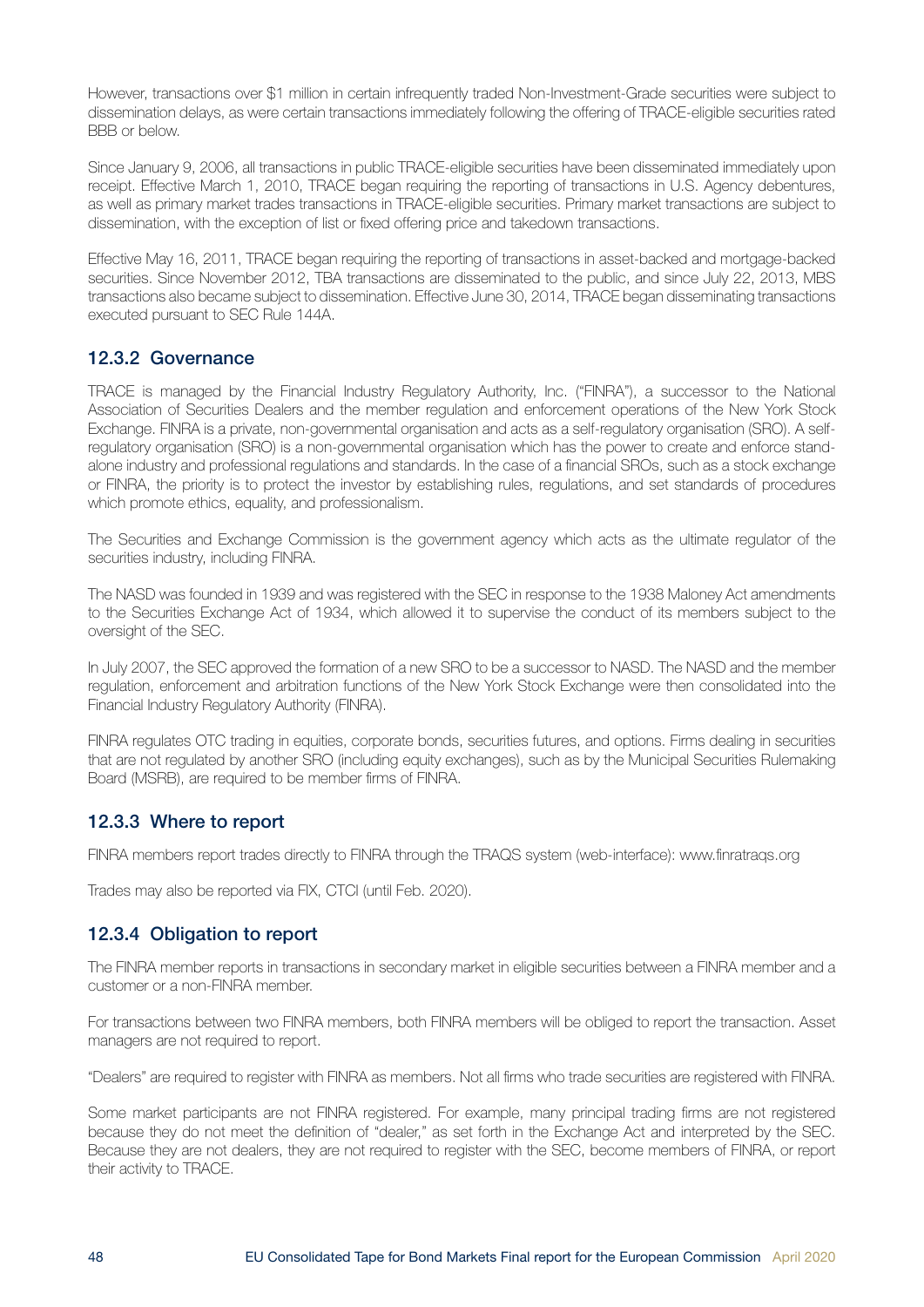## <span id="page-48-0"></span>12.3.5 Scope - Eligible Security Types Include:

"Eligible" TRACE bonds are any bonds that are US dollar denominated. TRACE members determine which bonds qualify as 'eligible'. US denominated bonds that are traded outside the US by TRACE members, will still have to report to TRACE. Sovereign and private issuers (domestic or foreign) are not considered 'eligible' for TRACE reporting.

FINRA currently exploring foreign sovereign US denominated bonds as potentially eligible for TRACE reporting. FINRA soliciting comment from members.

If this moves forward, FINRA would file a rule change with SEC. This would be followed with more opportunity for FINRA members to comment and FINRA to analyse. Once comment period concludes and the concept is accepted, foreign sovereign US denominated bonds eligible for TRACE reporting, could then become a rule.

#### *(a) Credit & Agency:*

- Investment-grade debt, including Rule 144A
- High-yield and unrated debt of U.S. companies and foreign private companies, including PORTAL-designated debt
- Medium-term notes
- Convertible debt and other equity-linked corporate debt not listed on a national securities exchange
- Capital trust securities
- Equipment trust securities
- Floating rate notes
- Global bonds issued by U.S. companies and foreign private companies
- Risk-linked debt securities (e.g. "catastrophe bonds")
- Effective March 1, 2010, U.S. Dollar denominated debt securities issued by an Agency or issued or guaranteed by a Government Sponsored Enterprise (i.e. FNMA, FHLMC)

*To summarise:* US dollar denominated debt issued by a private company and traded through a FINRA member is subject to reporting.

#### *(b) Securitised:*

- Asset Backed Securities (ABS)
- Asset Backed Securities that are not Disseminated (ABSX)
- Mortgage Backed Securities (MBS)
- Collateralised Mortgage Obligations (CMO)
- To Be Announced (TBA)

#### *(c) Treasuries/Sovereigns:*

- On October 2016, the Securities and Exchange Commission ("SEC") approved proposed rules requiring FINRA members to report certain transactions in Treasury Securities. The requirement applies to all Treasuries except Savings Bonds. Transactions in Treasury Securities are not subject to public dissemination. Excludes auctions, repo and non-marketable securities (savings bonds).
- In July 2019, FINRA published a proposal to expand TRACE reporting requirements to collect information on trades in foreign sovereign debt securities that are U.S dollar denominated. If adopted, trades in U.S. dollar-denominated foreign sovereign debt securities would be subject to same-day reporting and would not be disseminated publicly.

### 12.3.6 Level of information Reported:

Each TRACE trade report shall include the following:

- CUSIP number or if a CUSIP number is not available at the Time of Execution, a similar numeric identifier (e.g., a mortgage pool number) or a FINRA symbol;
- Size (volume) of the transaction:
	- o For a transaction in a Securitised Product traded TBA ("TBA transaction"), report the original face value of such security.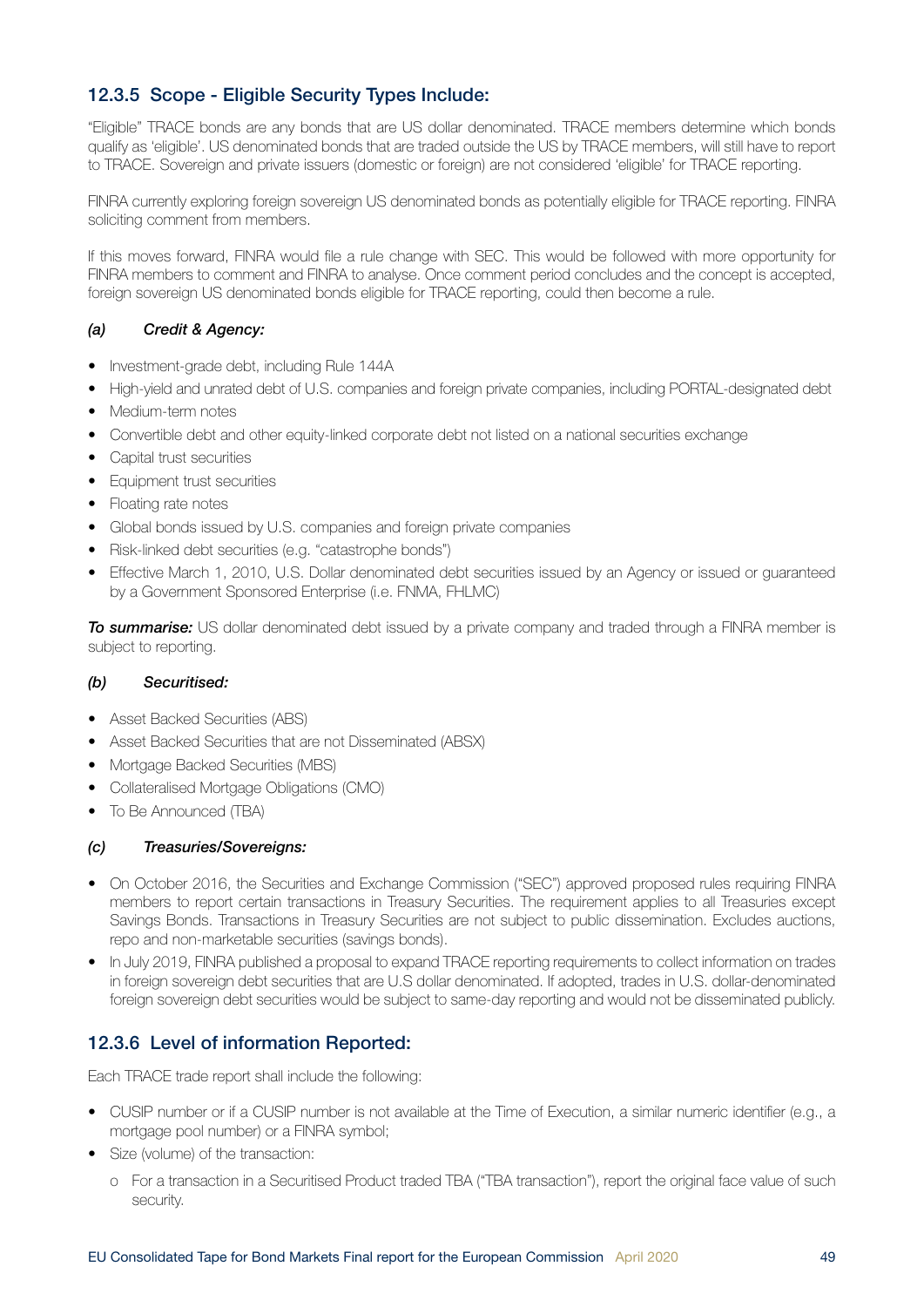- <span id="page-49-0"></span>o For a transaction, other than a TBA transaction, in a Securitised Product that is subject to amortisation, report the original face value of such security and, if a member uses a Factor to execute the transaction that is not the most current Factor publicly available at the Time of Execution, report the Factor used.
- o For a transaction in a Securitised Product that does not amortise, report the total par value, principal value or original face value of such security.
- o For a transaction, other than a TBA transaction, in a Securitised Product that is executed in an agency capacity and subject to a commission charge, report the original face value of such security and the Factor used to execute the transaction.
- Price of the transaction (or the elements necessary to calculate price, which are contract amount and accrued interest) or, for When-Issued Transactions in U.S. Treasury Securities executed before the Auction for the security, the yield as required by paragraph (d)(1) of this Rule;
	- o For When-Issued Transactions in U.S. Treasury Securities executed before the Auction for the security and conducted on a principal basis, report the yield, which must include the mark-up or mark-down, of the security in lieu of price.
- A symbol indicating whether the transaction is a buy or a sell;
- Date of Trade Execution ("as/of" trades only);
- Contra-party's identifier (MPID, customer, or a non-member affiliate, as applicable);
- Capacity Principal or Agent (with riskless principal reported as principal);
- Time of Execution
- Reporting side executing broker as "give-up" (if any)
- Contra side Introducing Broker in case of "give-up" trade
- The commission (total dollar amount), if applicable
- Date of settlement

## 12.3.7 Timing of reporting by FINRA members:

#### *(a) Credit*

A FINRA member must report a transaction in a TRACE-eligible security as soon as practicable but no later than within 15 minutes of the Time of Execution.

Trades executed prior to 8AM EST must be reported on the same day but no later than 15 minutes after TRACE opens.

Trades executed less than 15 minutes before TRACE closes (6:30 PM EST) must be reported no later than 15 minutes after the TRACE system opens on T+1 and if reported on T+1 must be designated "as/of" and include the date and time of the transaction.

#### *(b) Adjust reporting times by the following for other asset classes20:*

Credit: 15 minutes Agencies: 15 minutes TBAs: 15 minutes Spec-Pools: 60 minutes CMOS: 60 minutes CDOs and CMBS: Same day Treasuries: Same day

Note: the definition of "Time of Execution" is the time when the Parties to a Transaction agree to all of the terms of the transaction that are sufficient to calculate the dollar price of the trade (additional details for when-issued trades)

<sup>20</sup> <https://www.finra.org/filing-reporting/trade-reporting-and-compliance-engine-trace/trace-reporting-timeframes>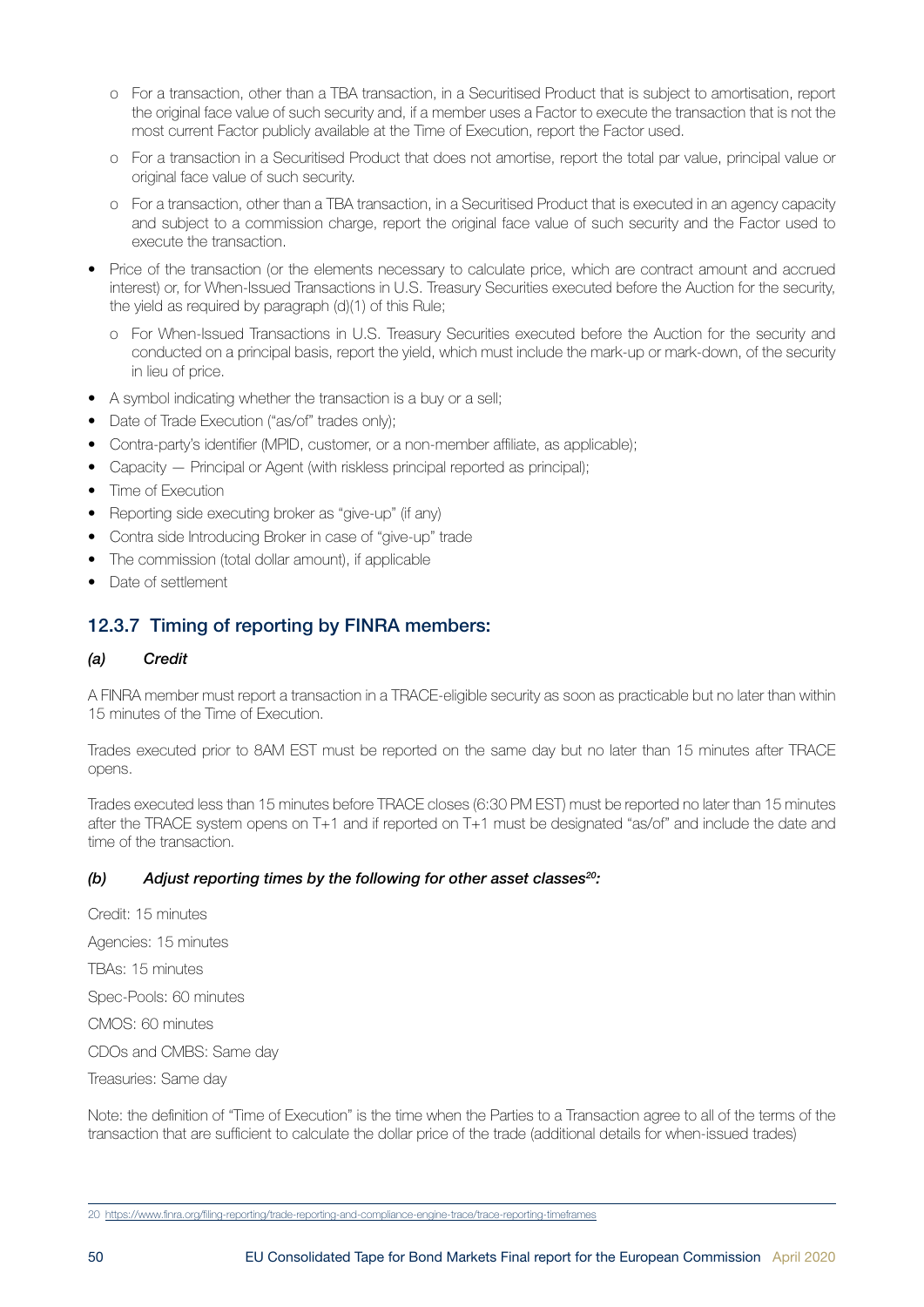### <span id="page-50-0"></span>12.3.8 How bond trades are reported

Trades are reported via FIX, CTCI (Computer to Computer Interface) or via TRAQS (Web interface).

## 12.3.9 Distribution & Consumption model - timing

See Distribution and Consumption Model section for form of distribution.

| <b>Segment</b>                           | <b>Trade Reporting</b> | <b>Current Status</b>                                                                                                                                                                                                           |
|------------------------------------------|------------------------|---------------------------------------------------------------------------------------------------------------------------------------------------------------------------------------------------------------------------------|
| <b>Corporate Debt</b>                    | July 1, 2002           | Reportable within 15 minutes, Real-time<br>dissemination of all securities.                                                                                                                                                     |
| <b>Agency Debentures</b>                 | March 1, 2010          | Reportable within 15 minutes, Real-time<br>dissemination of all securities.                                                                                                                                                     |
| <b>To-Be-Announced</b>                   | May 16, 2011           | GD reportable in 15 minutes.<br>NGD reportable in 1 hour.<br>Disseminated as of November 12, 2012                                                                                                                               |
| <b>Specified Pools</b>                   |                        | Reportable within 1 hour of execution.<br>Dissemination based on pool<br>characteristics as of July 22, 2013.                                                                                                                   |
| <b>Asset Backed</b><br><b>Securities</b> |                        | Reportable within 15 minutes of<br>execution<br>Dissemination as of June 1, 2015                                                                                                                                                |
| <b>CDO &amp; CMBS</b>                    |                        | Reportable on T (as of 11/18/2011).<br>No Dissemination.                                                                                                                                                                        |
| <b>CMO/REMIC/RMBS</b>                    |                        | Reportable on T (as of 11/18/2011).<br>Dissemination implemented on March<br>20, 2017. Trades under \$1 million<br>disseminated real-time. Information on<br>trades over \$1 million provided in weekly<br>and monthly reports. |
| <b>US Treasury</b>                       | July 10, 2017          | Reportable on T+0. No Dissemination                                                                                                                                                                                             |

#### 12.3.10 Trade Dissemination Volume Caps:

As part of the initial TRACE implementation in July 2002, FINRA established dissemination protocols that included certain caps to protect market liquidity. Disseminated TRACE transaction data includes price, time of execution, size and other information. The size disseminated is the total par value of the trade, subject to the limits of the applicable dissemination cap

- For investment grade TRACE-eligible securities and agency debt securities, the current dissemination cap is \$5 million, and a transaction in excess of \$5 million is disseminated as "\$5MM+.''
- For non-investment grade TRACE-eligible securities, the current dissemination cap is \$1 million, and a transaction in excess of \$1 million is disseminated as "\$1MM+."

Effective October 2, 2017, FINRA is reducing the delay period applicable to Historic TRACE Data for corporate bonds and agency debt, including Rule 144A transactions in such securities, from 18 months to 6 months. The text of the amendments is available in the online [FINRA Manual.](https://www.finra.org/sites/default/files/notice_doc_file_ref/Regulatory-Notice-17-23.pdf) 17 Jul 2017.

Trades volumes are then disclosed after 6 months.

FINRA recently announced additional caps as part of the dissemination of transaction information on agency passthrough mortgage-backed securities traded to be announced (TBA transactions).

• For TBA transactions eligible "for good delivery," the dissemination cap is \$25 million, and a transaction in excess of \$25 million will be disseminated as "\$25MM+."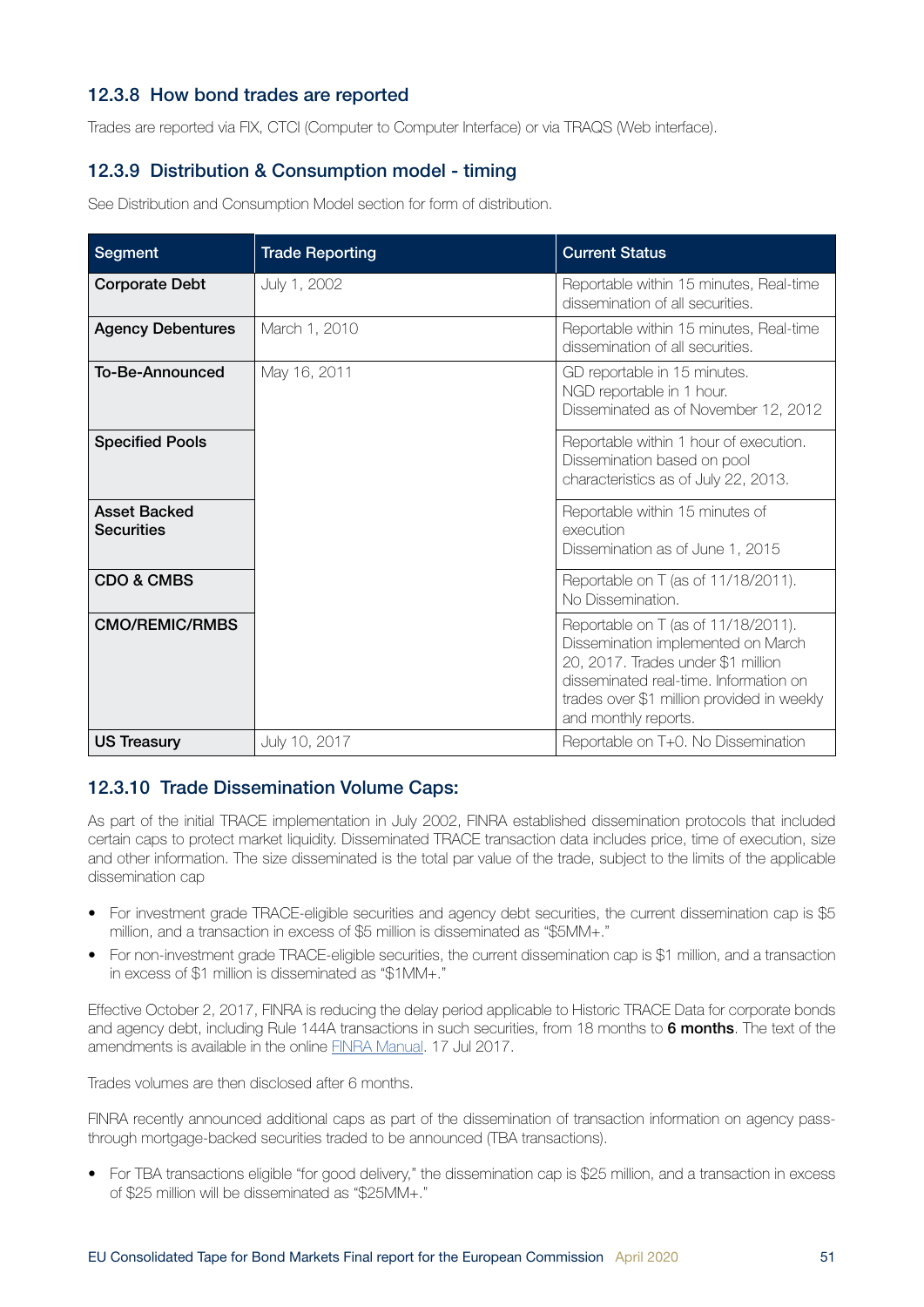<span id="page-51-0"></span>• For TBA transactions "not for good delivery," Agency Pass-Through MBS traded in Specified Pools, SBA-backed ABS traded in TBA and Specified Pool transactions, the dissemination cap is \$10 million, and a transaction in excess of \$10 million will be disseminated as "\$10MM+.''21

In another recent development, the SEC's transparency subcommittee of the fixed income market structure advisory committee (FIMSAC), formed to consider the impacts of transparency on corporate and municipal bond markets, developed the concept for a pilot<sup>"22</sup> to analyse the current dissemination protocols for block trades in corporate bonds and whether there should be an alternative approach, for example 48-hour deferred trade reporting rather than the immediate reporting with masked volumes which is currently in place. The idea is to test if a 48-hour deferral of large block trades would spur liquidity in block-side trades of corporate bonds.

The Subcommittee identified the potential impact of current dissemination protocols for block trades in corporate bonds. Accordingly, the Subcommittee developed the concept for a pilot to study an alternative approach. The alternative approach would raise the dissemination caps (for investment grade corporate bonds from: "5MM+" to "10MM+", for non-investment grade corporate bonds from: "1MM+"to "5MM+"and modify the dissemination time frames by 48 hours after execution time (or later depending on the time of receipt of the trade report i.e., trades reported after hours will be disseminated more than 48 hours after execution time) for trades above the caps.

In April 2019, FINRA released a request for comment on the design of the pilot. FINRA received more than 30 comment letters in response. At the February 2020 FIMSAC meeting the Chairman noted that FINRA continues to evaluate the comments received. If there is a decision to move forward with the pilot, the design would be open to further public comment prior to implementation. Any FINRA decision to move forward with a 48hr deferral, is pending consultation with the Securities and Exchange Commission.

## 12.3.11 Access to data (market participants, retail, academics etc.)

FINRA requires all **REAL TIME** feed recipients to execute a Distributor License Agreement. The agreement requires feed recipients to report the number of REAL TIME display users, and if external distribution, the number of displays per firm. Distributors are not permitted to re-distribute a REAL TIME feed without first confirming with FINRA that the recipient has entered into a Distributor Agreement.

## 12.3.12 Ownership of data

Members report the post-trade data to FINRA. FINRA then owns the data. FINRA then monetises the data through distribution and consumption fees.

## 12.3.13 Distribution & Consumption model – pricing

Data is distributed through a broadcast feed from FINRA to authorised resellers. The broadcast feed is in XML format. FINRA decides the specification for the proprietary field names and values (very clear cut).

#### Data fees<sup>23</sup>

#### *(a) Authorised Re-sellers*

#### Current Data

- \$60/month per display application per Data Set of Real-Time TRACE transaction data, or
- a flat fee of \$7,500/month per Data Set of Real-Time TRACE transaction data, entitling Professionals to make unlimited internal use of such Data Set(s) through any number of display applications.
- Vendor real-time data feed: \$1,500 per month for continuous receipt of TRACE transaction data
	- o Can be discounted to \$400 /month for qualifying tax-exempt firms
- Vendor daily snap-shot feed: \$250 per month for end of day receipt of data

#### Historical data:

• One-time set-up fee of \$2,000, may be discounted to \$1,000 for tax-exempt firms

<sup>21</sup> <https://www.sec.gov/rules/sro/finra/2013/34-70009-ex2.pdf>

<sup>22</sup> <https://www.sec.gov/spotlight/fixed-income-advisory-committee/fimsac-block-trade-recommendation.pdf>

<sup>23</sup> <https://www.finra.org/rules-guidance/rulebooks/finra-rules/7730>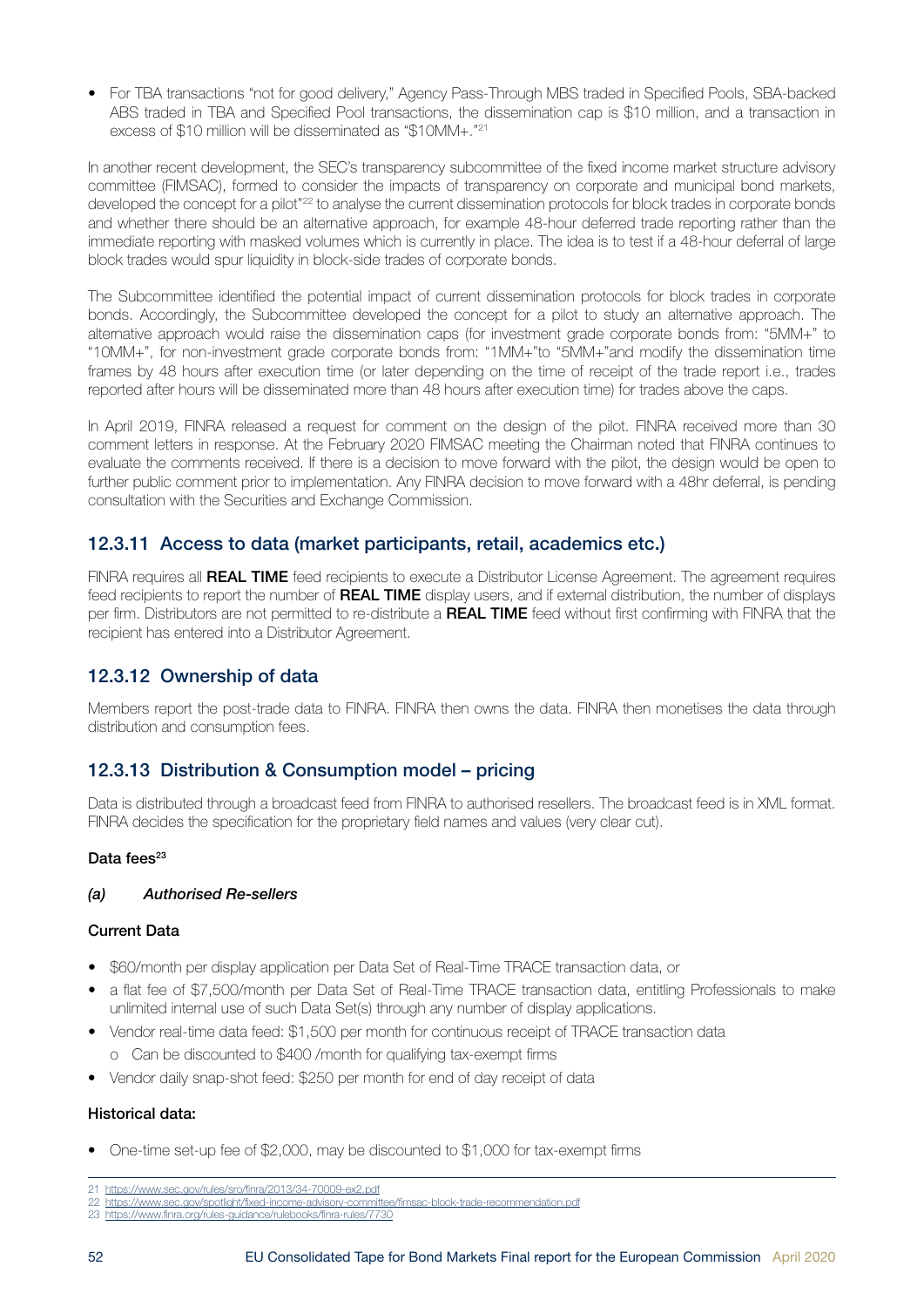- <span id="page-52-0"></span>• \$2,000/calendar year per Data Set for receipt of Historic TRACE Data, except for qualifying Tax-Exempt Organisations. The data is enabled for internal use and internal and/or external display application. Bulk redistribution of data is not permitted.
	- o Re-distribution fee: Charge of \$1/CUSIP per calendar year within each dataset per recipient of the data with a maximum fee of \$1,000 per calendar year per recipient

#### *(b) End-Users*

- Fee imposed by authorised re-distributor
- Real-Time data fee pass-through payment to FINRA of \$60 per user/month for real-time TRACE access or a flat fee of \$7,500 for a firm-wide license
- Non-real time data charge: None

#### *(c) Academic Access*

- \$500 set-up fee
- \$500/calendar year for receipt of Academic Corporate Bond TRACE Data. Redistribution of data is not permitted.

#### *(d) TRACE Security Activity Report*

• \$750 per month, \$250 per month for qualify institutions

#### *(e) End-of-day TRACE Transaction File*

- \$750 per month for each data set
- \$250 per month for qualifying institutions
- Free for real-time data feed subscribe

## 12.4 TRACE Observations of impact on market participants

Market liquidity has changed significantly over the time in which TRACE has been phased-in, due to a confluence of factors, including: ongoing electronification of secondary market trading, changes in market participants' behaviour, monetary policy, and regulatory change (both prudential and markets regulations). Below are anecdotal ICMA member comments and observations of TRACE impacts on buy-side, sell-side, trading venue and finally data provider market participants. Some of the comments within these sections may contradict other member's comments in the same section.

### 12.4.1 Buy-side

#### *Pros*

- The impact of TRACE on the market was largely driven by the actual public dissemination of transaction data, reporting all trades within 15 minutes in sizes up to \$5m in IG corps and \$1m in non-IG corps. The transparency caused traders to widen spreads and reduce the size they would price, according to one buy-side firm.
	- o 20 years on, the market has adapted, wider spreads are the norm. Traders take into consideration the impact publishing the price on TRACE will have on their resultant position post-execution. This is also factored into the risk price available to the client.
- The fact that TRACE immediately discloses the occurrence of all trades, including blocks (but with capped notionals to reduce information leakage), directly contributes to the benefits of TRACE. This comprehensive coverage of market trading activity facilitates more accurate assessments of execution quality, a clear understanding of market dynamics, and levelling of the playing field, promoting competition.
	- o The buy-side commented further; some academic research found that TRACE has reduced transaction costs for block trades, citing the 'Stacey Jacobsen, Southern Methodist University and Kumar Venkataraman, Southern Methodist University - April 30, 2018.' study.
- More accurate end of day pricing used to calculate Net Asset Valuation (NAV) for mutual funds and ETFs. Particularly important because retail investors enter and exit these products at NAV.
- More pricing data facilitates measuring bond liquidity and the liquidity risk of mutual funds and ETFs. This gives retail holders greater understanding of the liquidity risks implicit in these products.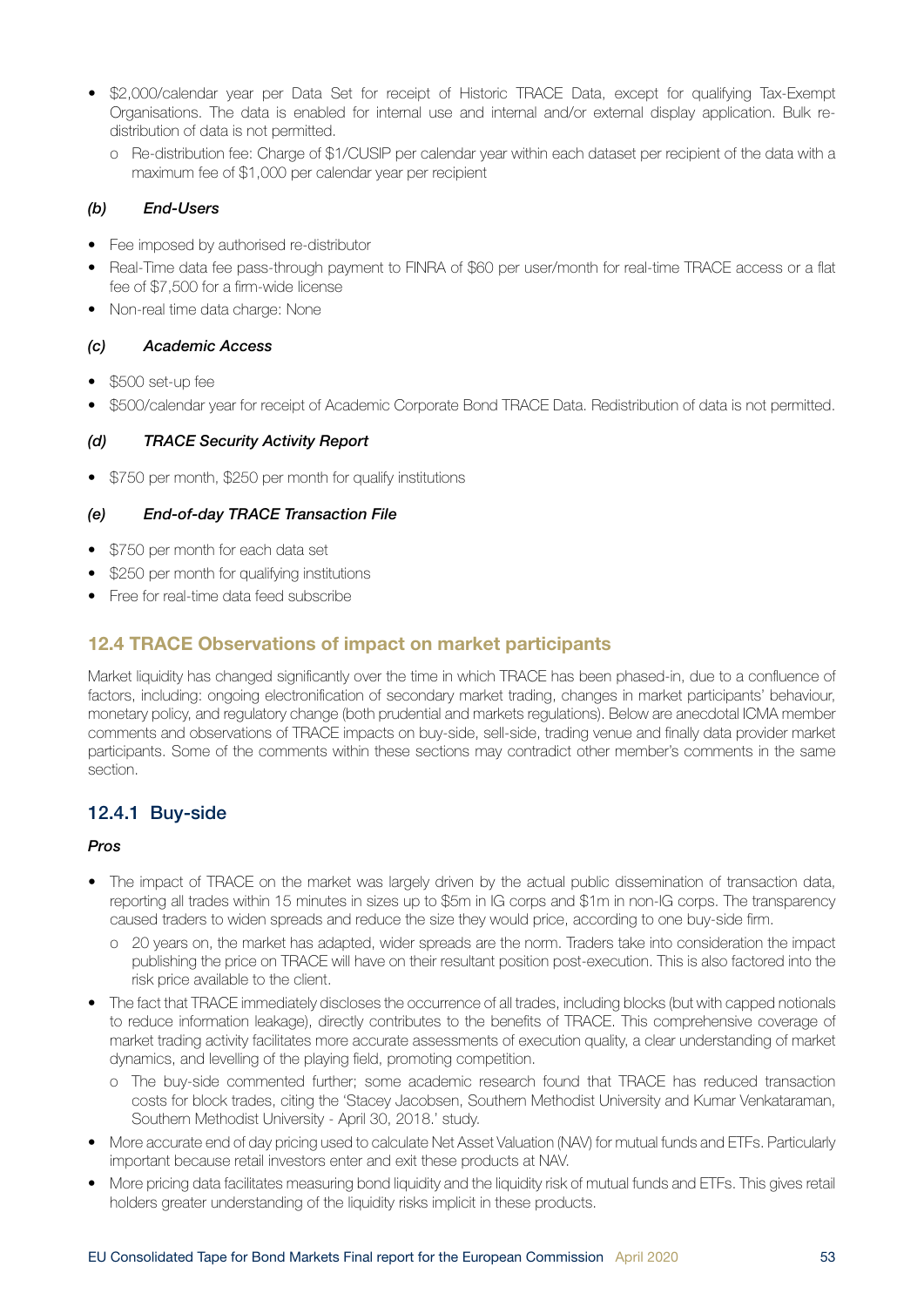- <span id="page-53-0"></span>• Greater ability to check execution against prevailing market prices and keep trading costs low (this is supported by the academic literature).
- Increases competition among liquidity providers, lowering the barrier to entry for new market makers while also providing market context around bids/offers
- TRACE is an important input into both sell-side pricing algorithm and automated execution processes on the buyside. As such it is a catalyst for more electronic trading.
- TRACE is consistent, clear where the data is coming from, readily available to all and there is a decent ability to provide input from market participants int the trade process.
- Improved transparency of prices
- Reduced transactions costs
- Ability to price curves, relative value ETF baskets because of high confidence in pricing quality and availability.

#### *Cons*

- Potentially reduces the ability to trade larger size e.g. block.
- Reported prices may be stale
	- o Late reporting e.g. 3pm may mean a price is printed that is from earlier in the day e.g. 10am and is not relevant to where the market actually is at present time. However, important to consider the nuances around the reporting as some market participants can become 'married' to the TRACE print seeing that as the correct price.
	- o The Dealer (sell-side) may work an entire indication of interest (or request for quote), fill a part of it initially, but will not book the trade until the end of the day when the total indication or part thereof, has been completed. They will book and report the trade at an average price. This can result in prices appearing stale.
	- o Furthermore, Dealers (sell-sides) face a penalty for late bookings or rebooking of trades, so sell sides can become sensitive to TRACE violations. E.g. Clients and dealers agree to work the order over the day and book the executed trades at the end of the day. But Dealers incur penalties from TRACE when executing this way, so at times can be reluctant.
- Trades executed in different jurisdictions are not reported (e.g. EMEA) so market practitioners can't always be sure they have the total transparency picture (A further help to market participants would be to have some way of consolidating an EU/US view as an add on service to TRACE/future EU CTP for a global picture).

## 12.4.2 Sell-side

#### *Pros*

- TRACE has sensible rules for the intraday price and volume with block size delay/cap at a specific threshold.
- TRACE is operated by FINRA which is a non-profit Self-Regulatory Organisation, operated by a Board of Governors with broad representation from across the industry and public. As such, TRACE is operated on a non-commercial and impartial basis at reasonable cost to providers and users of the data.
- Measured, phased-in approach to the introduction of TRACE:
	- o The ultimate aim of TRACE was to increase transparency and at the same time optimise liquidity. To ensure liquidity was not negatively affected, a phased approach was adopted, beginning with the dissemination of the most actively traded and liquid bonds. In 2003, smaller investment grade issues were phased in and later, in 2005 this was extended to non-investment grade corporate bonds, delaying dissemination for certain non-Investment Grade trades. The creation and rollout of a consolidated tape for fixed income instruments in the U.S. was gradual and phased in to allow for the adjustment in additional transparency. Valued by users.

#### *Cons*

• Certain aspects of TRACE reporting require manual input by members, including setting up new bonds and making amendments. This is inefficient and creates the risk of human error. The platform would benefit from use of modern API technologies for submission.

#### *Impact on block trades*

- Real-time TRACE reporting has contributed to a decline in block size liquidity.
- Being able to trade larger blocks is crucial for both buy-side and sell-side market participants. Where buy-side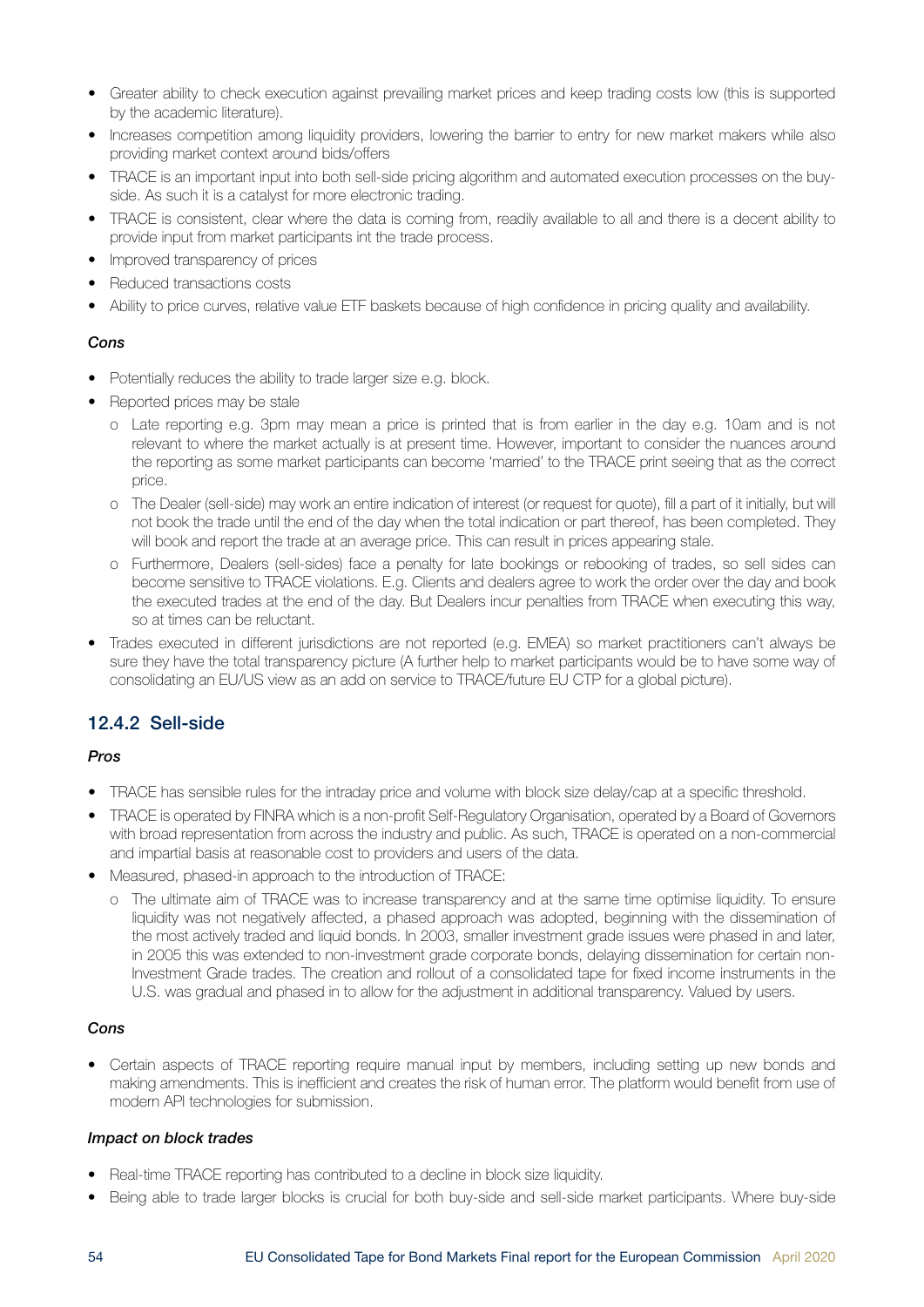<span id="page-54-0"></span>counterparties of FINRA members have large positions to liquidate or purchase, trading larger blocks allows these counterparties to manage their liquidity needs in a cost-effective and efficient manner. With market impact concerns in mind, if a sell-side firm looks to break a large trade into smaller trades, trading costs can increase in line with operational risk.

- The existing price transparency regime, with near-immediate dissemination of trades, does not facilitate block liquidity as it could impact the ability of broker-dealers to offset the risk undertaken when transacting with their clients. While volumes can be masked, trade prices are still disclosed, and it can be relatively easy for certain market participants to identify when a block trade has taken place when coupled with valuations and market colour. This market impact risk has the effect of further deterring broker-dealer willingness to take on more principal risk.
- Between 2007 and 2013, the average trade size for the 1,000 most active issuers has dropped almost 35% between 2007 and 2013, and the portion of block trades greater than \$5mm has declined over this same period by almost 15%, according to one sell-side's response (2 June 2018) to the SEC FIMSAC's<sup>24</sup> recommendation to create a pilot program to study the implications on market liquidity of a change in the disclosure regime for blocksize trades in corporate bonds.<sup>25</sup>

## 12.4.3 Trading venue

#### *Pros*

- Trading venues leverage the TRACE data primarily for client service offerings and also internal analysis.
- For price discovery and pre-trade analytics
- Provide Transaction Cost Analysis for execution on the platform
- Normalise, Enrich and distribute data to clients
- Leverage TRACE data with other inputs to construct a composite price
- Input to several proprietary pricing and analytic modules
- Reference prices for post-trade analysis
- Enhanced displays of real-time and delayed TRACE reports

#### *Cons*

No obvious 'cons' to report.

### 12.4.4 Data provider

#### *Pros*

- Continuous Evaluated Pricing for Best Execution
- Fixed Income Best Execution Score Calculation
- Fixed Income Best Execution Score Uses:
	- o Best Ex Scores rank the execution quality of a trade versus other comparable trades within a selected universe. The Best Ex Score represents the percentage of trades that were executed at a less favourable level within the selected universe compared to our Continuous Evaluated Price. The numerical value of the score represents the percentage of all trades executed with larger price mark-ups than the selected trade. The higher the score, the "better" the execution quality of the trade compared to the intra-day reference price.

#### *Cons*

No obvious 'cons' to report.

25 See <https://www.sec.gov/comments/265-30/26530-3974442-167144.pdf>

<sup>24</sup> A formal mechanism through which the SEC can receive advice and recommendations on fixed income market structure issues.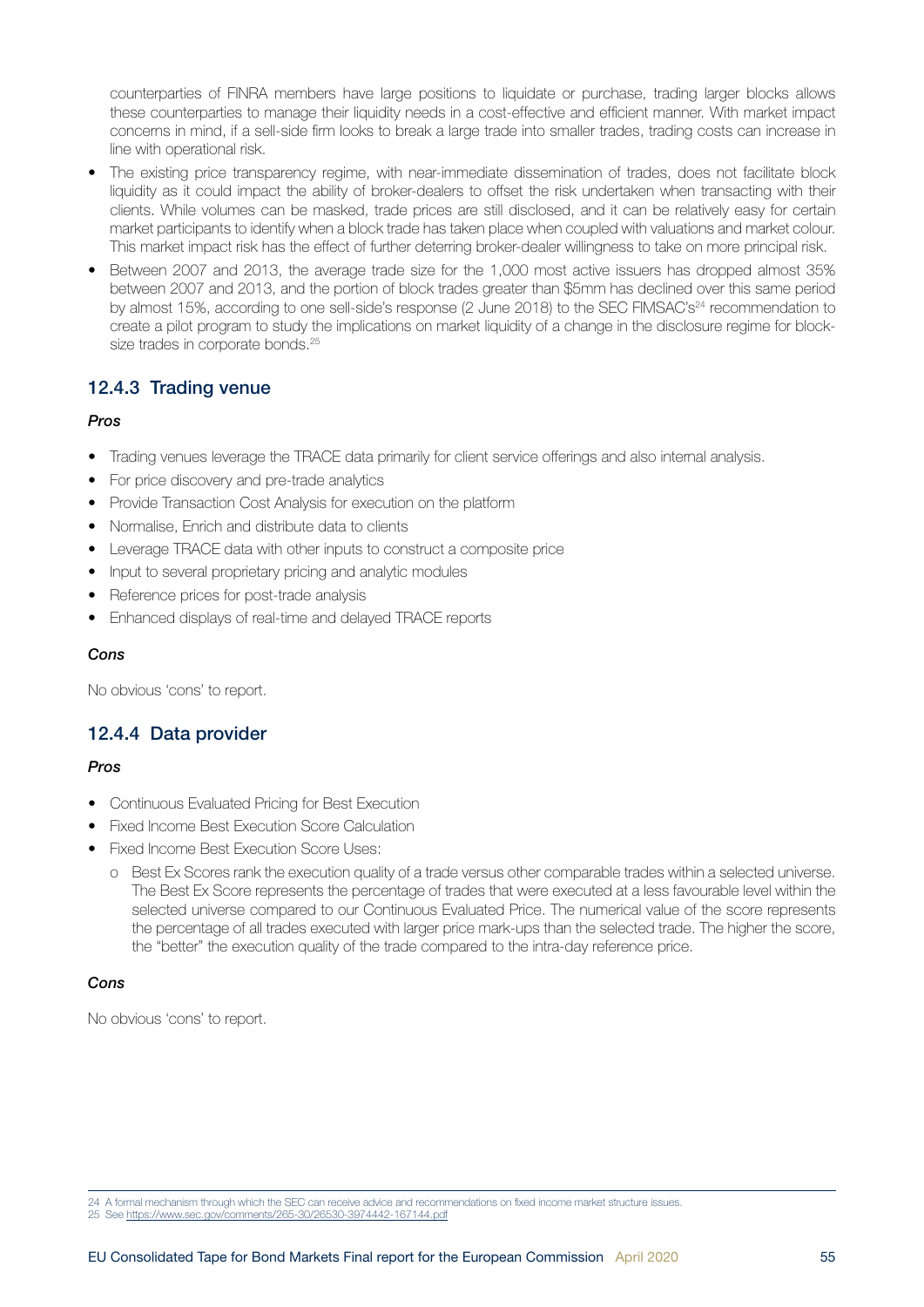### <span id="page-55-0"></span>12.5 References - MiFID II/R Post-trade transparency: deferral regimes

- ICMA, May 2017, MiFID II/R Post-trade transparency: trade reporting deferral regimes. An ICMA Position Paper, [www.icmagroup.org/assets/documents/Regulatory/Secondary-markets/MiFID-II-Post-trade-transparency---](http://www.icmagroup.org/assets/documents/Regulatory/Secondary-markets/MiFID-II-Post-trade-transparency---ICMA-Position-Paper---trade-deferral-regimes-%284-May-2017---Final%29.pdf) [ICMA-Position-Paper---trade-deferral-regimes-%284-May-2017---Final%29.pdf](http://www.icmagroup.org/assets/documents/Regulatory/Secondary-markets/MiFID-II-Post-trade-transparency---ICMA-Position-Paper---trade-deferral-regimes-%284-May-2017---Final%29.pdf)
- BNP Paribas, February 2018, Factsheet MiFID II Focus on Post-Trade Transparency Feb 2018, see Deferral regimes for Non-Equity instruments on pp. 10-14, <https://cib.bnpparibas.com/documents/factsheet-mifid-ii-focus-on-post-trade-transparency.pdf>
- MiFIR Regulation (FU) No 600/2014, Article 11 Authorisation of Deferred Publication

#### MiFIR - ARTICLE 11 - AUTHORISATION OF DEFERRED PUBLICATION

1. Competent authorities shall be able to authorise market operators and investment firms operating a trading venue to provide for deferred publication of the details of transactions based on the size or type of the transaction.

In particular, the competent authorities may authorise the deferred publication in respect of transactions that:

- (a) are large in scale compared with the normal market size for that bond, traded on a trading venue, or for that class of bond traded on a trading venue; or
- (b) are related to a bond, traded on a trading venue, or a class of bond traded on a trading venue for which there is not a liquid market;
- (c) are above a size specific to that bond, traded on a trading venue, or that class of bond traded on a trading venue, which would expose liquidity providers to undue risk and takes into account whether the relevant market participants are retail or wholesale investors.

Market operators and investment firms operating a trading venue shall obtain the competent authority's prior approval of proposed arrangements for deferred trade-publication and shall clearly disclose those arrangements to market participants and the public. ESMA shall monitor the application of those arrangements for deferred trade-publication and shall submit an annual report to the European Commission on how they are used in practice.

2. The competent authority responsible for supervising one or more trading venues on which a class of bond is traded may, where the liquidity of that class of financial instrument falls below the threshold determined in accordance with the methodology as referred to in Article 9(5)(a), temporarily suspend the obligations referred to in Article 10. That threshold shall be defined based on objective criteria specific to the market for the financial instrument concerned. Such temporary suspension shall be published on the website of the relevant competent authority.

The temporary suspension shall be valid for an initial period not exceeding three months from the date of its publication on the website of the relevant competent authority. Such a suspension may be renewed for further periods not exceeding three months at a time if the grounds for the temporary suspension continue to be applicable. Where the temporary suspension is not renewed after that three-month period, it shall automatically lapse.

Before suspending or renewing the temporary suspension of the obligations referred to in Article 10, the relevant competent authority shall notify ESMA of its intention and provide an explanation. ESMA shall issue an opinion to the competent authority as soon as practicable on whether in its view the suspension or the renewal of the temporary suspension is justified in accordance with the first and second subparagraphs.

- 3. Competent authorities may, in conjunction with an authorisation of deferred publication:
- (a) request the publication of limited details of a transaction or details of several transactions in an aggregated form, or a combination thereof, during the time period of deferral;
- (b) allow the omission of the publication of the volume of an individual transaction during an extended time period of deferral;
- (c) regarding non-equity instruments [bonds] that are not sovereign debt, allow the publication of several transactions in an aggregated form during an extended time period of deferral;
- (d) regarding sovereign debt instruments, allow the publication of several transactions in an aggregated form for an indefinite period of time.

In relation to sovereign debt instruments, points (b) and (d) may be used either separately or consecutively whereby once the volume omission extended period lapses, the volumes could then be published in aggregated form.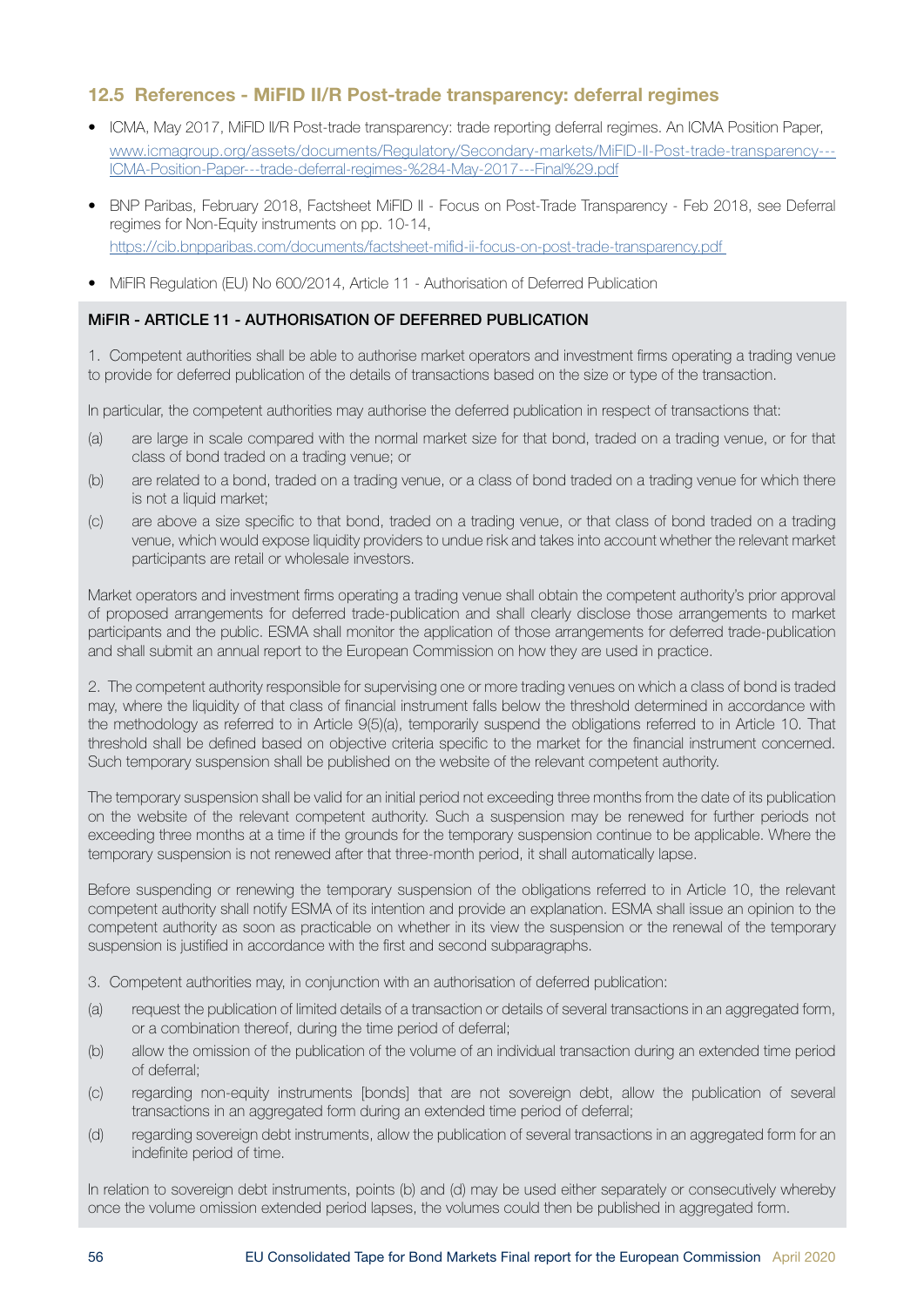## <span id="page-56-0"></span>12.6 References - MiFID II/R Post-trade transparency: RTS 2, Annex II, Table 2

• List of details for the purpose of post-trade transparency: [https://ec.europa.eu/finance/securities/docs/isd/mifid/rts/160714-rts-2-annex\\_en.pdf](https://ec.europa.eu/finance/securities/docs/isd/mifid/rts/160714-rts-2-annex_en.pdf)